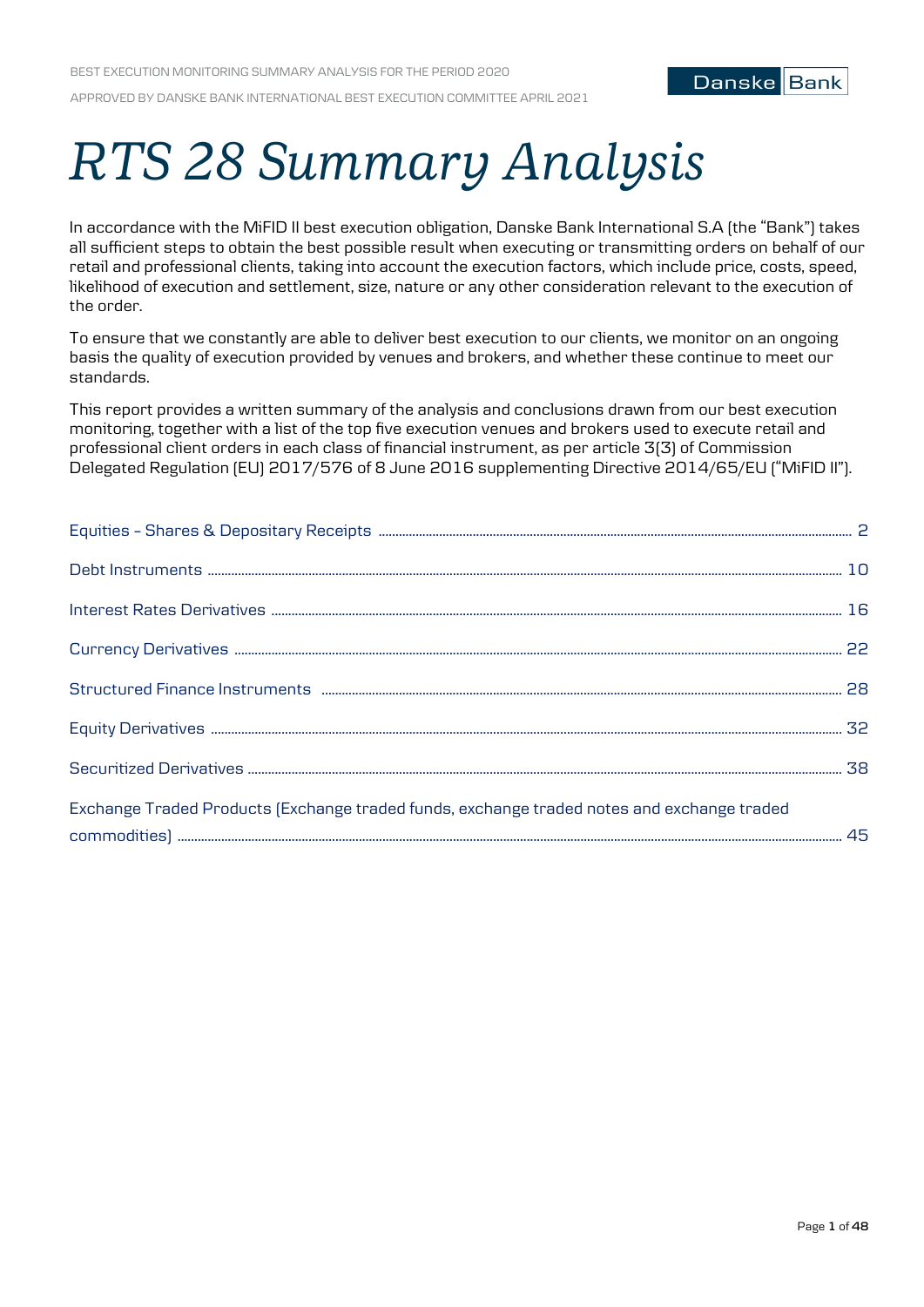

# *RTS 28 Summary Analysis - Equities – Shares & Depositary Receipts*

- Tick size liquidity bands 5 and 6 (from 2000 trades per day) Highly liquid shares
- Tick size liquidity bands 3 and 4 (from 80 to 1999 trades per day) Medium liquid shares
- Tick size liquidity band 1 and 2 (from 0 to 79 trades per day) Less liquid shares

#### **Explanation of the relative importance we gave to the execution factors of price, costs, speed, likelihood of execution or any other consideration including qualitative factors when assessing the quality of execution;**

When you place an order with us in shares & depositary receipts, and for our portfolio management services when we take decision to deal on your behalf, we may execute the order on an execution venue (including being an execution venue ourselves) or by sending the order to an external broker for execution.

When we assess the quality of execution for shares & depositary receipts, the main execution factors we consider are execution price and costs.

Secondary execution factors we take into account when assessing the quality of execution are speed, likelihood of execution, type & size of the order, and settlement.

In the assessment and selection of execution venues and brokers where we believe we can consistently obtain best execution in shares & depositary receipts for our client, we consider qualitative factors such as market access, market share, liquidity, market knowledge & product specialization, market price transparency, order handling process, ratings and trading costs.

To ensure that we are consistently able to deliver best execution to our clients, we monitor on an ongoing basis the quality of execution obtained from the execution venues and brokers used to execute client orders in shares & depositary receipts. Our monitoring consists both of trade by trade monitoring and overall trend monitoring of the performance of the execution factors.

For a detailed description of how we carry out client orders, application of execution factors and how we prioritise the factors, please refer to our Order Execution Policy.

#### **Description of any close links, conflicts of interests, and common ownerships with respect to any execution venues used to execute orders;**

The Bank is a subsidiary of Danske Bank A/S and Danske Bank A/S acts as the Bank's sole broker for shares &depositary receipts.

The Bank does not have any close links, conflicts of interests, or common ownerships with respect to any external execution venues or brokers used to execute client orders in shares & depositary receipts.

Any dealing or relationship between the Bank and units within Danske Bank A/S is conducted in accordance with the Bank's Conflict of Interest Policy. For further information please see our Order Execution Policy including the Portfolio Management Addendum.

#### **Description of any specific arrangements with any execution venues regarding payments made or received, discounts, rebates or non-monetary benefits received;**

The Bank does not have any specific arrangements with any external execution venues or brokers used to execute client orders in shares & depositary receipts regarding payments made or received, discounts, rebates or nonmonetary benefits received.

Any dealing or relationship between the Bank and units within Danske Bank A/S is conducted in accordance with the Bank 's Conflict of Interest policy. For further information please see our Order Execution Policy including the Portfolio Management Addendum.

#### **Explanation of the factors that led to a change in the list of execution venues listed in our execution policy, if such a change occurred;**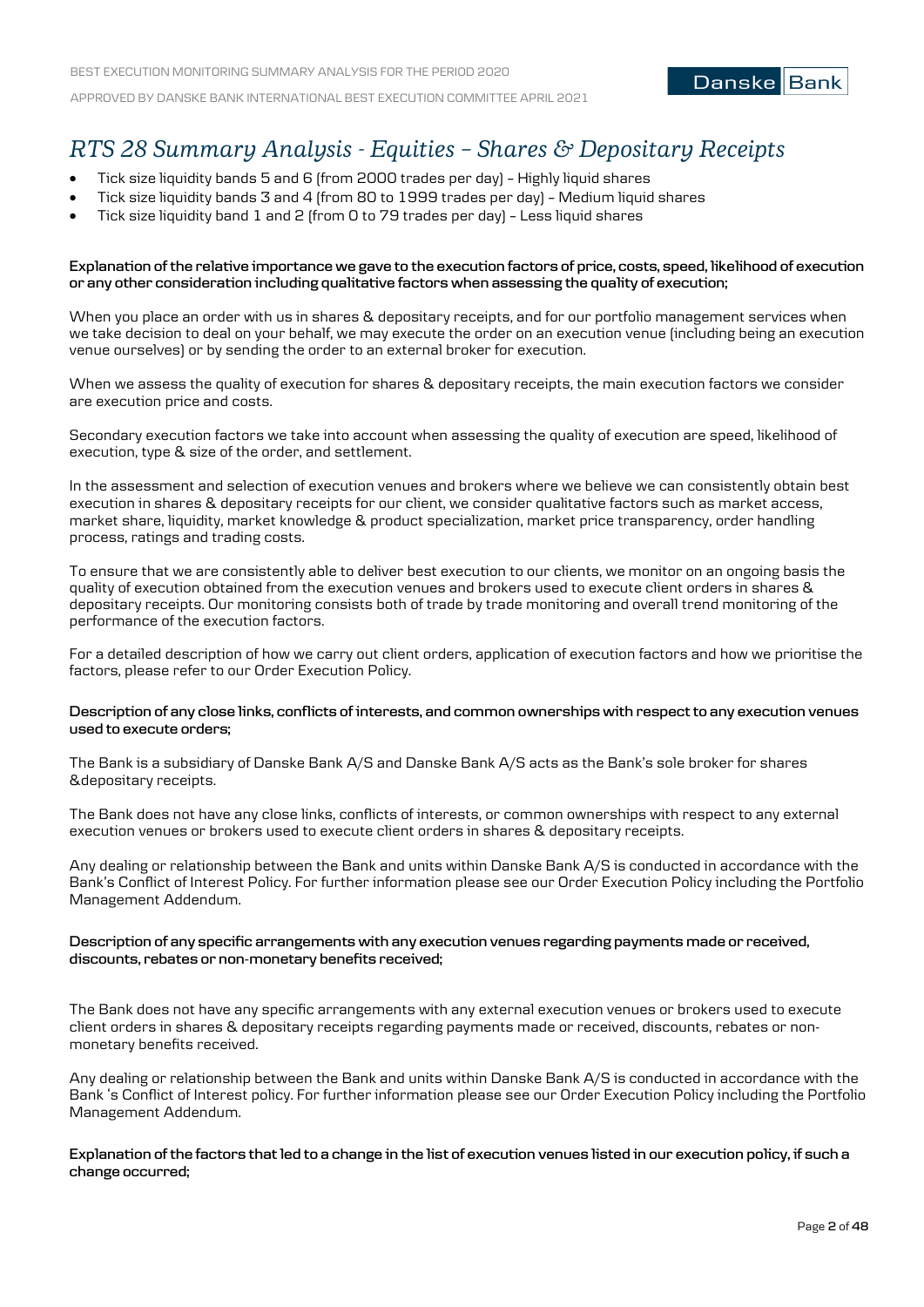

Since publication of our previous RTS 28 Summary Analysis for 2019, we have not made any changes to the list of execution venues and brokers listed in our Order Execution Policy used for execution of shares & depositary receipts.

#### **Explanation of how our order execution differs according to client categorisation, where we treat categories of clients differently and where it may affect our order execution arrangements;**

In general, we treat categories of clients in scope of best execution equally in terms of order execution.

For retail clients, the best possible result will be determined in terms of the total consideration. Total consideration means the price of the financial instrument together with the costs related to execution, including all expenses incurred by the client that are directly related to the execution of the order.

For professional clients, the best possible result will usually be determined by price and cost, but may be dependent on other execution factors, such as size and type, specific to the order given.

For a detailed description of how we carry out client orders in shares & depositary receipts, please refer to our Order Execution Policy.

#### **Explanation of whether we have given other criteria precedence over immediate price and cost when executing retail client orders and how these other criteria were instrumental in delivering the best possible result in terms of the total consideration to the client;**

For retail clients, the best possible result will always be determined in terms of the total consideration, being the price of the financial instrument together with the costs related to execution, including all expenses incurred by the client that are directly related to the execution of the order.

However, if you as a retail client provide us with instructions regarding an order or any aspect of an order, we will execute the order in accordance with such instructions to the extent reasonably possible, which may prevent us from taking the steps to execute at the best prices and/or costs.

#### **Explanation of how we have used any data or tools relating to the quality of execution, including any data published under Commission Delegated Regulation (EU) 2017/575 of 8 June 2016 [RTS 27];**

We monitor the quality of execution provided by the execution venues and brokers used to execute client orders in shares & depositary receipts on a consistent basis, using automatic monitoring tools. In such monitoring we always strive to use external and independent market data against which to compare our execution quality, e.g. the use of order and quote data from third party venues and brokers to assess our execution prices.

Our monitoring also includes exception-based controls, with results reviewed by a specialist team together with front office staff.

For information on our best execution monitoring, please refer to our Order Execution Policy.

#### **Where applicable, an explanation of how we have used output of a consolidated tape provider established under Article 65 of Directive 2014/65/EU;**

Currently not applicable as no such data have yet been published in accordance with Article 65 of Directive 2014/65/EU (MiFID II Directive).

#### **Summary of the analysis and conclusions drawn from our monitoring of equities – shares & depositary receipts;**

We believe that the analysis and conclusions drawn from our monitoring of the quality of execution confirm that the execution venues and brokers used to execute client orders in shares & depositary receipts meet our standards in delivering best execution to our clients on a consistent basis.

A list of our top five execution venues and brokers used to execute retail and professional client orders can be found below together with detailed information on the volume and number of orders executed by each execution venue and broker. A list of all major execution venues and brokers used to execute client orders in shares & depositary receipts can be found on our website: https://danskebank.lu/bestexecution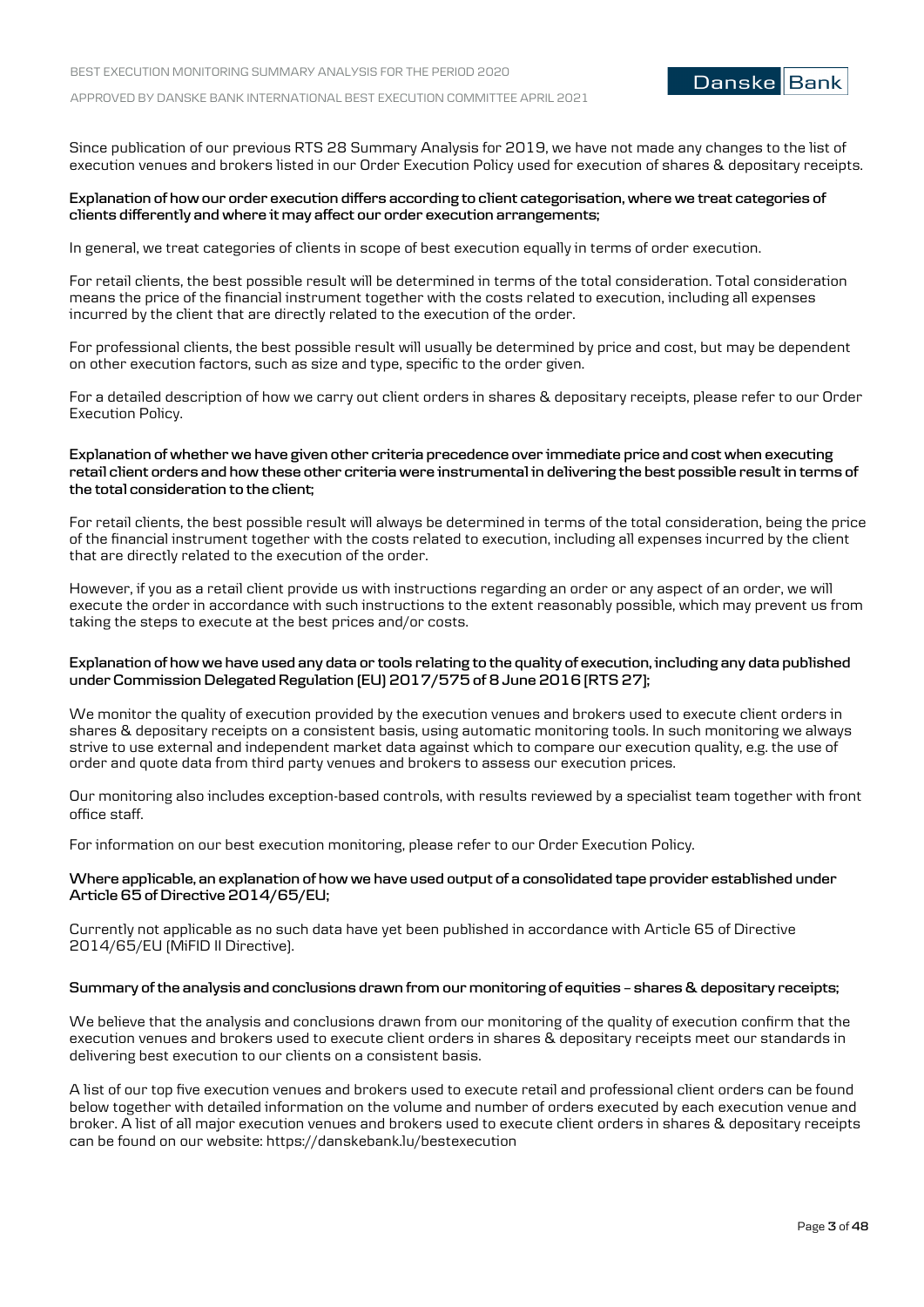# *Top five venues and brokers – Equities - Shares & Depositary Receipts*

## <span id="page-3-2"></span><span id="page-3-1"></span><span id="page-3-0"></span>**Top five venues**

#### *Table I – Retail clients*

| Class of Instrument                                                                   | Tick size liquidity bands 5 and 6 (from 2000 trades per day)             |                                                                               |                                              |                                                 |                                               |
|---------------------------------------------------------------------------------------|--------------------------------------------------------------------------|-------------------------------------------------------------------------------|----------------------------------------------|-------------------------------------------------|-----------------------------------------------|
| Top five execution venues ranked in terms of trading<br>volumes (in descending order) | Proportion of volume<br>traded as a percentage<br>of total in that class | Proportion of orders<br>executed as a<br>percentage of total in<br>that class | Percentage of passive<br>orders <sup>1</sup> | Percentage of<br>aggressive orders <sup>2</sup> | Percentage of directed<br>orders <sup>3</sup> |
|                                                                                       |                                                                          |                                                                               |                                              |                                                 |                                               |
|                                                                                       |                                                                          |                                                                               |                                              |                                                 |                                               |
|                                                                                       |                                                                          |                                                                               |                                              |                                                 |                                               |
|                                                                                       |                                                                          |                                                                               |                                              |                                                 |                                               |
|                                                                                       |                                                                          |                                                                               |                                              |                                                 |                                               |

#### *Table II – Professional clients*

 $\overline{a}$ 

| Class of Instrument                                                                   | Tick size liquidity bands 5 and 6 (from 2000 trades per day)             |                                                                               |                                 |                                    |                                  |  |
|---------------------------------------------------------------------------------------|--------------------------------------------------------------------------|-------------------------------------------------------------------------------|---------------------------------|------------------------------------|----------------------------------|--|
| Top five execution venues ranked in terms of trading<br>volumes (in descending order) | Proportion of volume<br>traded as a percentage<br>of total in that class | Proportion of orders<br>executed as a<br>percentage of total in<br>that class | Percentage of passive<br>orders | Percentage of<br>aggressive orders | Percentage of directed<br>orders |  |
|                                                                                       |                                                                          |                                                                               |                                 |                                    |                                  |  |
|                                                                                       |                                                                          |                                                                               |                                 |                                    |                                  |  |
|                                                                                       |                                                                          |                                                                               |                                 |                                    |                                  |  |
|                                                                                       |                                                                          |                                                                               |                                 |                                    |                                  |  |
|                                                                                       |                                                                          |                                                                               |                                 |                                    |                                  |  |

 $1$  Orders entered into the order book that provided liquidity

 $2$  Orders entered into the order book that took liquidity – where Danske Bank A/S is the execution venue, all orders are defined as taking liquidity

 $3$  Orders where a specific execution venue was specified by the client prior to execution of the order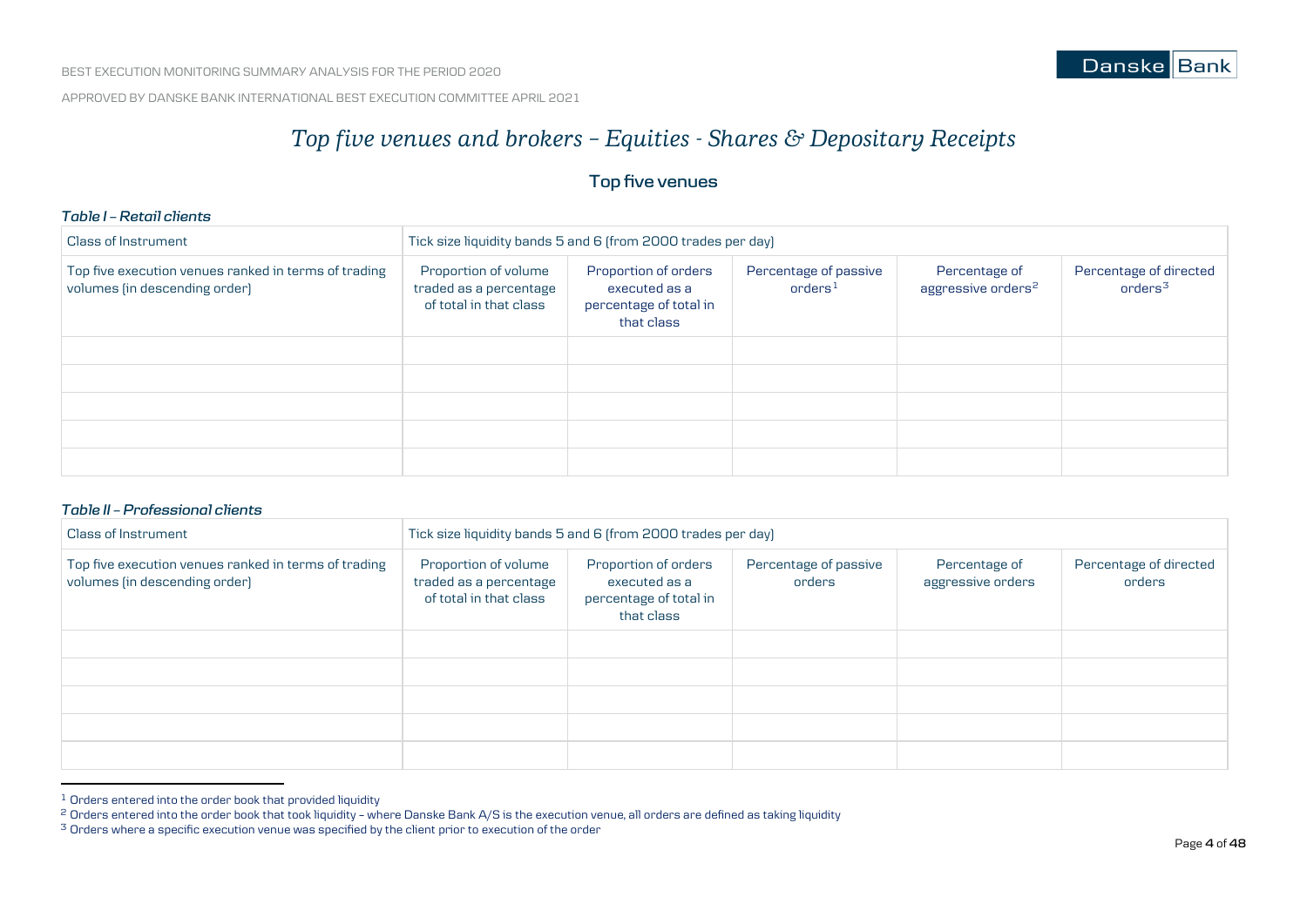#### *Table I – Retail clients*

| Class of Instrument                                                                   | Tick size liquidity bands 3 and 4 (from 80 to 1999 trades per day)       |                                                                               |                                 |                                    |                                  |
|---------------------------------------------------------------------------------------|--------------------------------------------------------------------------|-------------------------------------------------------------------------------|---------------------------------|------------------------------------|----------------------------------|
| Top five execution venues ranked in terms of trading<br>volumes (in descending order) | Proportion of volume<br>traded as a percentage<br>of total in that class | Proportion of orders<br>executed as a<br>percentage of total in<br>that class | Percentage of passive<br>orders | Percentage of<br>aggressive orders | Percentage of directed<br>orders |
|                                                                                       |                                                                          |                                                                               |                                 |                                    |                                  |
|                                                                                       |                                                                          |                                                                               |                                 |                                    |                                  |
|                                                                                       |                                                                          |                                                                               |                                 |                                    |                                  |
|                                                                                       |                                                                          |                                                                               |                                 |                                    |                                  |
|                                                                                       |                                                                          |                                                                               |                                 |                                    |                                  |

| Class of Instrument                                                                   | Tick size liquidity bands 3 and 4 (from 80 to 1999 trades per day)       |                                                                               |                                 |                                    |                                  |
|---------------------------------------------------------------------------------------|--------------------------------------------------------------------------|-------------------------------------------------------------------------------|---------------------------------|------------------------------------|----------------------------------|
| Top five execution venues ranked in terms of trading<br>volumes (in descending order) | Proportion of volume<br>traded as a percentage<br>of total in that class | Proportion of orders<br>executed as a<br>percentage of total in<br>that class | Percentage of passive<br>orders | Percentage of<br>aggressive orders | Percentage of directed<br>orders |
|                                                                                       |                                                                          |                                                                               |                                 |                                    |                                  |
|                                                                                       |                                                                          |                                                                               |                                 |                                    |                                  |
|                                                                                       |                                                                          |                                                                               |                                 |                                    |                                  |
|                                                                                       |                                                                          |                                                                               |                                 |                                    |                                  |
|                                                                                       |                                                                          |                                                                               |                                 |                                    |                                  |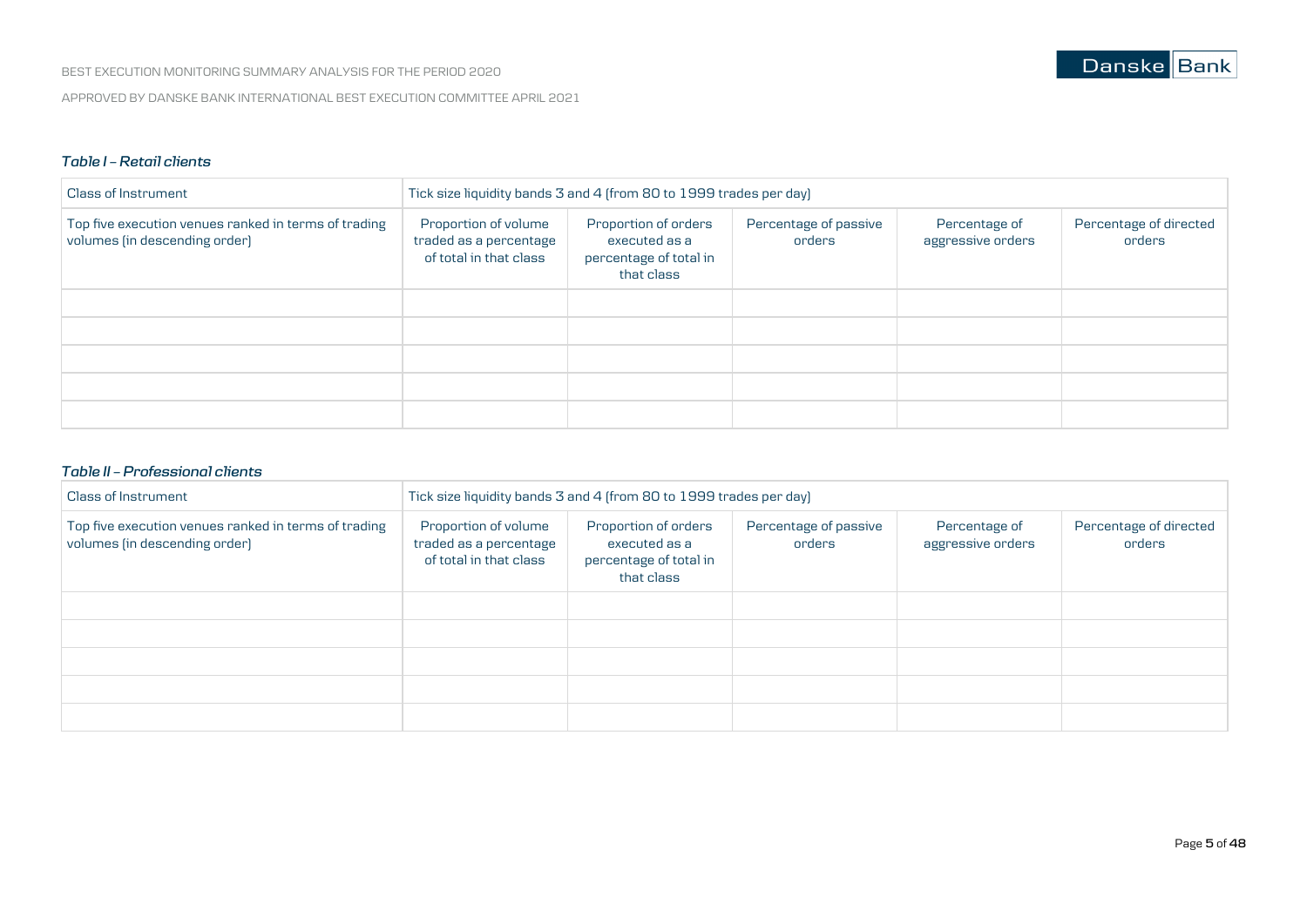#### *Table I – Retail clients*

| Class of Instrument                                                                   | Tick size liquidity bands 1 and 2 (from 0 to 79 trades per day)          |                                                                               |                                 |                                    |                                  |
|---------------------------------------------------------------------------------------|--------------------------------------------------------------------------|-------------------------------------------------------------------------------|---------------------------------|------------------------------------|----------------------------------|
| Top five execution venues ranked in terms of trading<br>volumes (in descending order) | Proportion of volume<br>traded as a percentage<br>of total in that class | Proportion of orders<br>executed as a<br>percentage of total in<br>that class | Percentage of passive<br>orders | Percentage of<br>aggressive orders | Percentage of directed<br>orders |
|                                                                                       |                                                                          |                                                                               |                                 |                                    |                                  |
|                                                                                       |                                                                          |                                                                               |                                 |                                    |                                  |
|                                                                                       |                                                                          |                                                                               |                                 |                                    |                                  |
|                                                                                       |                                                                          |                                                                               |                                 |                                    |                                  |
|                                                                                       |                                                                          |                                                                               |                                 |                                    |                                  |

| Class of Instrument                                                                   | Tick size liquidity bands 1 and 2 (from 0 to 79 trades per day)          |                                                                               |                                 |                                    |                                  |
|---------------------------------------------------------------------------------------|--------------------------------------------------------------------------|-------------------------------------------------------------------------------|---------------------------------|------------------------------------|----------------------------------|
| Top five execution venues ranked in terms of trading<br>volumes (in descending order) | Proportion of volume<br>traded as a percentage<br>of total in that class | Proportion of orders<br>executed as a<br>percentage of total in<br>that class | Percentage of passive<br>orders | Percentage of<br>aggressive orders | Percentage of directed<br>orders |
|                                                                                       |                                                                          |                                                                               |                                 |                                    |                                  |
|                                                                                       |                                                                          |                                                                               |                                 |                                    |                                  |
|                                                                                       |                                                                          |                                                                               |                                 |                                    |                                  |
|                                                                                       |                                                                          |                                                                               |                                 |                                    |                                  |
|                                                                                       |                                                                          |                                                                               |                                 |                                    |                                  |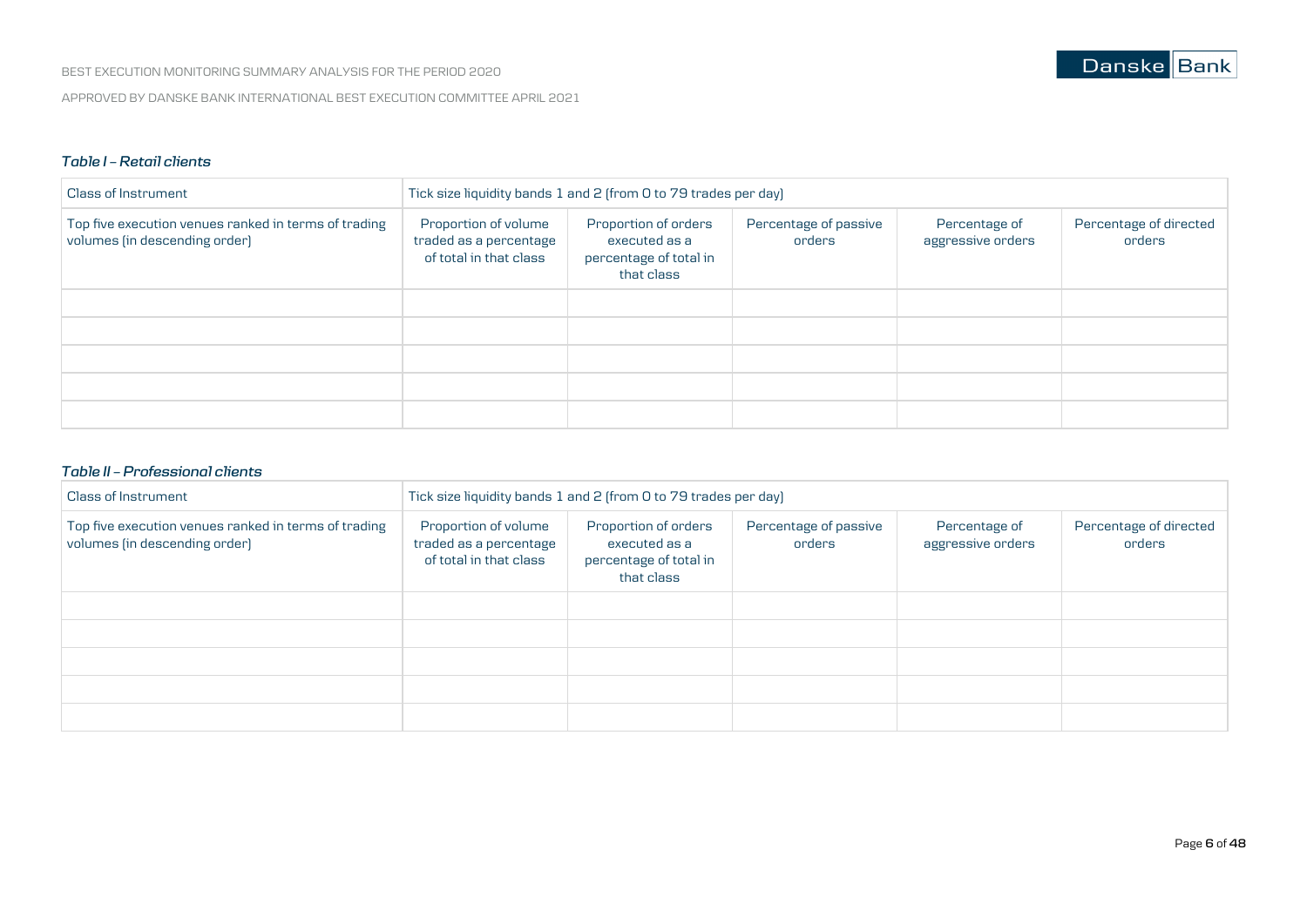# **Top five brokers**

#### *Table I – Retail clients*

| Class of Instrument                                                                 | Tick size liquidity bands 5 and 6 (from 2000 trades per day)             |                                                                               |                                  |  |
|-------------------------------------------------------------------------------------|--------------------------------------------------------------------------|-------------------------------------------------------------------------------|----------------------------------|--|
| Top five execution brokers ranked in terms of trading volumes (in descending order) | Proportion of volume<br>traded as a percentage<br>of total in that class | Proportion of orders<br>executed as a<br>percentage of total in<br>that class | Percentage of<br>directed orders |  |
| MAESO62Z2104RZ2U7M96 - Danske Bank A/S                                              | 100.00%                                                                  | 100.00%                                                                       | $0.00\%$                         |  |
|                                                                                     |                                                                          |                                                                               |                                  |  |
|                                                                                     |                                                                          |                                                                               |                                  |  |
|                                                                                     |                                                                          |                                                                               |                                  |  |
|                                                                                     |                                                                          |                                                                               |                                  |  |

| Class of Instrument                                                                 | Tick size liquidity bands 5 and 6 (from 2000 trades per day)             |                                                                               |                                  |  |
|-------------------------------------------------------------------------------------|--------------------------------------------------------------------------|-------------------------------------------------------------------------------|----------------------------------|--|
| Top five execution brokers ranked in terms of trading volumes (in descending order) | Proportion of volume<br>traded as a percentage<br>of total in that class | Proportion of orders<br>executed as a<br>percentage of total in<br>that class | Percentage of<br>directed orders |  |
| MAES062Z2104RZ2U7M96 - Danske Bank A/S                                              | 100.00%                                                                  | 100.00%                                                                       | $0.00\%$                         |  |
|                                                                                     |                                                                          |                                                                               |                                  |  |
|                                                                                     |                                                                          |                                                                               |                                  |  |
|                                                                                     |                                                                          |                                                                               |                                  |  |
|                                                                                     |                                                                          |                                                                               |                                  |  |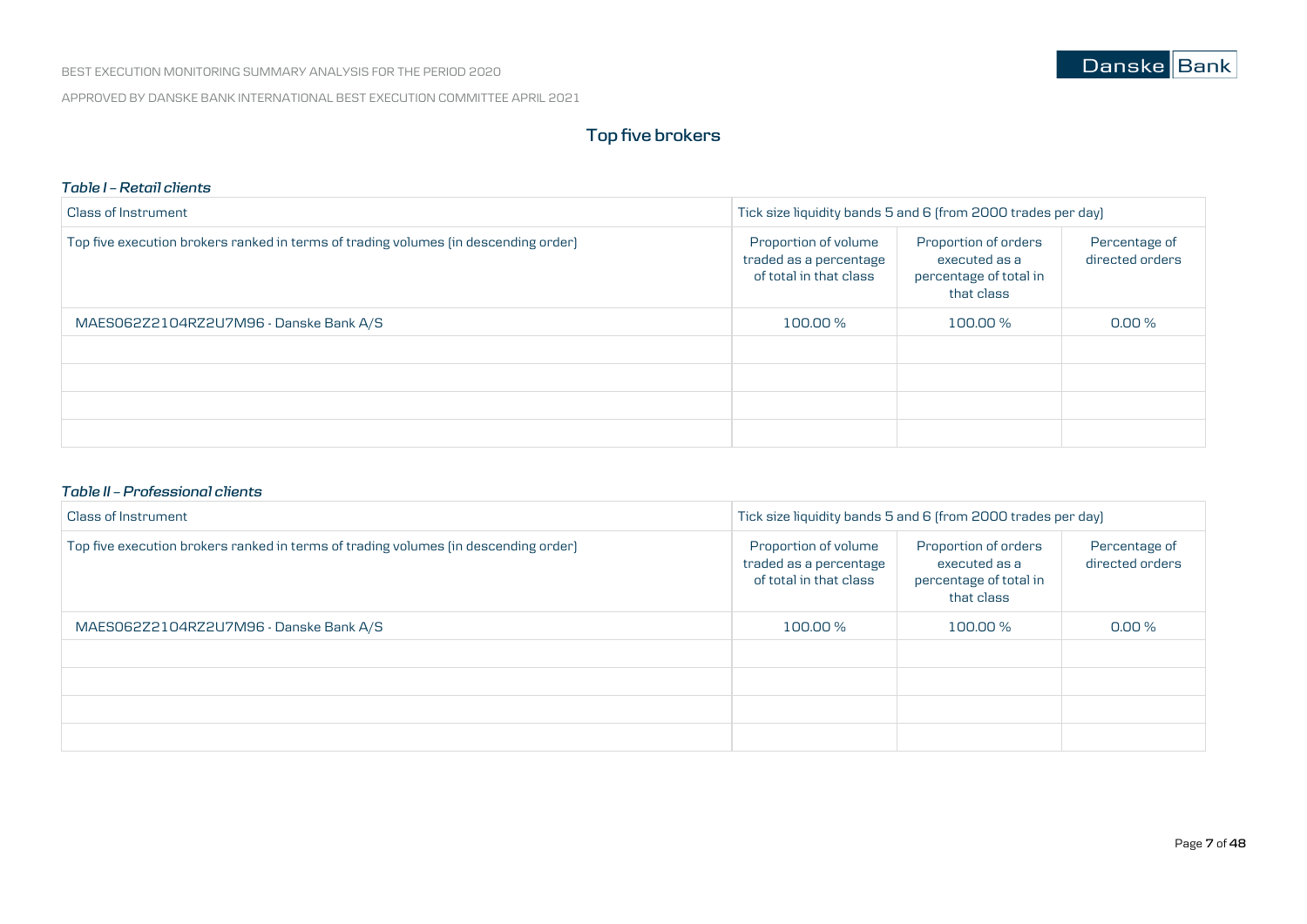#### *Table I – Retail clients*

| Class of Instrument                                                                 | Tick size liquidity bands 3 and 4 (from 80 to 1999 trades per day)       |                                                                               |                                  |  |
|-------------------------------------------------------------------------------------|--------------------------------------------------------------------------|-------------------------------------------------------------------------------|----------------------------------|--|
| Top five execution brokers ranked in terms of trading volumes (in descending order) | Proportion of volume<br>traded as a percentage<br>of total in that class | Proportion of orders<br>executed as a<br>percentage of total in<br>that class | Percentage of<br>directed orders |  |
| MAES062Z2104RZ2U7M96 - Danske Bank A/S                                              | 100.00%                                                                  | 100.00%                                                                       | $0.00\%$                         |  |
|                                                                                     |                                                                          |                                                                               |                                  |  |
|                                                                                     |                                                                          |                                                                               |                                  |  |
|                                                                                     |                                                                          |                                                                               |                                  |  |
|                                                                                     |                                                                          |                                                                               |                                  |  |

| Class of Instrument                                                                 | Tick size liquidity bands 3 and 4 (from 80 to 1999 trades per day)       |                                                                               |                                  |  |
|-------------------------------------------------------------------------------------|--------------------------------------------------------------------------|-------------------------------------------------------------------------------|----------------------------------|--|
| Top five execution brokers ranked in terms of trading volumes (in descending order) | Proportion of volume<br>traded as a percentage<br>of total in that class | Proportion of orders<br>executed as a<br>percentage of total in<br>that class | Percentage of<br>directed orders |  |
| MAESO62Z2104RZ2U7M96 - Danske Bank A/S                                              | 100.00%                                                                  | 100.00%                                                                       | $0.00\%$                         |  |
|                                                                                     |                                                                          |                                                                               |                                  |  |
|                                                                                     |                                                                          |                                                                               |                                  |  |
|                                                                                     |                                                                          |                                                                               |                                  |  |
|                                                                                     |                                                                          |                                                                               |                                  |  |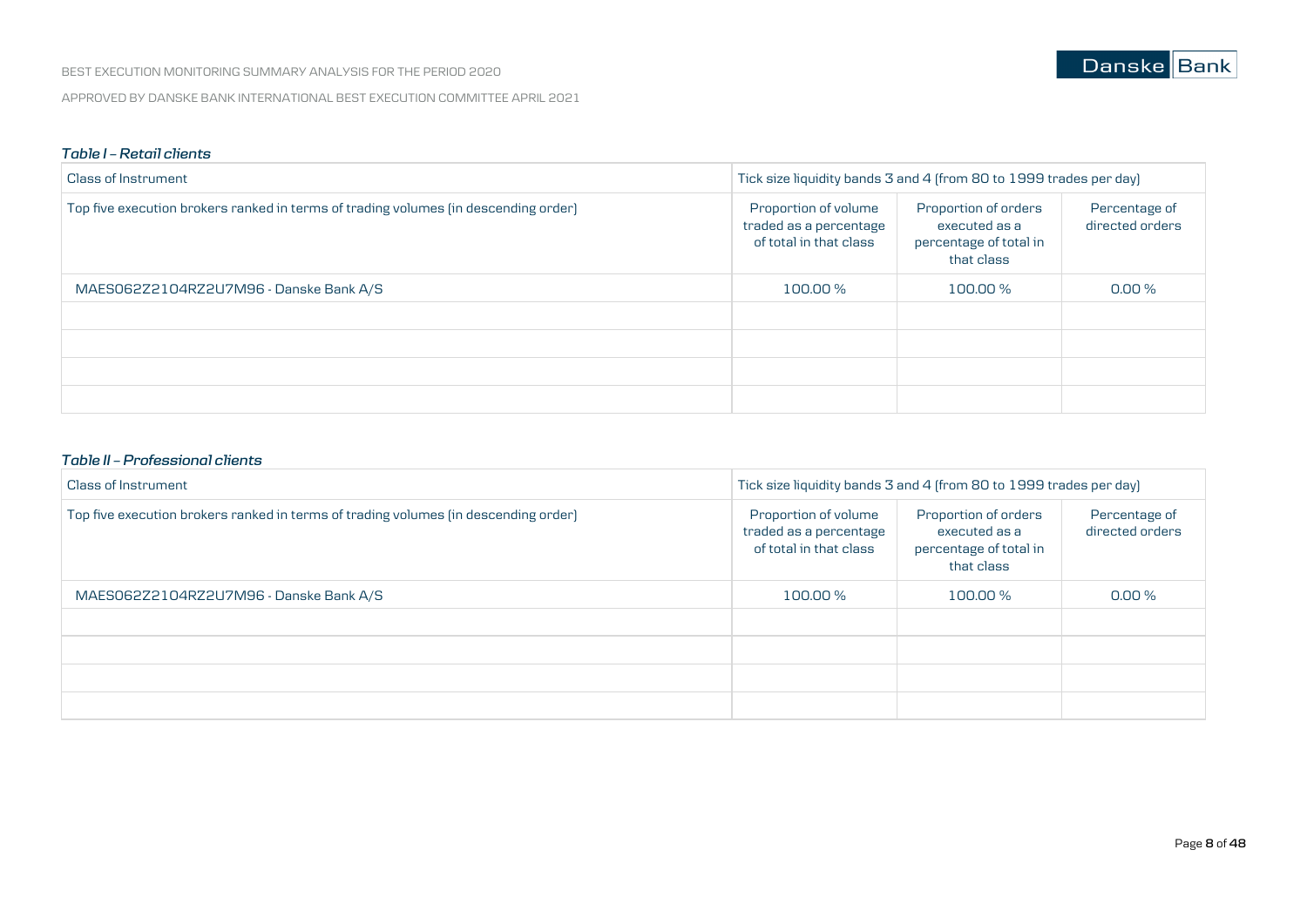#### *Table I – Retail clients*

| Class of Instrument                                                                 | Tick size liquidity bands 1 and 2 (from 0 to 79 trades per day)          |                                                                               |                                  |  |
|-------------------------------------------------------------------------------------|--------------------------------------------------------------------------|-------------------------------------------------------------------------------|----------------------------------|--|
| Top five execution brokers ranked in terms of trading volumes (in descending order) | Proportion of volume<br>traded as a percentage<br>of total in that class | Proportion of orders<br>executed as a<br>percentage of total in<br>that class | Percentage of<br>directed orders |  |
| MAES062Z2104RZ2U7M96 - Danske Bank A/S                                              | 100.00%                                                                  | 100.00%                                                                       | $0.00\%$                         |  |
|                                                                                     |                                                                          |                                                                               |                                  |  |
|                                                                                     |                                                                          |                                                                               |                                  |  |
|                                                                                     |                                                                          |                                                                               |                                  |  |
|                                                                                     |                                                                          |                                                                               |                                  |  |

| Class of Instrument                                                                 | Tick size liquidity bands 1 and 2 (from 0 to 79 trades per day)          |                                                                               |                                  |
|-------------------------------------------------------------------------------------|--------------------------------------------------------------------------|-------------------------------------------------------------------------------|----------------------------------|
| Top five execution brokers ranked in terms of trading volumes (in descending order) | Proportion of volume<br>traded as a percentage<br>of total in that class | Proportion of orders<br>executed as a<br>percentage of total in<br>that class | Percentage of<br>directed orders |
| MAESO62Z2104RZ2U7M96 - Danske Bank A/S                                              | 100.00%                                                                  | 100.00%                                                                       | $0.00\%$                         |
|                                                                                     |                                                                          |                                                                               |                                  |
|                                                                                     |                                                                          |                                                                               |                                  |
|                                                                                     |                                                                          |                                                                               |                                  |
|                                                                                     |                                                                          |                                                                               |                                  |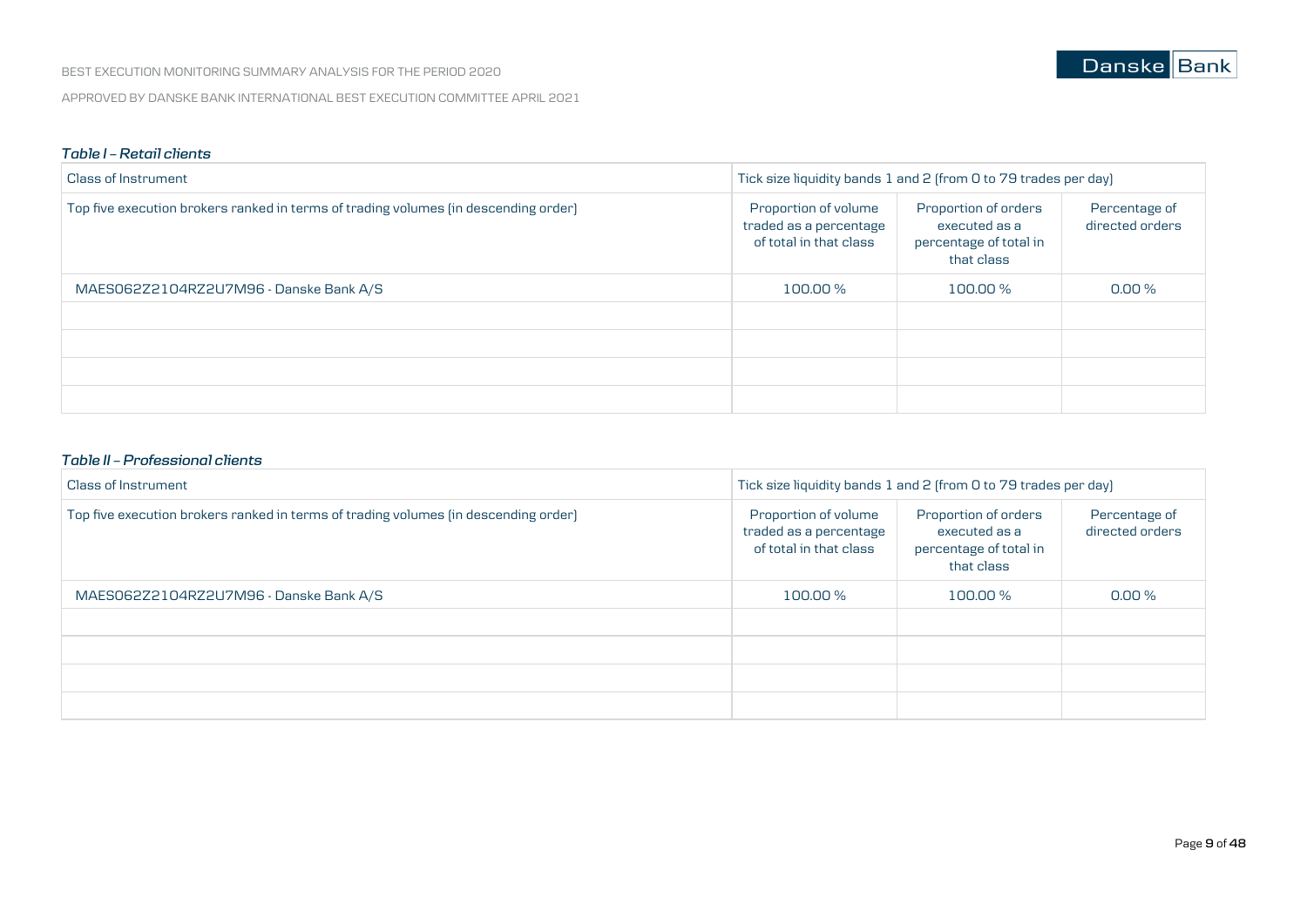# *RTS 28 Summary Analysis - Debt instruments*

- Bonds
- Money markets instruments

#### **Explanation of the relative importance we gave to the execution factors of price, costs, speed, likelihood of execution or any other consideration including qualitative factors when assessing the quality of execution;**

When you place an order with us in debt instruments, and for our portfolio management services when we take decision to deal on your behalf, we may execute the order on an execution venue (including being an execution venue ourselves) or by sending the order to an external broker for execution.

When we assess the quality of execution for debt instruments, the main execution factor we consider is execution price.

Secondary execution factors we take into account when assessing the quality of execution are costs, speed, likelihood of execution, type & size of the order, and settlement.

In the assessment and selection of execution venues and brokers where we believe we can consistently obtain best execution in debt instruments for our clients, we consider qualitative factors, such as market access, market share, liquidity, market knowledge & product specialization, reliable quoting, market price transparency, order handling process, ratings and trading costs.

To ensure that we are consistently able to deliver best execution to our clients, we monitor on an ongoing basis the quality of execution obtained from the execution venues and brokers used to execute client orders in debt instruments. Our monitoring consists both of trade by trade monitoring and overall trend monitoring of the performance of the execution factors.

For a detailed description of how we carry out client orders, application of execution factors and how we prioritise the factors, please refer to our Order Execution Policy.

#### **Description of any close links, conflicts of interests, and common ownerships with respect to any execution venues used to execute orders;**

The Bank is a subsidiary of Danske Bank A/S and Danske Bank A/S acts as the Bank's sole broker for debt instruments.

The Bank does not have any close links, conflicts of interests, or common ownerships with respect to any external execution venues or brokers used to execute client orders in debt instruments.

Any dealing or relationship between the Bank and units within Danske Bank A/S is conducted in accordance with the Bank's Conflict of Interest Policy. For further information please see our Order Execution Policy including the Portfolio Management Addendum.

#### **Description of any specific arrangements with any execution venues regarding payments made or received, discounts, rebates or non-monetary benefits received;**

The Bank does not have any specific arrangements with any external execution venues or brokers used to execute client orders in debt instruments regarding payments made or received, discounts, rebates or non-monetary benefits received.

Any dealing or relationship between the Bank and units within Danske Bank A/S is conducted in accordance with the Bank's Conflict of Interest Policy. For further information please see our Order Execution Policy including the Portfolio Management Addendum.

#### **Explanation of the factors that led to a change in the list of execution venues listed in our execution policy, if such a change occurred;**

Since publication of our previous RTS 28 Summary Analysis for 2019, we have made changes to the list of execution venues and brokers listed in our Order Execution Policy used for execution of debt instruments. The factors that led to a change in the list of execution venues and brokers correspond to the main execution factors and qualitative factors stated above, which we use in the assessment and selection of execution venues and brokers.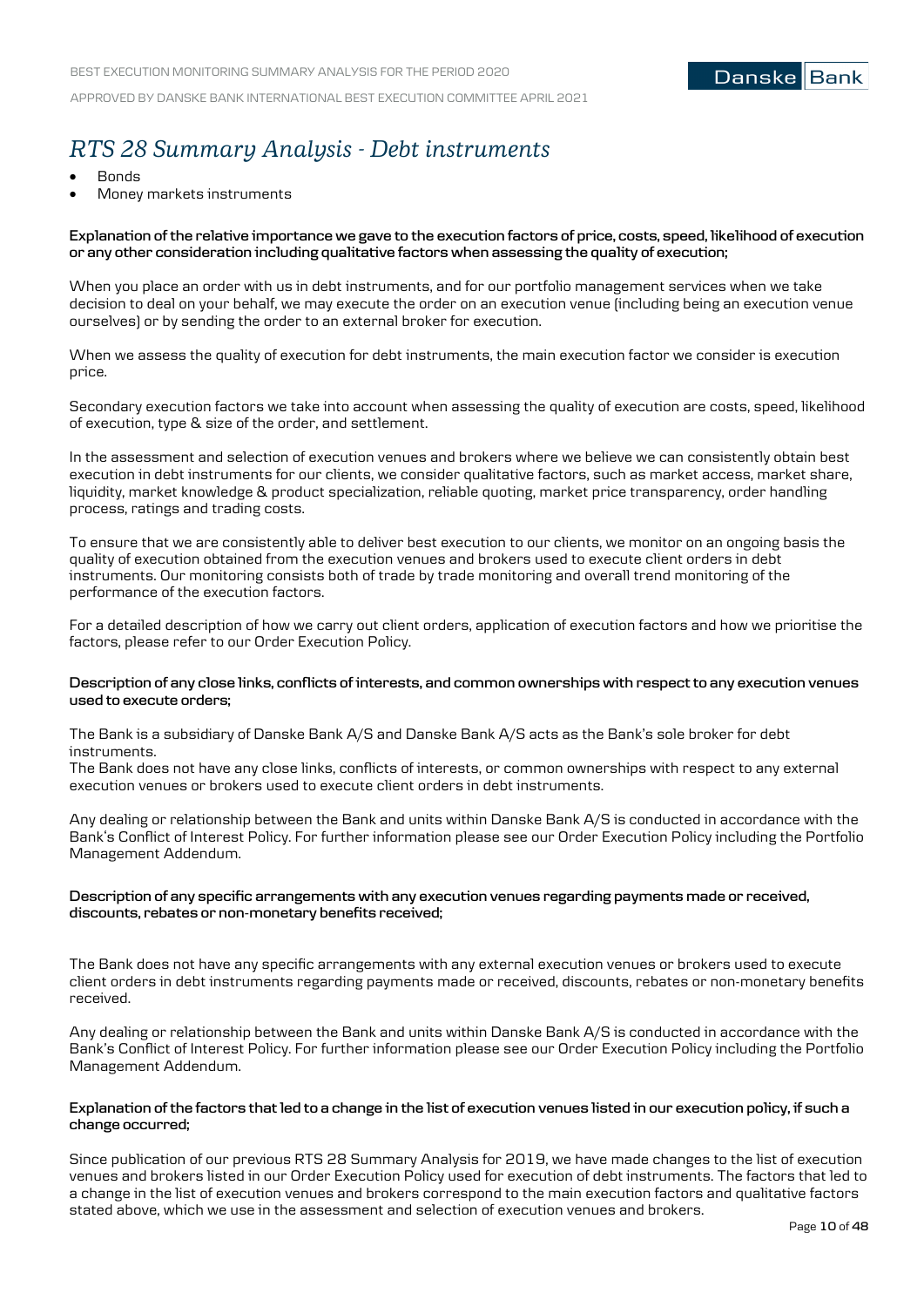#### **Explanation of how our order execution differs according to client categorisation, where we treat categories of clients differently and where it may affect our order execution arrangements;**

In general, we treat categories of clients in scope of best execution equally in terms of order execution.

For retail clients, the best possible result will be determined in terms of the total consideration. Total consideration means the price of the financial instrument together with the costs related to execution, including all expenses incurred by the client that are directly related to the execution of the order.

For professional clients, the best possible result will usually be determined by price and cost, but may be dependent on other execution factors, such as size and type, specific to the order given.

For a detailed description of how we carry out client orders in debt instruments, please refer to our Order Execution Policy.

#### **Explanation of whether we have given other criteria precedence over immediate price and cost when executing retail client orders and how these other criteria were instrumental in delivering the best possible result in terms of the total consideration to the client;**

For retail clients, the best possible result will always be determined in terms of the total consideration, being the price of the financial instrument together with the costs related to execution, including all expenses incurred by the client that are directly related to the execution of the order.

However, if you as a retail client provide us with instructions regarding an order or any aspect of an order, we will execute the order in accordance with such instructions to the extent reasonably possible, which may prevent us from taking the steps to execute at the best prices and/or costs.

#### **Explanation of how we have used any data or tools relating to the quality of execution, including any data published under Commission Delegated Regulation (EU) 2017/575 of 8 June 2016 [RTS 27];**

We monitor the quality of execution provided by the execution venues and brokers used to execute client orders in debt instruments on a consistent basis, using automatic monitoring tools. In such monitoring we always strive to use external and independent market data against which to compare our execution quality, e.g. the use of order and quote data from third party venues and brokers to assess our execution prices. If no observable market price is available for a specific instrument, we check the fairness of the price by using relevant market data and, where possible, by making a comparison with similar or comparable products.

Our monitoring also includes exception-based controls, with results reviewed by a specialist team together with front office staff.

For information on our best execution monitoring, please refer to our Order Execution Policy.

#### **Where applicable, an explanation of how we have used output of a consolidated tape provider established under Article 65 of Directive 2014/65/EU;**

Currently not applicable as no such data have yet been published in accordance with Article 65 of Directive 2014/65/EU (MiFID II Directive).

#### **Summary of the analysis and conclusions drawn from our monitoring of debt instruments;**

We believe that the analysis and conclusions drawn from our monitoring of the quality of execution confirm that the execution venues and brokers used to execute client orders in debt instruments meet our standards in delivering best execution to our clients on a consistent basis.

A list of our top five execution venues and brokers used to execute retail and professional client orders can be found below together with detailed information on the volume and number of orders executed by each execution venue and broker. A list of all major execution venues and brokers used to execute client orders in debt instruments can be found on our website: https://danskebank.lu/bestexecution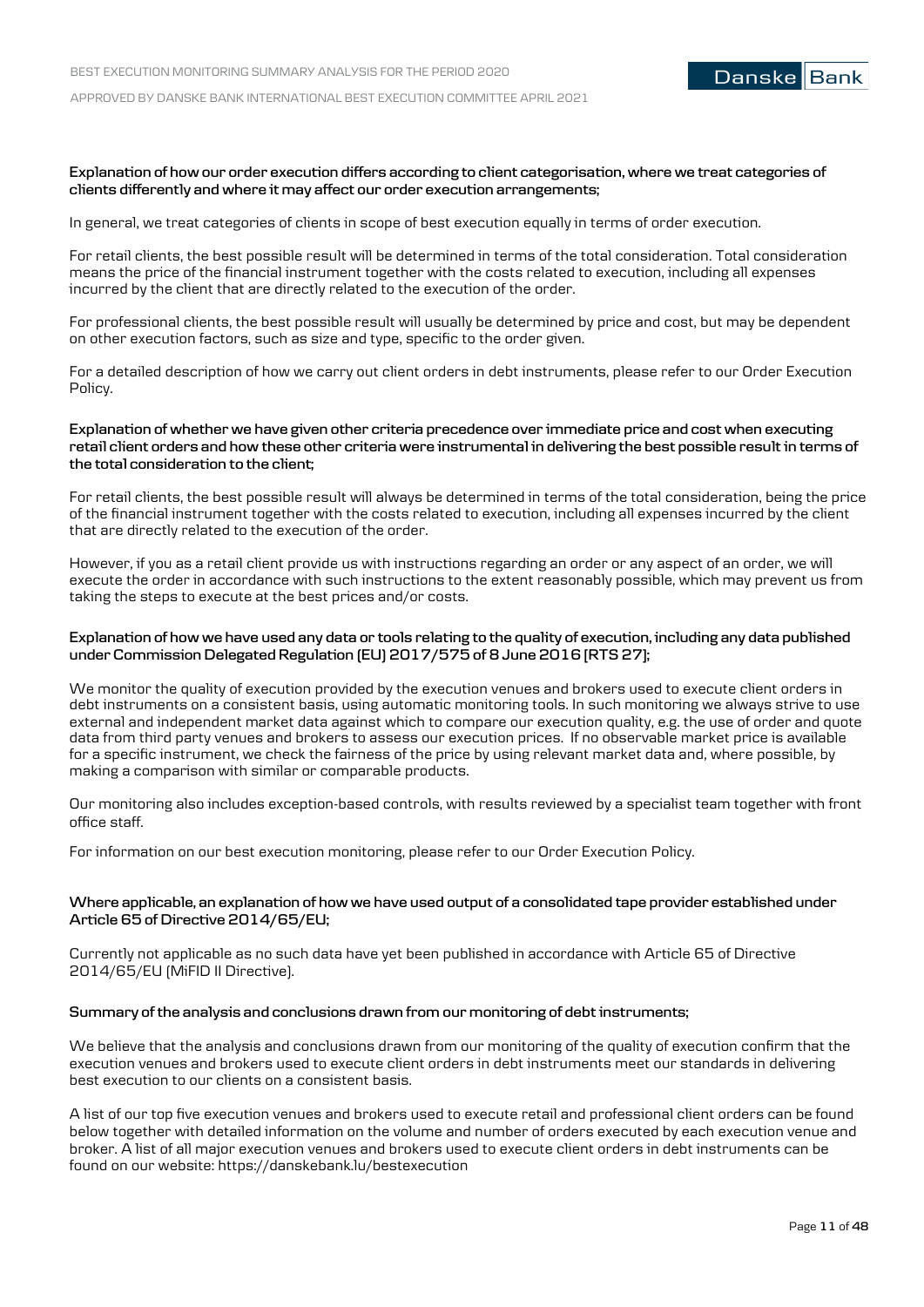# *Top five venues and brokers – Debt instruments*

# <span id="page-11-2"></span><span id="page-11-1"></span><span id="page-11-0"></span>**Top five venues**

| Class of Instrument                                                                   | <b>Bonds</b>                                                             |                                                                               |                                     |                                                 |                                               |  |
|---------------------------------------------------------------------------------------|--------------------------------------------------------------------------|-------------------------------------------------------------------------------|-------------------------------------|-------------------------------------------------|-----------------------------------------------|--|
| Top five execution venues ranked in terms of trading<br>volumes (in descending order) | Proportion of volume<br>traded as a percentage<br>of total in that class | Proportion of orders<br>executed as a<br>percentage of total in<br>that class | Percentage of passive<br>orders $4$ | Percentage of<br>aggressive orders <sup>5</sup> | Percentage of directed<br>orders <sup>6</sup> |  |
|                                                                                       |                                                                          |                                                                               |                                     |                                                 |                                               |  |
|                                                                                       |                                                                          |                                                                               |                                     |                                                 |                                               |  |
|                                                                                       |                                                                          |                                                                               |                                     |                                                 |                                               |  |
|                                                                                       |                                                                          |                                                                               |                                     |                                                 |                                               |  |
|                                                                                       |                                                                          |                                                                               |                                     |                                                 |                                               |  |

#### *Table II – Professional clients*

 $\overline{a}$ 

*Table I – Retail clients*

| Class of Instrument                                                                   | <b>Bonds</b>                                                             |                                                                               |                                 |                                    |                                  |
|---------------------------------------------------------------------------------------|--------------------------------------------------------------------------|-------------------------------------------------------------------------------|---------------------------------|------------------------------------|----------------------------------|
| Top five execution venues ranked in terms of trading<br>volumes (in descending order) | Proportion of volume<br>traded as a percentage<br>of total in that class | Proportion of orders<br>executed as a<br>percentage of total in<br>that class | Percentage of passive<br>orders | Percentage of<br>aggressive orders | Percentage of directed<br>orders |
|                                                                                       |                                                                          |                                                                               |                                 |                                    |                                  |
|                                                                                       |                                                                          |                                                                               |                                 |                                    |                                  |
|                                                                                       |                                                                          |                                                                               |                                 |                                    |                                  |
|                                                                                       |                                                                          |                                                                               |                                 |                                    |                                  |
|                                                                                       |                                                                          |                                                                               |                                 |                                    |                                  |

 $^{\,4}$  Orders entered into the order book that provided liquidity

 $^{\rm 5}$  Orders entered into the order book that took liquidity – where Danske Bank A/S is the execution venue, all orders are defined as taking liquidity

 $6$  Orders where a specific execution venue was specified by the client prior to execution of the order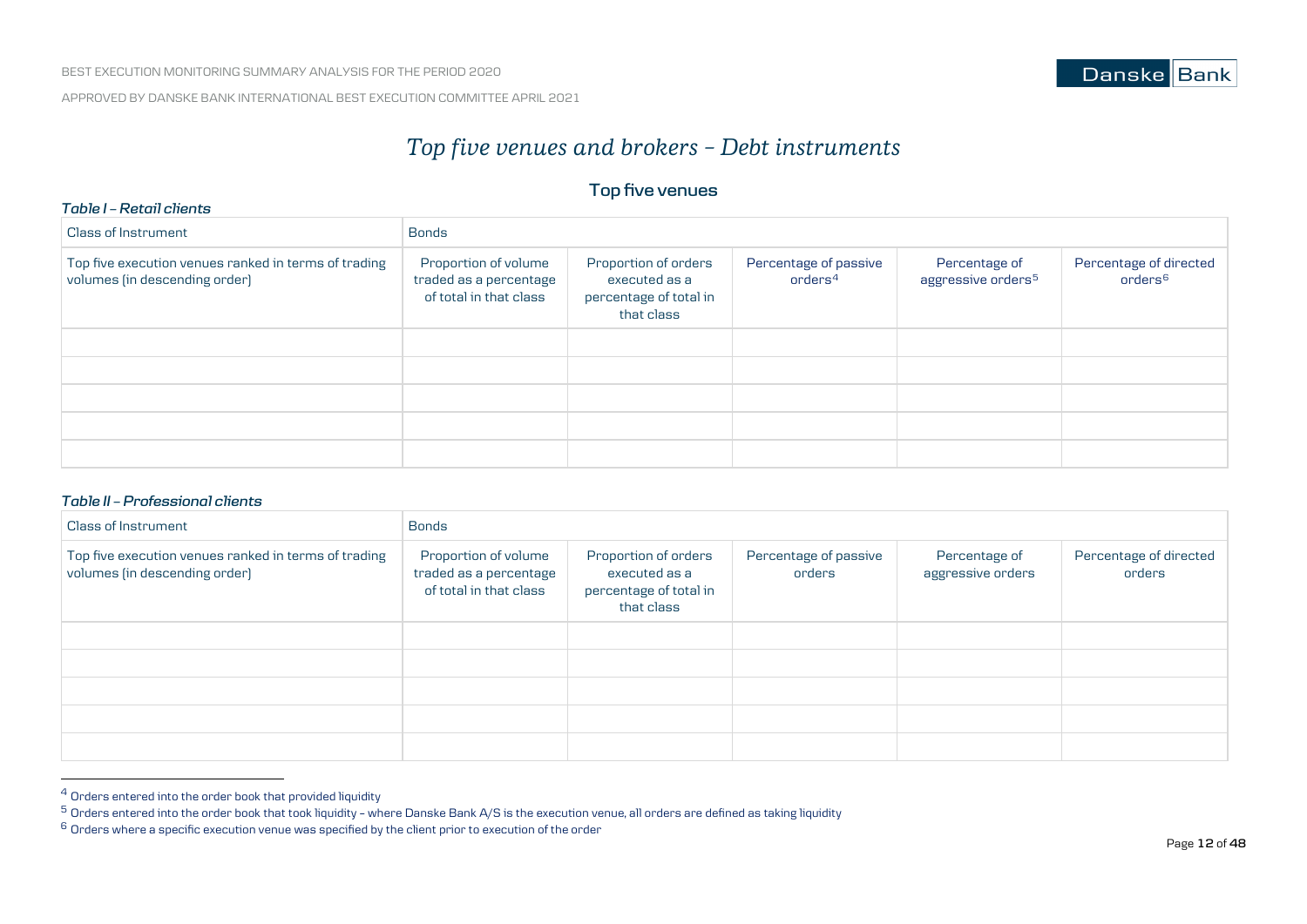### *Table I – Retail clients*

| Class of Instrument                                                                   | Money market instruments                                                 |                                                                               |                                 |                                    |                                  |
|---------------------------------------------------------------------------------------|--------------------------------------------------------------------------|-------------------------------------------------------------------------------|---------------------------------|------------------------------------|----------------------------------|
| Top five execution venues ranked in terms of trading<br>volumes (in descending order) | Proportion of volume<br>traded as a percentage<br>of total in that class | Proportion of orders<br>executed as a<br>percentage of total in<br>that class | Percentage of passive<br>orders | Percentage of<br>aggressive orders | Percentage of directed<br>orders |
|                                                                                       |                                                                          |                                                                               |                                 |                                    |                                  |
|                                                                                       |                                                                          |                                                                               |                                 |                                    |                                  |
|                                                                                       |                                                                          |                                                                               |                                 |                                    |                                  |
|                                                                                       |                                                                          |                                                                               |                                 |                                    |                                  |
|                                                                                       |                                                                          |                                                                               |                                 |                                    |                                  |

| Class of Instrument                                                                   | Money market instruments                                                 |                                                                               |                                 |                                    |                                  |
|---------------------------------------------------------------------------------------|--------------------------------------------------------------------------|-------------------------------------------------------------------------------|---------------------------------|------------------------------------|----------------------------------|
| Top five execution venues ranked in terms of trading<br>volumes (in descending order) | Proportion of volume<br>traded as a percentage<br>of total in that class | Proportion of orders<br>executed as a<br>percentage of total in<br>that class | Percentage of passive<br>orders | Percentage of<br>aggressive orders | Percentage of directed<br>orders |
|                                                                                       |                                                                          |                                                                               |                                 |                                    |                                  |
|                                                                                       |                                                                          |                                                                               |                                 |                                    |                                  |
|                                                                                       |                                                                          |                                                                               |                                 |                                    |                                  |
|                                                                                       |                                                                          |                                                                               |                                 |                                    |                                  |
|                                                                                       |                                                                          |                                                                               |                                 |                                    |                                  |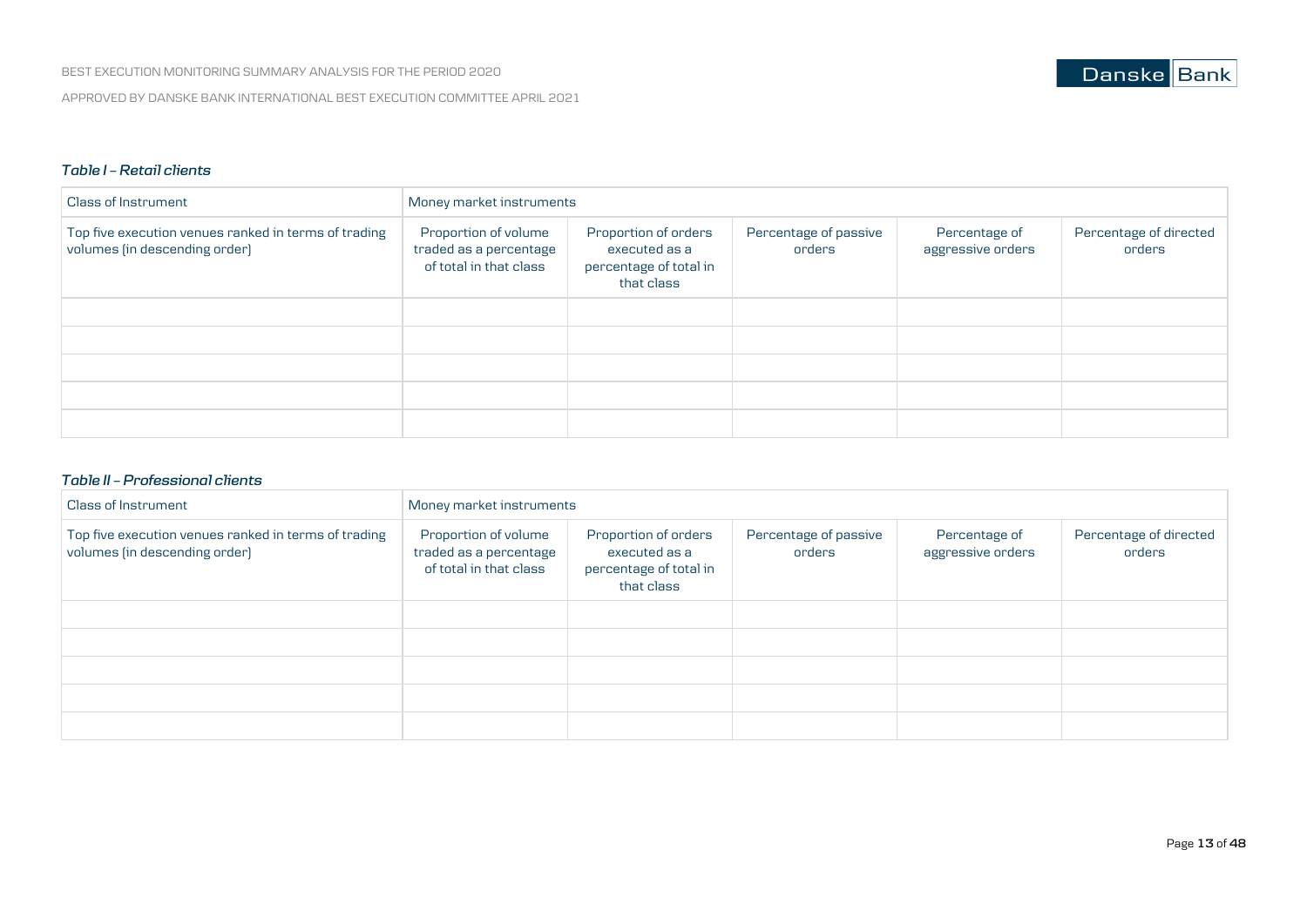### **Top five brokers**

#### *Table I – Retail clients*

| Class of Instrument                                                                 | <b>Bonds</b>                                                             |                                                                               |                                  |
|-------------------------------------------------------------------------------------|--------------------------------------------------------------------------|-------------------------------------------------------------------------------|----------------------------------|
| Top five execution brokers ranked in terms of trading volumes (in descending order) | Proportion of volume<br>traded as a percentage<br>of total in that class | Proportion of orders<br>executed as a<br>percentage of total in<br>that class | Percentage of<br>directed orders |
| MAESO62Z2104RZ2U7M96 - Danske Bank A/S                                              | 100.00%                                                                  | 100,00%                                                                       | 0,00%                            |
|                                                                                     |                                                                          |                                                                               |                                  |
|                                                                                     |                                                                          |                                                                               |                                  |
|                                                                                     |                                                                          |                                                                               |                                  |
|                                                                                     |                                                                          |                                                                               |                                  |

| Class of Instrument                                                                 | <b>Bonds</b>                                                             |                                                                               |                                  |  |
|-------------------------------------------------------------------------------------|--------------------------------------------------------------------------|-------------------------------------------------------------------------------|----------------------------------|--|
| Top five execution brokers ranked in terms of trading volumes (in descending order) | Proportion of volume<br>traded as a percentage<br>of total in that class | Proportion of orders<br>executed as a<br>percentage of total in<br>that class | Percentage of<br>directed orders |  |
| MAESO62Z2104RZ2U7M96 - Danske Bank A/S                                              | 58,86%                                                                   | 72.73%                                                                        | 0,00%                            |  |
| 549300DHT63505P8J715 - Spar Nord A/S                                                | 41,14%                                                                   | 27.27%                                                                        | 0,00%                            |  |
|                                                                                     |                                                                          |                                                                               |                                  |  |
|                                                                                     |                                                                          |                                                                               |                                  |  |
|                                                                                     |                                                                          |                                                                               |                                  |  |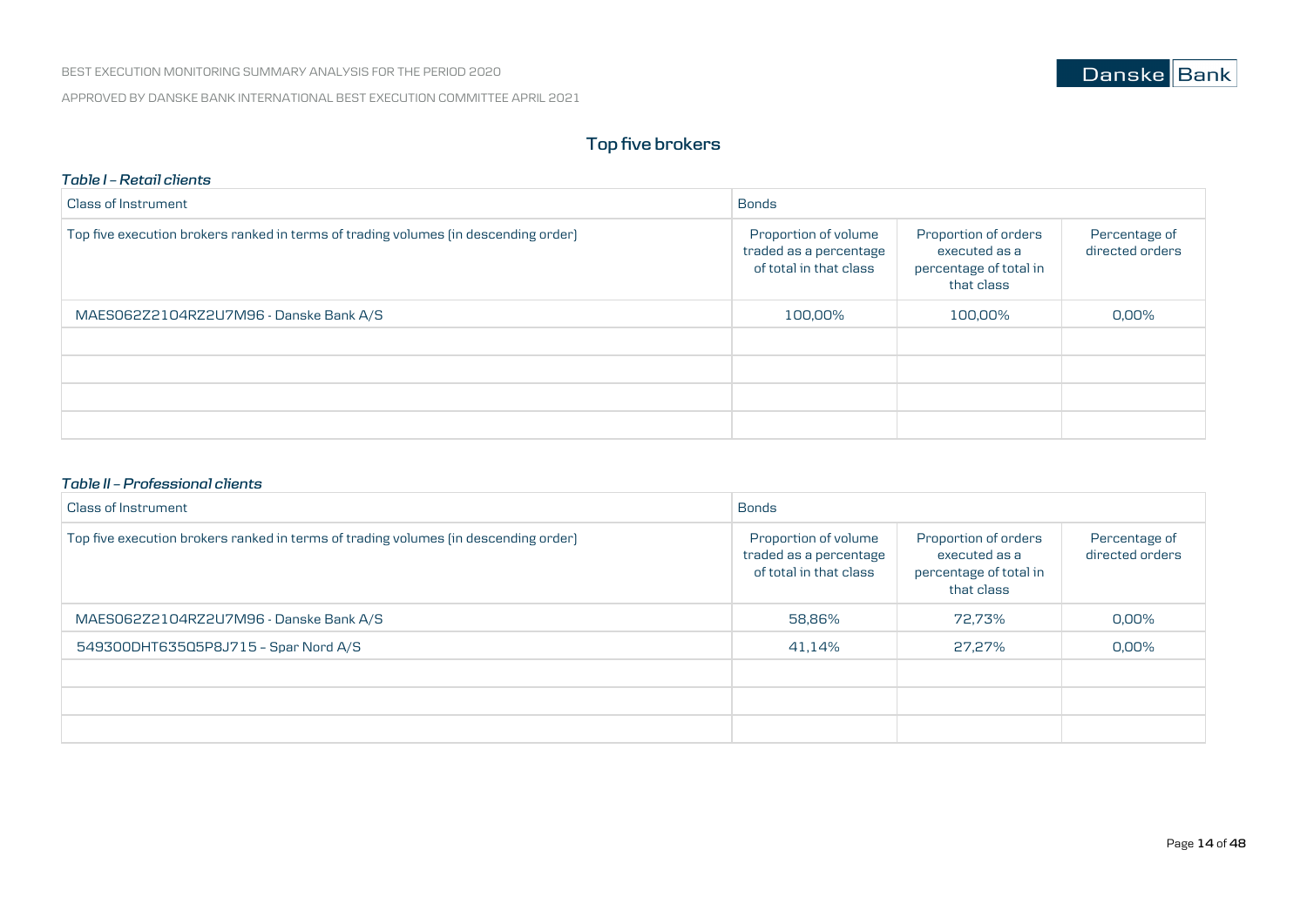#### *Table I – Retail clients*

| Class of Instrument                                                                 | Money market instruments                                                 |                                                                               |                                  |
|-------------------------------------------------------------------------------------|--------------------------------------------------------------------------|-------------------------------------------------------------------------------|----------------------------------|
| Top five execution brokers ranked in terms of trading volumes (in descending order) | Proportion of volume<br>traded as a percentage<br>of total in that class | Proportion of orders<br>executed as a<br>percentage of total in<br>that class | Percentage of<br>directed orders |
| MAES062Z2104RZ2U7M96 - Danske Bank A/S                                              | 100.00%                                                                  | 100.00%                                                                       | $0.00\%$                         |
|                                                                                     |                                                                          |                                                                               |                                  |
|                                                                                     |                                                                          |                                                                               |                                  |
|                                                                                     |                                                                          |                                                                               |                                  |
|                                                                                     |                                                                          |                                                                               |                                  |

| Class of Instrument                                                                 | Money market instruments                                                 |                                                                               |                                  |
|-------------------------------------------------------------------------------------|--------------------------------------------------------------------------|-------------------------------------------------------------------------------|----------------------------------|
| Top five execution brokers ranked in terms of trading volumes (in descending order) | Proportion of volume<br>traded as a percentage<br>of total in that class | Proportion of orders<br>executed as a<br>percentage of total in<br>that class | Percentage of<br>directed orders |
|                                                                                     |                                                                          |                                                                               |                                  |
|                                                                                     |                                                                          |                                                                               |                                  |
|                                                                                     |                                                                          |                                                                               |                                  |
|                                                                                     |                                                                          |                                                                               |                                  |
|                                                                                     |                                                                          |                                                                               |                                  |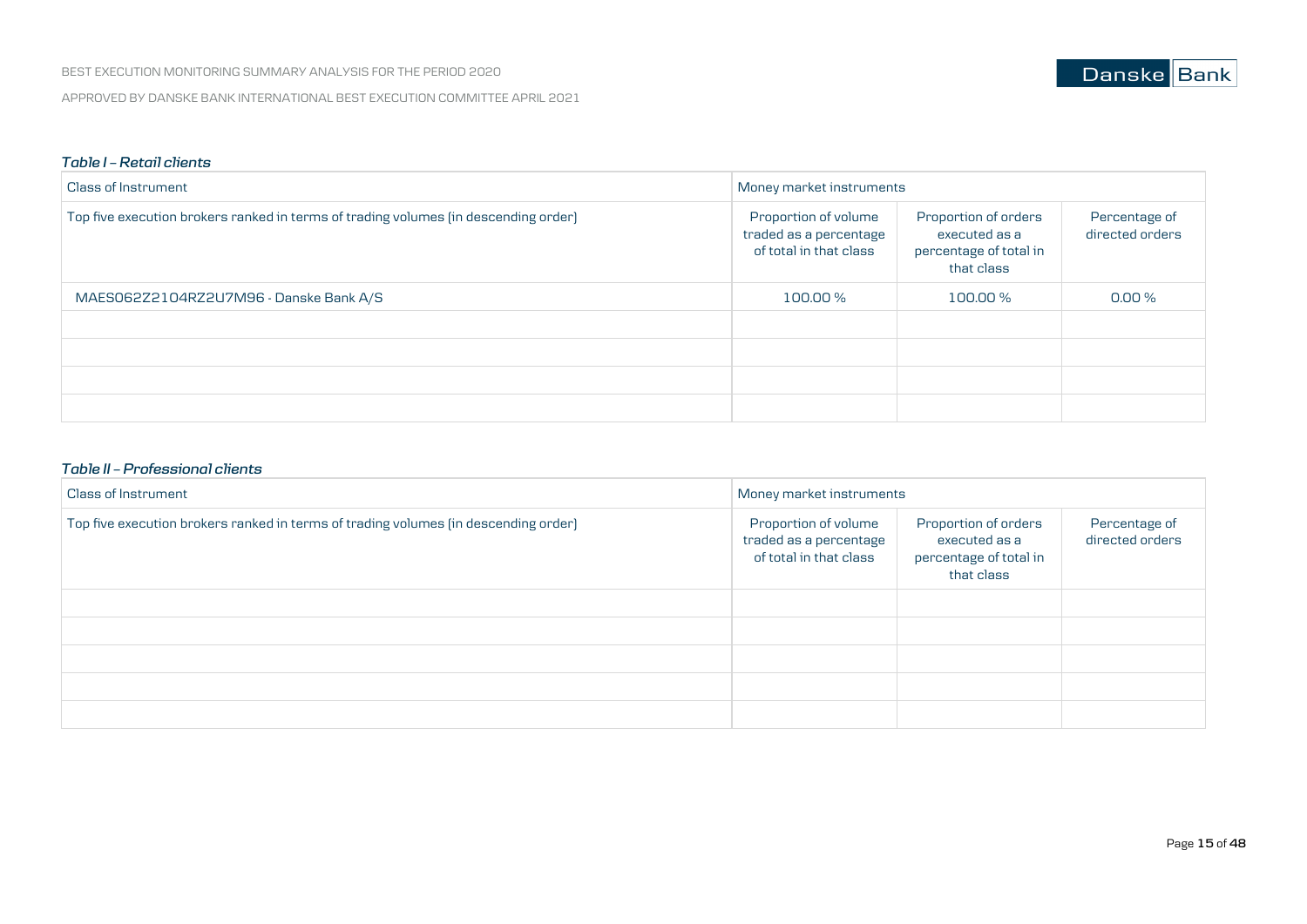

# *RTS 28 Summary Analysis - Interest rates derivatives*

- Futures and options admitted to trading on a trading venue
- Swaps, forwards, and other interest rates derivatives

#### **Explanation of the relative importance we gave to the execution factors of price, costs, speed, likelihood of execution or any other consideration including qualitative factors when assessing the quality of execution;**

When you place an order with us in interest rates derivatives, and for our portfolio management services when we take decision to deal on your behalf, we may execute the order on an execution venue (including being an execution venue ourselves) or by sending the order to an external broker for execution.

When we assess the quality of execution for interest rates derivatives, the main execution factors we consider are execution price and costs.

Secondary execution factors we take into account when assessing the quality of execution are speed, likelihood of execution, type & size of the order, and settlement.

In the assessment and selection of execution venues and brokers where we believe we can consistently obtain best execution in interest rates derivatives for our clients, we consider qualitative factors, such as market access, market share, market liquidity, market knowledge & product specialization, reliable quoting, observable price spreads and yields, order handling process and trading costs.

To ensure that we are consistently able to deliver best execution to our clients, we monitor on an ongoing basis the quality of execution obtained from the execution venues and brokers used to execute client orders in interest rates derivatives. Our monitoring consist both of trade by trade monitoring and overall trend monitoring of the performance of the execution factors.

For a detailed description of how we carry out client orders, application of execution factors and how we prioritise the factors, please refer to our Order Execution Policy.

#### **Description of any close links, conflicts of interests, and common ownerships with respect to any execution venues used to execute orders;**

The Bank is a subsidiary of Danske Bank A/S and Danske Bank A/S acts as the Bank's sole broker for interest rate derivatives.

The Bank does not have any close links, conflicts of interests, or common ownerships with respect to any external execution venues or brokers used to execute client orders in interest rates derivatives.

Any dealing or relationship between the Bank and units within Danske Bank A/S is conducted in accordance with the Bank's Conflict of Interest Policy. For further information please see our Order Execution Policy including the Portfolio Management Addendum.

#### **Description of any specific arrangements with any execution venues regarding payments made or received, discounts, rebates or non-monetary benefits received;**

The Bank does not have any specific arrangements with any external execution venues or brokers used to execute client orders in interest rates derivatives regarding payments made or received, discounts, rebates or non-monetary benefits received.

Any dealing or relationship between the Bank and units within Danske Bank A/S is conducted in accordance with the Bank's Conflict of Interest Policy. For further information please see our Order Execution Policy including the Portfolio Management Addendum.

#### **Explanation of the factors that led to a change in the list of execution venues listed in our execution policy, if such a change occurred;**

Since publication of our previous RTS 28 Summary Analysis for 2019, we have not made any changes to the list of execution venues and brokers listed in our Order Execution Policy used for execution of interest rates derivatives.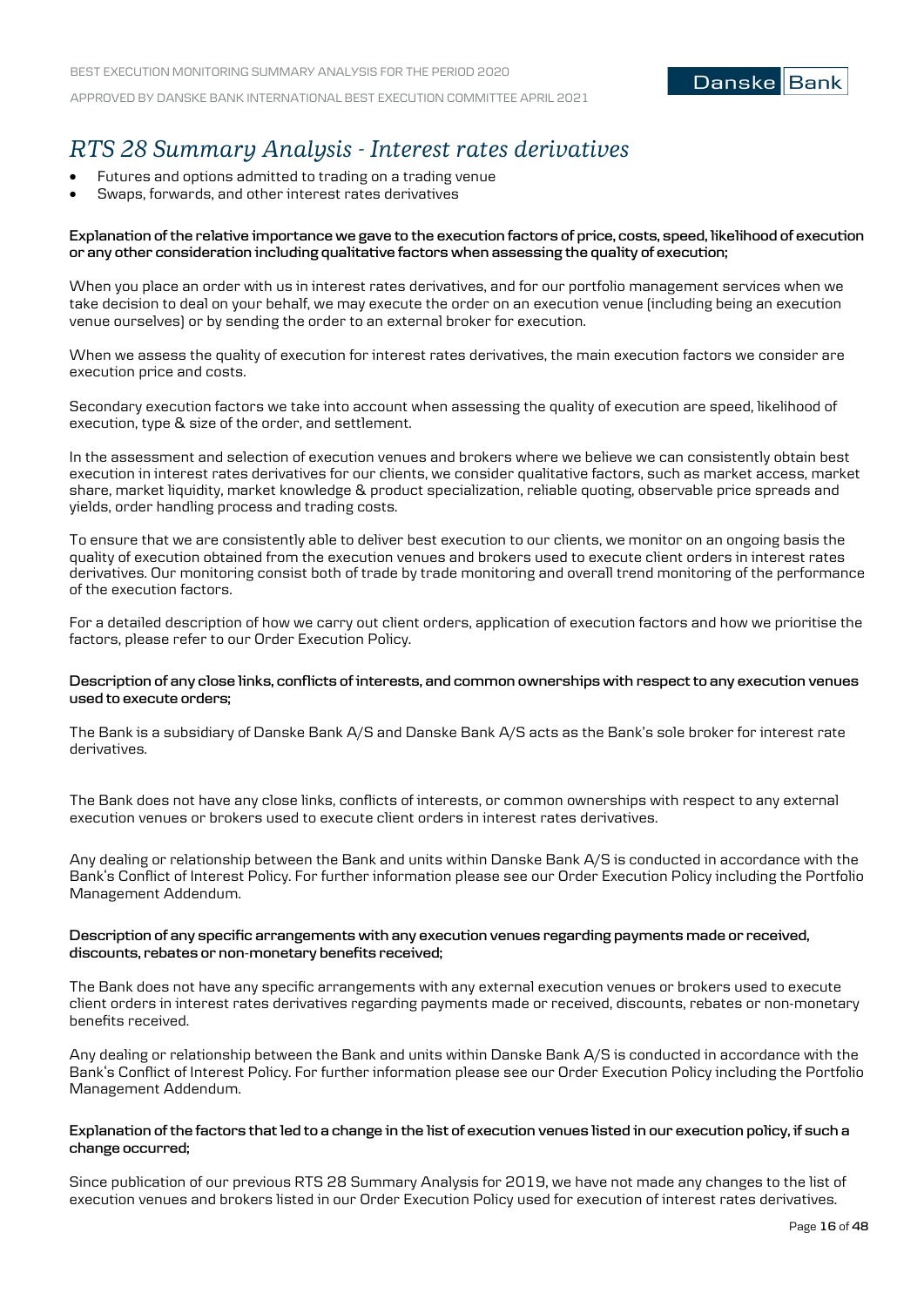

#### **Explanation of how our order execution differs according to client categorisation, where we treat categories of clients differently and where it may affect our order execution arrangements;**

In general, we treat categories of clients in scope of best execution equally in terms of order execution.

For retail clients, the best possible result will be determined in terms of the total consideration. Total consideration means the price of the financial instrument together with the costs related to execution, including all expenses incurred by the client that are directly related to the execution of the order.

For professional clients, the best possible result will usually be determined by price and cost, but may be dependent on other execution factors, such as size and type, specific to the order given.

For a detailed description of how we carry out client orders in interest rates derivatives, please refer to our Order Execution Policy.

#### **Explanation of whether we have given other criteria precedence over immediate price and cost when executing retail client orders and how these other criteria were instrumental in delivering the best possible result in terms of the total consideration to the client;**

For retail clients, the best possible result will always be determined in terms of the total consideration, being the price of the financial instrument together with the costs related to execution, including all expenses incurred by the client that are directly related to the execution of the order.

However, if you as a retail client provide us with instructions regarding an order or any aspect of an order, we will execute the order in accordance with such instructions to the extent reasonably possible, which may prevent us from taking the steps to execute at the best prices and/or costs.

#### **Explanation of how we have used any data or tools relating to the quality of execution, including any data published under Commission Delegated Regulation (EU) 2017/575 of 8 June 2016 [RTS 27];**

We monitor the quality of execution provided by the execution venues and brokers used to execute client orders in interest rates derivatives on a consistent basis, using automatic monitoring tools. In such monitoring, we always strive to use external and independent market data against which to compare our execution quality, e.g. the use of order and quote data from third party venues and brokers to assess our execution prices. If no observable market price is available for a specific instrument, we check the fairness of the price by using relevant market data and, where possible, by making a comparison with similar or comparable products.

Our monitoring also includes exception-based controls, with results reviewed by a specialist team together with front office staff.

For information on our best execution monitoring, please refer to our Order Execution Policy.

#### **Where applicable, an explanation of how we have used output of a consolidated tape provider established under Article 65 of Directive 2014/65/EU;**

Currently not applicable as no such data have yet been published in accordance with Article 65 of Directive 2014/65/EU (MiFID II Directive).

#### **Summary ofthe analysis and conclusions drawn from our monitoring of interest rates derivatives;**

We believe that the analysis and conclusions drawn from our monitoring of the quality of execution confirm that the execution venues and brokers used to execute client orders in interest rates derivatives meet our standards in delivering best execution to our clients on a consistent basis.

A list of our top five execution venues and brokers used to execute retail and professional client orders can be found below together with detailed information on the volume and number of orders executed by each execution venue and broker. A list of all major execution venues and brokers used to execute client orders in interest rates derivatives can be found on our website: https://danskebank.lu/best-execution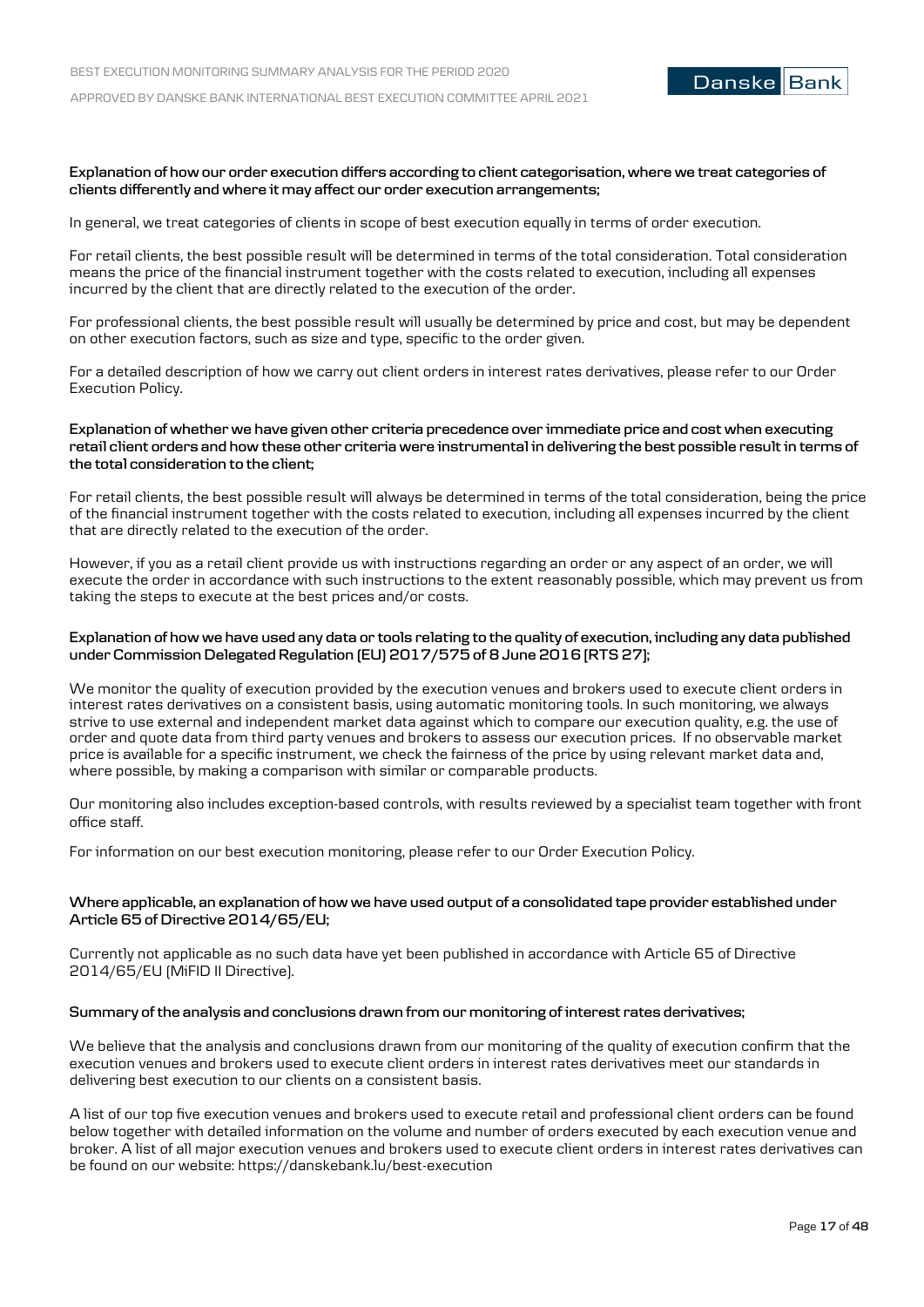# *Top five venues and brokers – Interest rates derivatives*

# <span id="page-17-2"></span><span id="page-17-1"></span><span id="page-17-0"></span>**Top five venues**

#### *Table I – Retail clients*

| Class of Instrument                                                                   | Futures and options admitted to trading on a trading venue               |                                                                               |                                              |                                                 |                                               |
|---------------------------------------------------------------------------------------|--------------------------------------------------------------------------|-------------------------------------------------------------------------------|----------------------------------------------|-------------------------------------------------|-----------------------------------------------|
| Top five execution venues ranked in terms of trading<br>volumes (in descending order) | Proportion of volume<br>traded as a percentage<br>of total in that class | Proportion of orders<br>executed as a<br>percentage of total in<br>that class | Percentage of passive<br>orders <sup>7</sup> | Percentage of<br>aggressive orders <sup>8</sup> | Percentage of directed<br>orders <sup>9</sup> |
|                                                                                       |                                                                          |                                                                               |                                              |                                                 |                                               |
|                                                                                       |                                                                          |                                                                               |                                              |                                                 |                                               |
|                                                                                       |                                                                          |                                                                               |                                              |                                                 |                                               |
|                                                                                       |                                                                          |                                                                               |                                              |                                                 |                                               |
|                                                                                       |                                                                          |                                                                               |                                              |                                                 |                                               |

#### *Table II – Professional clients*

 $\overline{a}$ 

| Class of Instrument                                                                   | Futures and options admitted to trading on a trading venue               |                                                                               |                                 |                                    |                                  |
|---------------------------------------------------------------------------------------|--------------------------------------------------------------------------|-------------------------------------------------------------------------------|---------------------------------|------------------------------------|----------------------------------|
| Top five execution venues ranked in terms of trading<br>volumes (in descending order) | Proportion of volume<br>traded as a percentage<br>of total in that class | Proportion of orders<br>executed as a<br>percentage of total in<br>that class | Percentage of passive<br>orders | Percentage of<br>aggressive orders | Percentage of directed<br>orders |
|                                                                                       |                                                                          |                                                                               |                                 |                                    |                                  |
|                                                                                       |                                                                          |                                                                               |                                 |                                    |                                  |
|                                                                                       |                                                                          |                                                                               |                                 |                                    |                                  |
|                                                                                       |                                                                          |                                                                               |                                 |                                    |                                  |
|                                                                                       |                                                                          |                                                                               |                                 |                                    |                                  |

 $7$  Orders entered into the order book that provided liquidity

 $8$  Orders entered into the order book that took liquidity – where Danske Bank A/S is the execution venue, all orders are defined as taking liquidity

 $9$  Orders where a specific execution venue was specified by the client prior to execution of the order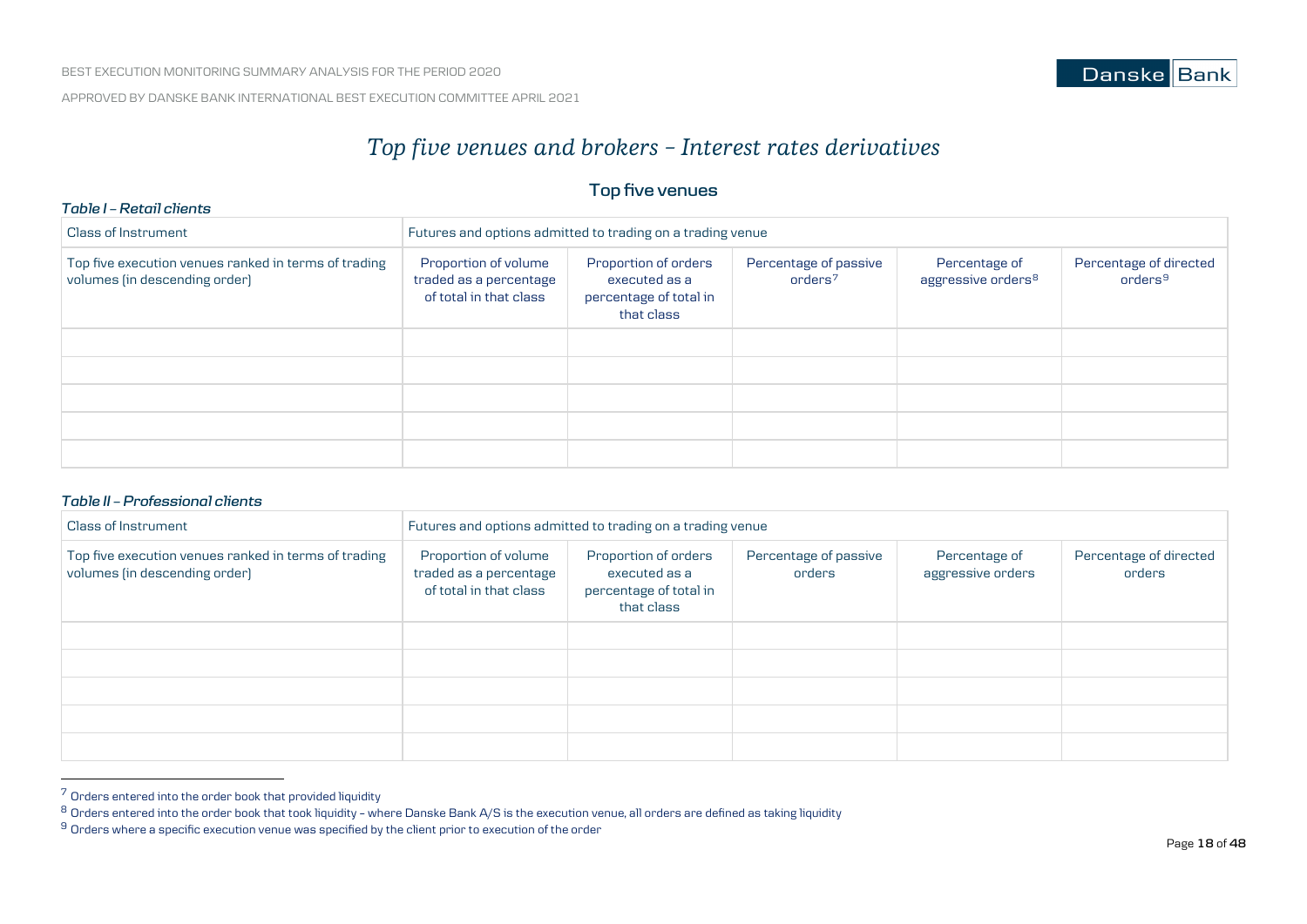### *Table I – Retail clients*

| Class of Instrument                                                                   | Swaps, forwards, and other interest rates derivatives                    |                                                                               |                                 |                                    |                                  |
|---------------------------------------------------------------------------------------|--------------------------------------------------------------------------|-------------------------------------------------------------------------------|---------------------------------|------------------------------------|----------------------------------|
| Top five execution venues ranked in terms of trading<br>volumes (in descending order) | Proportion of volume<br>traded as a percentage<br>of total in that class | Proportion of orders<br>executed as a<br>percentage of total in<br>that class | Percentage of passive<br>orders | Percentage of<br>aggressive orders | Percentage of directed<br>orders |
|                                                                                       |                                                                          |                                                                               |                                 |                                    |                                  |
|                                                                                       |                                                                          |                                                                               |                                 |                                    |                                  |
|                                                                                       |                                                                          |                                                                               |                                 |                                    |                                  |
|                                                                                       |                                                                          |                                                                               |                                 |                                    |                                  |
|                                                                                       |                                                                          |                                                                               |                                 |                                    |                                  |

| Class of Instrument                                                                   | Swaps, forwards, and other interest rates derivatives                    |                                                                               |                                 |                                    |                                  |
|---------------------------------------------------------------------------------------|--------------------------------------------------------------------------|-------------------------------------------------------------------------------|---------------------------------|------------------------------------|----------------------------------|
| Top five execution venues ranked in terms of trading<br>volumes (in descending order) | Proportion of volume<br>traded as a percentage<br>of total in that class | Proportion of orders<br>executed as a<br>percentage of total in<br>that class | Percentage of passive<br>orders | Percentage of<br>aggressive orders | Percentage of directed<br>orders |
|                                                                                       |                                                                          |                                                                               |                                 |                                    |                                  |
|                                                                                       |                                                                          |                                                                               |                                 |                                    |                                  |
|                                                                                       |                                                                          |                                                                               |                                 |                                    |                                  |
|                                                                                       |                                                                          |                                                                               |                                 |                                    |                                  |
|                                                                                       |                                                                          |                                                                               |                                 |                                    |                                  |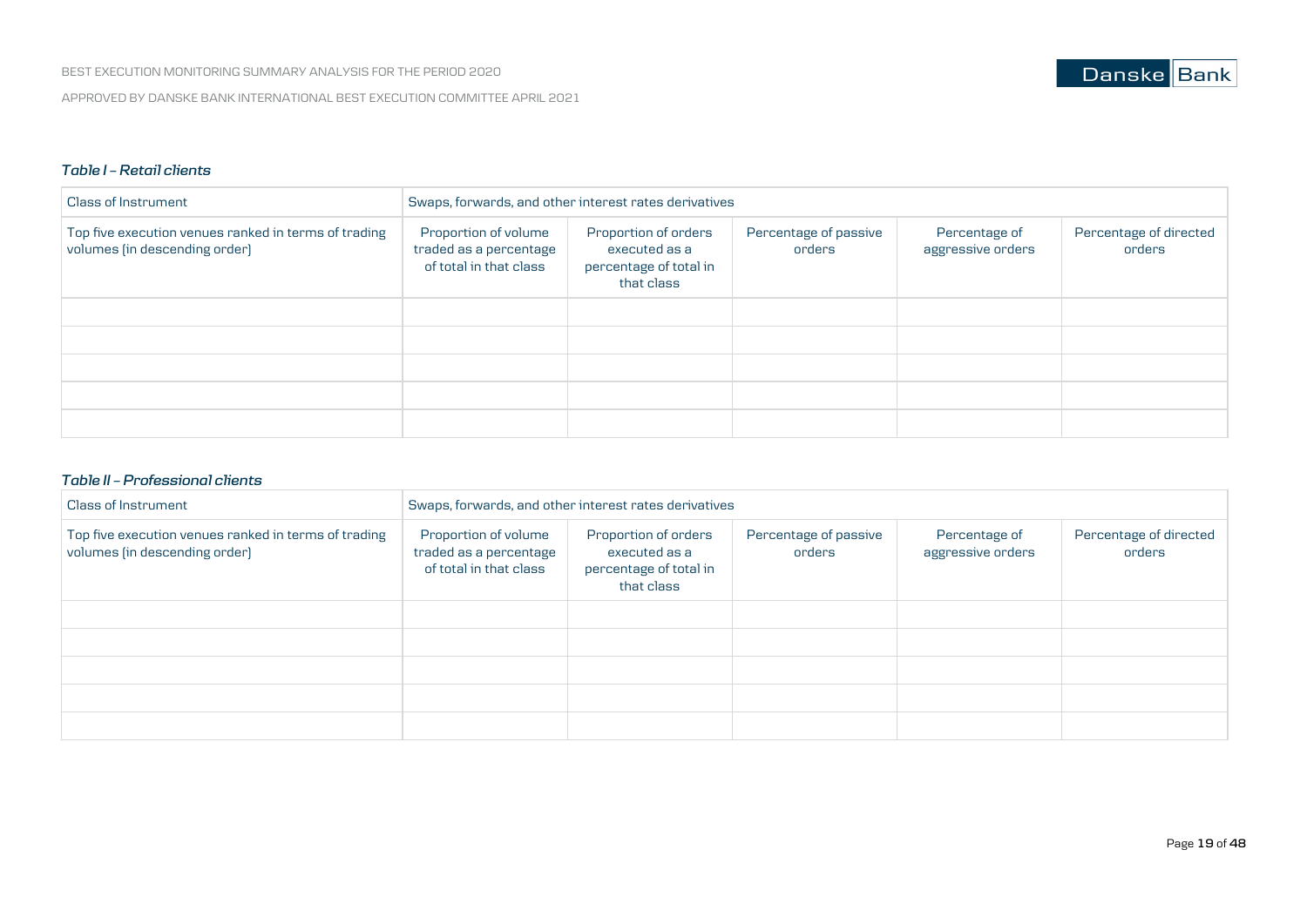### **Top five brokers**

#### *Table I – Retail clients*

| Class of Instrument                                                                 | Futures and options admitted to trading on a trading venue               |                                                                               |                                  |
|-------------------------------------------------------------------------------------|--------------------------------------------------------------------------|-------------------------------------------------------------------------------|----------------------------------|
| Top five execution brokers ranked in terms of trading volumes (in descending order) | Proportion of volume<br>traded as a percentage<br>of total in that class | Proportion of orders<br>executed as a<br>percentage of total in<br>that class | Percentage of<br>directed orders |
| MAES062Z2104RZ2U7M96 - Danske Bank A/S                                              | 100.00%                                                                  | 100.00%                                                                       | $0.00\%$                         |
|                                                                                     |                                                                          |                                                                               |                                  |
|                                                                                     |                                                                          |                                                                               |                                  |
|                                                                                     |                                                                          |                                                                               |                                  |
|                                                                                     |                                                                          |                                                                               |                                  |

| Class of Instrument                                                                 | Futures and options admitted to trading on a trading venue               |                                                                               |                                  |
|-------------------------------------------------------------------------------------|--------------------------------------------------------------------------|-------------------------------------------------------------------------------|----------------------------------|
| Top five execution brokers ranked in terms of trading volumes (in descending order) | Proportion of volume<br>traded as a percentage<br>of total in that class | Proportion of orders<br>executed as a<br>percentage of total in<br>that class | Percentage of<br>directed orders |
| MAES062Z2104RZ2U7M96 - Danske Bank A/S                                              | 100.00%                                                                  | 100.00%                                                                       | $0.00\%$                         |
|                                                                                     |                                                                          |                                                                               |                                  |
|                                                                                     |                                                                          |                                                                               |                                  |
|                                                                                     |                                                                          |                                                                               |                                  |
|                                                                                     |                                                                          |                                                                               |                                  |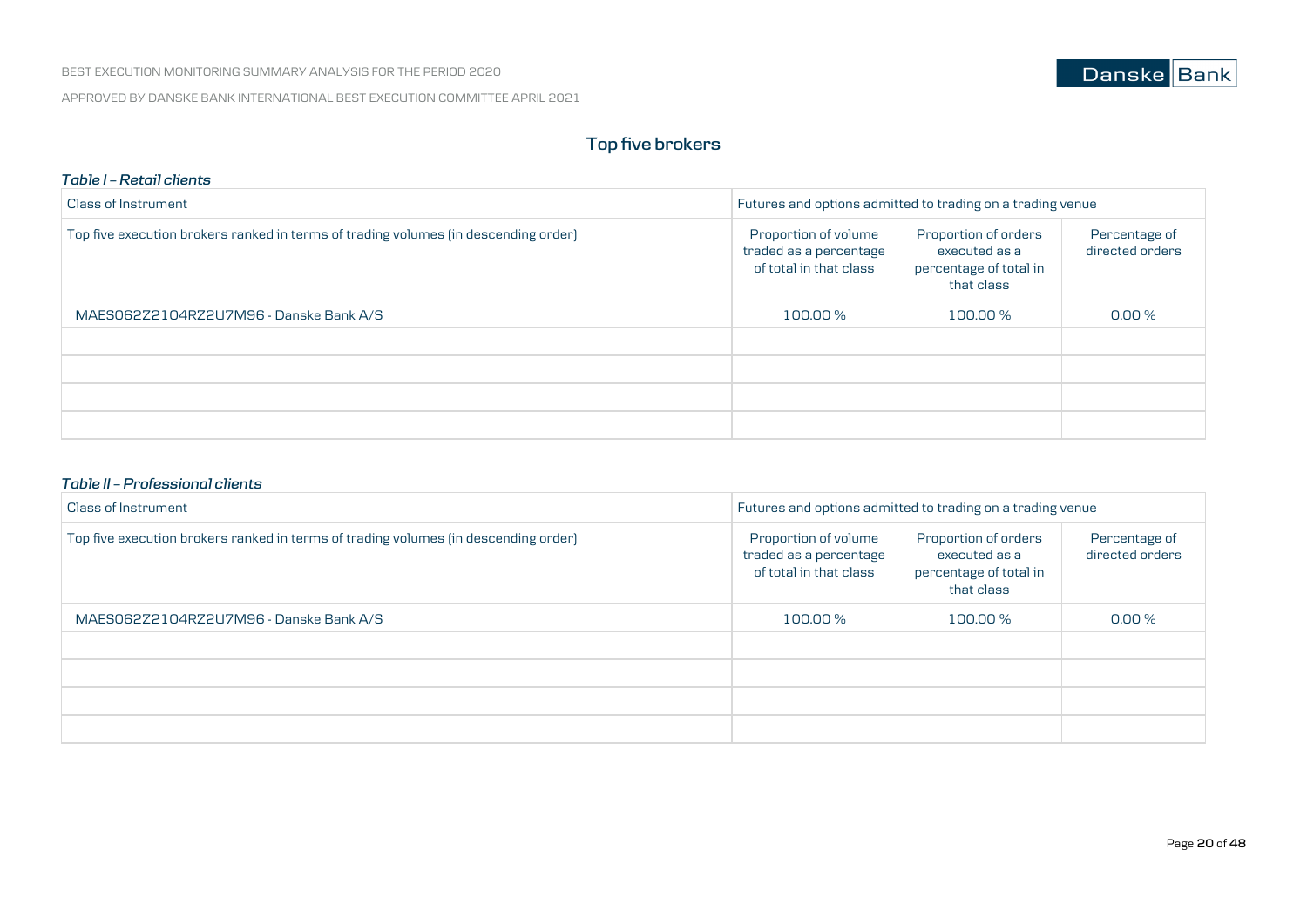#### *Table I – Retail clients*

| Class of Instrument                                                                 | Swaps, forwards, and other interest rates derivatives                    |                                                                               |                                  |
|-------------------------------------------------------------------------------------|--------------------------------------------------------------------------|-------------------------------------------------------------------------------|----------------------------------|
| Top five execution brokers ranked in terms of trading volumes (in descending order) | Proportion of volume<br>traded as a percentage<br>of total in that class | Proportion of orders<br>executed as a<br>percentage of total in<br>that class | Percentage of<br>directed orders |
| MAESO62Z2104RZ2U7M96 - Danske Bank A/S                                              | 100.00%                                                                  | 100.00%                                                                       | $0.00\%$                         |
|                                                                                     |                                                                          |                                                                               |                                  |
|                                                                                     |                                                                          |                                                                               |                                  |
|                                                                                     |                                                                          |                                                                               |                                  |
|                                                                                     |                                                                          |                                                                               |                                  |

| Class of Instrument                                                                 | Swaps, forwards, and other interest rates derivatives                    |                                                                               |                                  |
|-------------------------------------------------------------------------------------|--------------------------------------------------------------------------|-------------------------------------------------------------------------------|----------------------------------|
| Top five execution brokers ranked in terms of trading volumes (in descending order) | Proportion of volume<br>traded as a percentage<br>of total in that class | Proportion of orders<br>executed as a<br>percentage of total in<br>that class | Percentage of<br>directed orders |
| MAES062Z2104RZ2U7M96 - Danske Bank A/S                                              | 100.00%                                                                  | 100.00%                                                                       | $0.00\%$                         |
|                                                                                     |                                                                          |                                                                               |                                  |
|                                                                                     |                                                                          |                                                                               |                                  |
|                                                                                     |                                                                          |                                                                               |                                  |
|                                                                                     |                                                                          |                                                                               |                                  |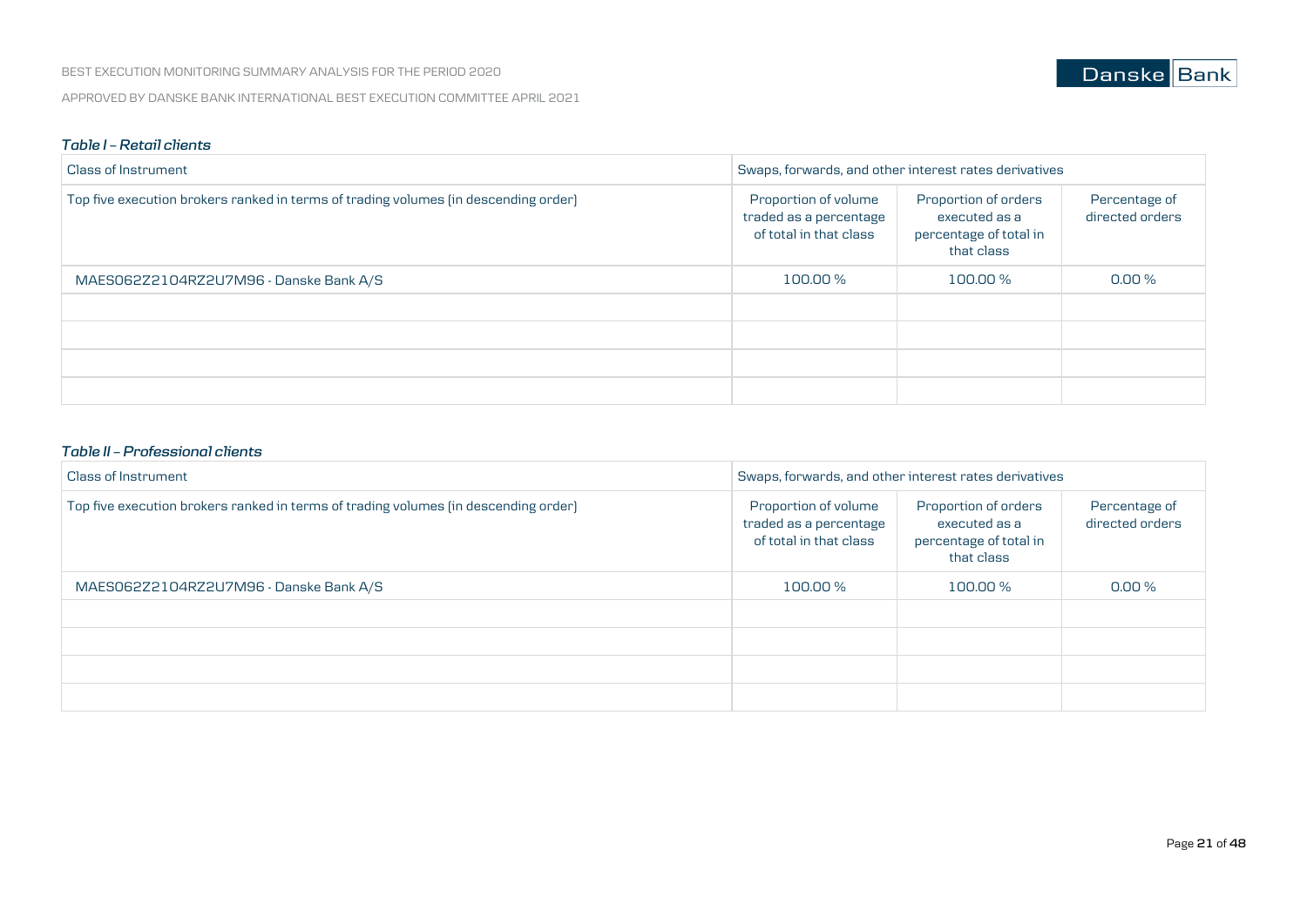

# *RTS 28 Summary Analysis - Currency derivatives*

- Futures and options admitted to trading on a trading venue
- Swaps, forwards, and other currency derivatives

#### **Explanation of the relative importance we gave to the execution factors of price, costs, speed, likelihood of execution or any other consideration including qualitative factors when assessing the quality of execution;**

When you place an order with us in currency derivatives, and for our portfolio management services when we take decision to deal on your behalf, we may execute the order on an execution venue (including being an execution venue ourselves) or by sending the order to an external broker for execution.

When we assess the quality of execution for currency derivatives, the main execution factor we consider is execution price.

Secondary execution factors we take into account when assessing the quality of execution are costs, speed, likelihood of execution, type & size of the order, and settlement.

In the assessment and selection of execution venues and brokers where we believe we can consistently obtain best execution in currency derivatives for our clients, we consider qualitative factors, such as market access, market share, market liquidity, market knowledge & product specialization, reliable quoting, observable prices / spot rates, order handling process and trading costs.

To ensure that we are consistently able to deliver best execution to our clients, we monitor on an ongoing basis the quality of execution obtained from the execution venues and brokers used to execute client orders in currency derivatives. Our monitoring consists both of trade by trade monitoring and overall trend monitoring of the performance of the execution factors.

For a detailed description of how we carry out client orders, application of execution factors and how we prioritise the factors, please refer to our Order Execution Policy.

#### **Description of any close links, conflicts of interests, and common ownerships with respect to any execution venues used to execute orders;**

The Bank is a subsidiary of Danske Bank A/S and Danske Bank A/S acts as the Bank's sole broker for currency derivatives.

Danske Bank A/S does not have any close links, conflicts of interests, or common ownerships with respect to any external execution venues or brokers used to execute client orders in currency derivatives.

Any dealing or relationship between the Bank and units within Danske Bank A/S is conducted in accordance with the Bank's Conflict of Interest Policy. For further information please see our Order Execution Policy including the Portfolio Management Addendum.

#### **Description of any specific arrangements with any execution venues regarding payments made or received, discounts, rebates or non-monetary benefits received;**

The Bank does not have any specific arrangements with any external execution venues or brokers used to execute client orders in currency derivatives regarding payments made or received, discounts, rebates or non-monetary benefits received.

Any dealing or relationship between the **B**ank and units within Danske Bank A/S is conducted in accordance with the Bank's Conflict of Interest Policy. For further information please see our Order Execution Policy including the Portfolio Management Addendum.

#### **Explanation of the factors that led to a change in the list of execution venues listed in our execution policy, if such a change occurred;**

Since publication of our previous RTS 28 Summary Analysis for 2019, we have not made any changes to the list of execution venues and brokers listed in our Order Execution Policy used for execution of currency derivatives.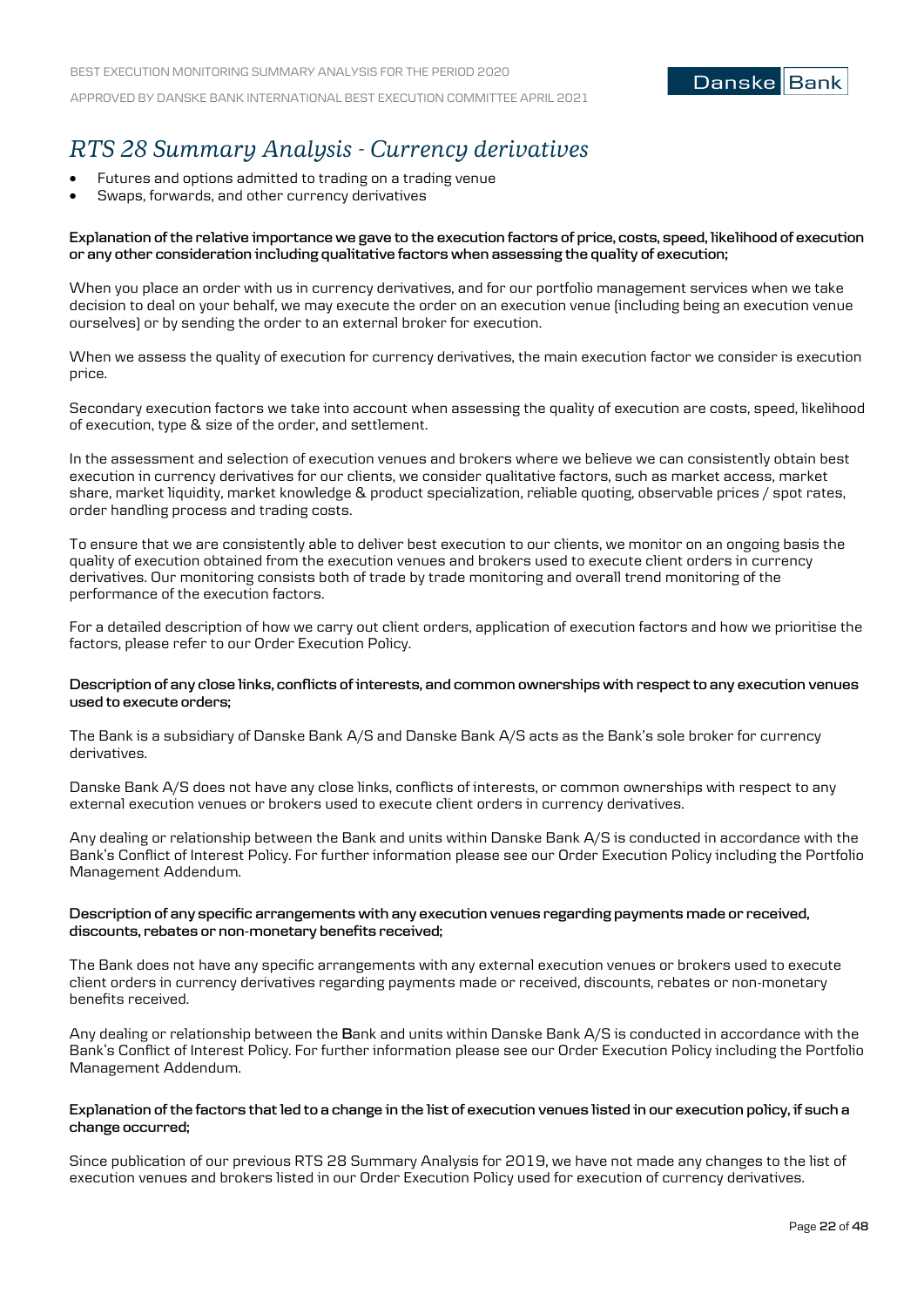

#### **Explanation of how our order execution differs according to client categorisation, where we treat categories of clients differently and where it may affect our order execution arrangements;**

In general, we treat categories of clients in scope of best execution equally in terms of order execution.

For retail clients, the best possible result will be determined in terms of the total consideration. Total consideration means the price of the financial instrument together with the costs related to execution, including all expenses incurred by the client that are directly related to the execution of the order.

For professional clients, the best possible result will usually be determined by price and cost, but may be dependent on other execution factors, such as size and type, specific to the order given.

For a detailed description of how we carry out client orders in currency derivatives, please refer to our Order Execution Policy.

#### **Explanation of whether we have given other criteria precedence over immediate price and cost when executing retail client orders and how these other criteria were instrumental in delivering the best possible result in terms of the total consideration to the client;**

For retail clients, the best possible result will always be determined in terms of the total consideration, being the price of the financial instrument together with the costs related to execution, including all expenses incurred by the client that are directly related to the execution of the order.

However, if you as a retail client provide us with instructions regarding an order or any aspect of an order, we will execute the order in accordance with such instructions to the extent reasonably possible, which may prevent us from taking the steps to execute at the best prices and/or costs.

#### **Explanation of how we have used any data or tools relating to the quality of execution, including any data published under Commission Delegated Regulation (EU) 2017/575 of 8 June 2016 [RTS 27];**

We monitor the quality of execution provided by the execution venues and brokers used to execute client orders in currency derivatives on a consistent basis, using automatic monitoring tools. In such monitoring we always strive to use external and independent market data against which to compare our execution quality, e.g. the use of order and quote data from third party venues and brokers to assess our execution prices. If no observable market price is available for a specific instrument, we check the fairness of the price by using relevant market data and, where possible, by making a comparison with similar or comparable products.

Our monitoring also includes exception-based controls, with results reviewed by a specialist team together with front office staff.

For information on our best execution monitoring, please refer to our Order Execution Policy.

#### **Where applicable, an explanation of how we have used output of a consolidated tape provider established under Article 65 of Directive 2014/65/EU;**

Currently not applicable as no such data have yet been published in accordance with Article 65 of Directive 2014/65/EU (MiFID II Directive).

#### **Summary of the analysis and conclusions drawn from our monitoring of currency derivatives;**

We believe that the analysis and conclusions drawn from our monitoring of the quality of execution confirm that the execution venues and brokers used to execute client orders in currency derivatives meet our standards in delivering best execution to our clients on a consistent basis.

A list of our top five execution venues and brokers used to execute retail and professional client orders can be found below together with detailed information on the volume and number of orders executed by each execution venue and broker. A list of all major execution venues and brokers used to execute client orders in currency derivatives can be found on our website: https://danskebank.lu/bestexecution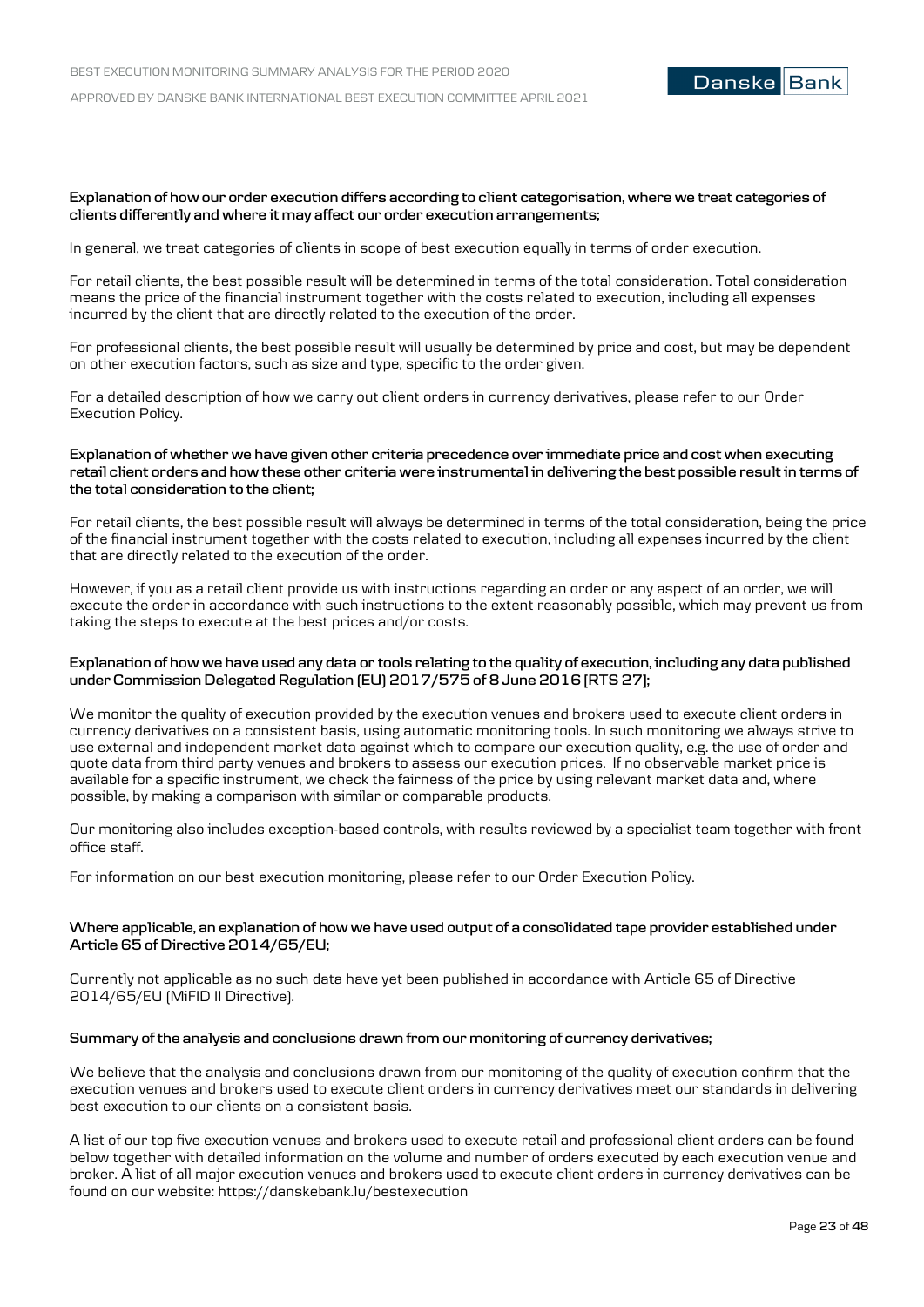# *Top five venues and brokers – Currency derivatives*

# <span id="page-23-2"></span><span id="page-23-1"></span><span id="page-23-0"></span>**Top five venues**

#### *Table I – Retail clients*

| Class of Instrument                                                                   | Futures and options admitted to trading on a trading venue               |                                                                               |                                               |                                                  |                                                |
|---------------------------------------------------------------------------------------|--------------------------------------------------------------------------|-------------------------------------------------------------------------------|-----------------------------------------------|--------------------------------------------------|------------------------------------------------|
| Top five execution venues ranked in terms of trading<br>volumes (in descending order) | Proportion of volume<br>traded as a percentage<br>of total in that class | Proportion of orders<br>executed as a<br>percentage of total in<br>that class | Percentage of passive<br>orders <sup>10</sup> | Percentage of<br>aggressive orders <sup>11</sup> | Percentage of directed<br>orders <sup>12</sup> |
|                                                                                       |                                                                          |                                                                               |                                               |                                                  |                                                |
|                                                                                       |                                                                          |                                                                               |                                               |                                                  |                                                |
|                                                                                       |                                                                          |                                                                               |                                               |                                                  |                                                |
|                                                                                       |                                                                          |                                                                               |                                               |                                                  |                                                |
|                                                                                       |                                                                          |                                                                               |                                               |                                                  |                                                |

#### *Table II – Professional clients*

 $\overline{a}$ 

| Class of Instrument                                                                   | Futures and options admitted to trading on a trading venue               |                                                                               |                                 |                                    |                                  |
|---------------------------------------------------------------------------------------|--------------------------------------------------------------------------|-------------------------------------------------------------------------------|---------------------------------|------------------------------------|----------------------------------|
| Top five execution venues ranked in terms of trading<br>volumes (in descending order) | Proportion of volume<br>traded as a percentage<br>of total in that class | Proportion of orders<br>executed as a<br>percentage of total in<br>that class | Percentage of passive<br>orders | Percentage of<br>aggressive orders | Percentage of directed<br>orders |
|                                                                                       |                                                                          |                                                                               |                                 |                                    |                                  |
|                                                                                       |                                                                          |                                                                               |                                 |                                    |                                  |
|                                                                                       |                                                                          |                                                                               |                                 |                                    |                                  |
|                                                                                       |                                                                          |                                                                               |                                 |                                    |                                  |
|                                                                                       |                                                                          |                                                                               |                                 |                                    |                                  |

 $^{10}$  Orders entered into the order book that provided liquidity

 $^{11}$  Orders entered into the order book that took liquidity – where Danske Bank A/S is the execution venue, all orders are defined as taking liquidity

<sup>&</sup>lt;sup>12</sup> Orders where a specific execution venue was specified by the client prior to execution of the order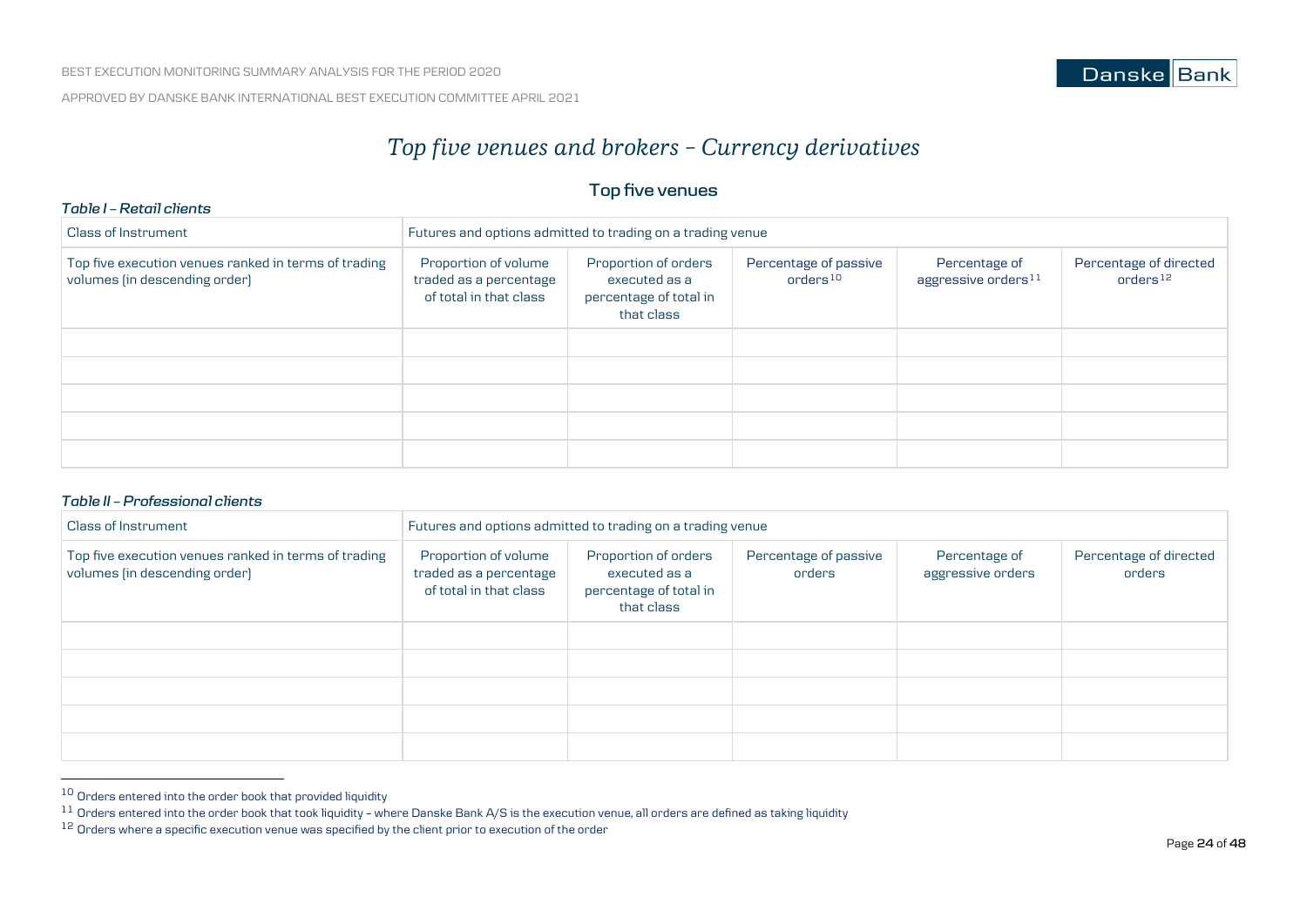### *Table I – Retail clients*

| Class of Instrument                                                                   | Swaps, forwards, and other currency derivatives                          |                                                                               |                                 |                                    |                                  |
|---------------------------------------------------------------------------------------|--------------------------------------------------------------------------|-------------------------------------------------------------------------------|---------------------------------|------------------------------------|----------------------------------|
| Top five execution venues ranked in terms of trading<br>volumes (in descending order) | Proportion of volume<br>traded as a percentage<br>of total in that class | Proportion of orders<br>executed as a<br>percentage of total in<br>that class | Percentage of passive<br>orders | Percentage of<br>aggressive orders | Percentage of directed<br>orders |
|                                                                                       |                                                                          |                                                                               |                                 |                                    |                                  |
|                                                                                       |                                                                          |                                                                               |                                 |                                    |                                  |
|                                                                                       |                                                                          |                                                                               |                                 |                                    |                                  |
|                                                                                       |                                                                          |                                                                               |                                 |                                    |                                  |
|                                                                                       |                                                                          |                                                                               |                                 |                                    |                                  |

| Class of Instrument                                                                   | Swaps, forwards, and other currency derivatives                          |                                                                               |                                 |                                    |                                  |
|---------------------------------------------------------------------------------------|--------------------------------------------------------------------------|-------------------------------------------------------------------------------|---------------------------------|------------------------------------|----------------------------------|
| Top five execution venues ranked in terms of trading<br>volumes (in descending order) | Proportion of volume<br>traded as a percentage<br>of total in that class | Proportion of orders<br>executed as a<br>percentage of total in<br>that class | Percentage of passive<br>orders | Percentage of<br>aggressive orders | Percentage of directed<br>orders |
|                                                                                       |                                                                          |                                                                               |                                 |                                    |                                  |
|                                                                                       |                                                                          |                                                                               |                                 |                                    |                                  |
|                                                                                       |                                                                          |                                                                               |                                 |                                    |                                  |
|                                                                                       |                                                                          |                                                                               |                                 |                                    |                                  |
|                                                                                       |                                                                          |                                                                               |                                 |                                    |                                  |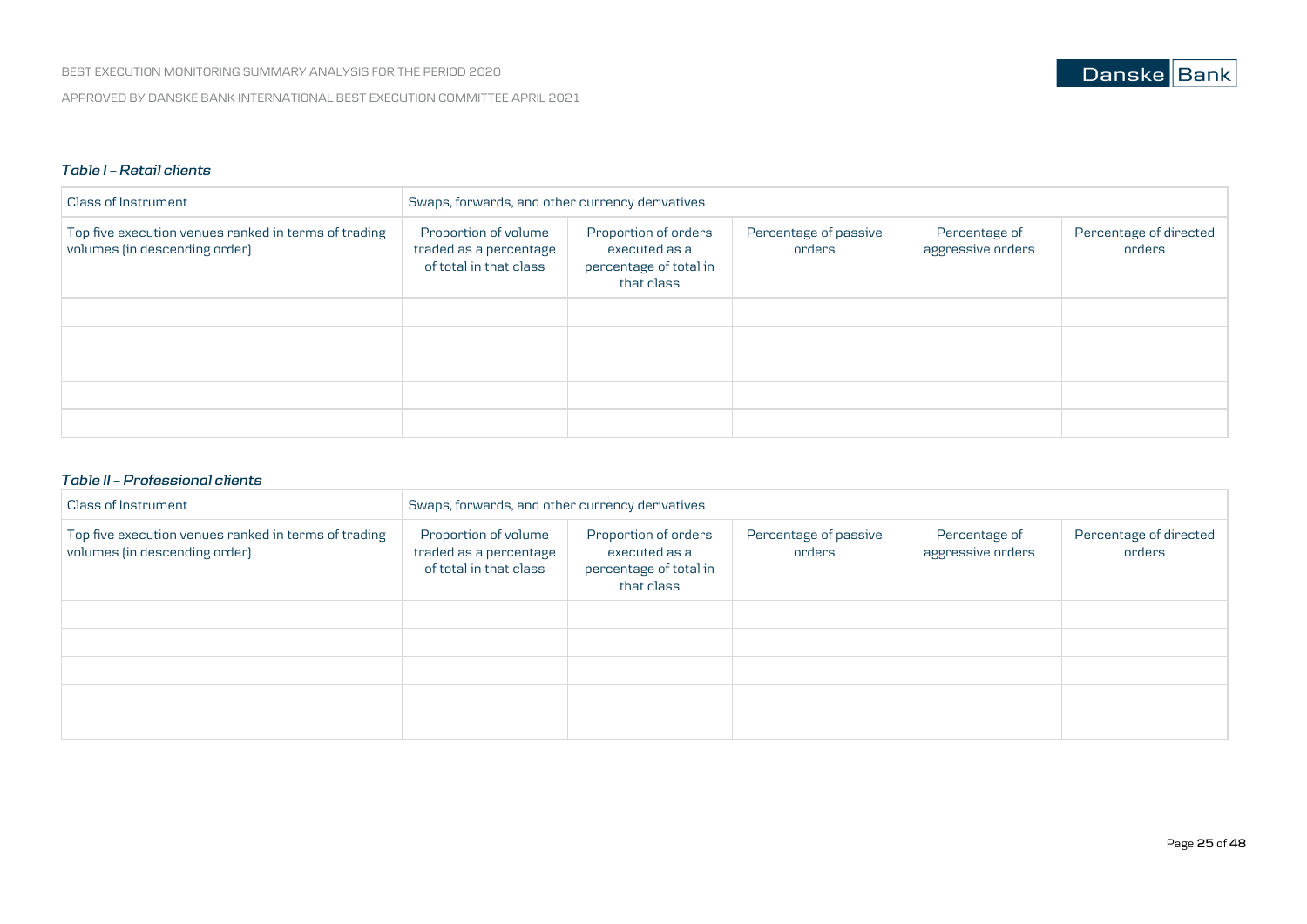### **Top five brokers**

#### *Table I – Retail clients*

| Class of Instrument                                                                 | Futures and options admitted to trading on a trading venue               |                                                                               |                                  |
|-------------------------------------------------------------------------------------|--------------------------------------------------------------------------|-------------------------------------------------------------------------------|----------------------------------|
| Top five execution brokers ranked in terms of trading volumes (in descending order) | Proportion of volume<br>traded as a percentage<br>of total in that class | Proportion of orders<br>executed as a<br>percentage of total in<br>that class | Percentage of<br>directed orders |
| MAES062Z2104RZ2U7M96 - Danske Bank A/S                                              | 100.00%                                                                  | 100.00%                                                                       | $0.00\%$                         |
|                                                                                     |                                                                          |                                                                               |                                  |
|                                                                                     |                                                                          |                                                                               |                                  |
|                                                                                     |                                                                          |                                                                               |                                  |
|                                                                                     |                                                                          |                                                                               |                                  |

| Class of Instrument                                                                 | Futures and options admitted to trading on a trading venue               |                                                                               |                                  |
|-------------------------------------------------------------------------------------|--------------------------------------------------------------------------|-------------------------------------------------------------------------------|----------------------------------|
| Top five execution brokers ranked in terms of trading volumes (in descending order) | Proportion of volume<br>traded as a percentage<br>of total in that class | Proportion of orders<br>executed as a<br>percentage of total in<br>that class | Percentage of<br>directed orders |
| MAESO62Z2104RZ2U7M96 - Danske Bank A/S                                              | 100.00%                                                                  | 100.00%                                                                       | $0.00\%$                         |
|                                                                                     |                                                                          |                                                                               |                                  |
|                                                                                     |                                                                          |                                                                               |                                  |
|                                                                                     |                                                                          |                                                                               |                                  |
|                                                                                     |                                                                          |                                                                               |                                  |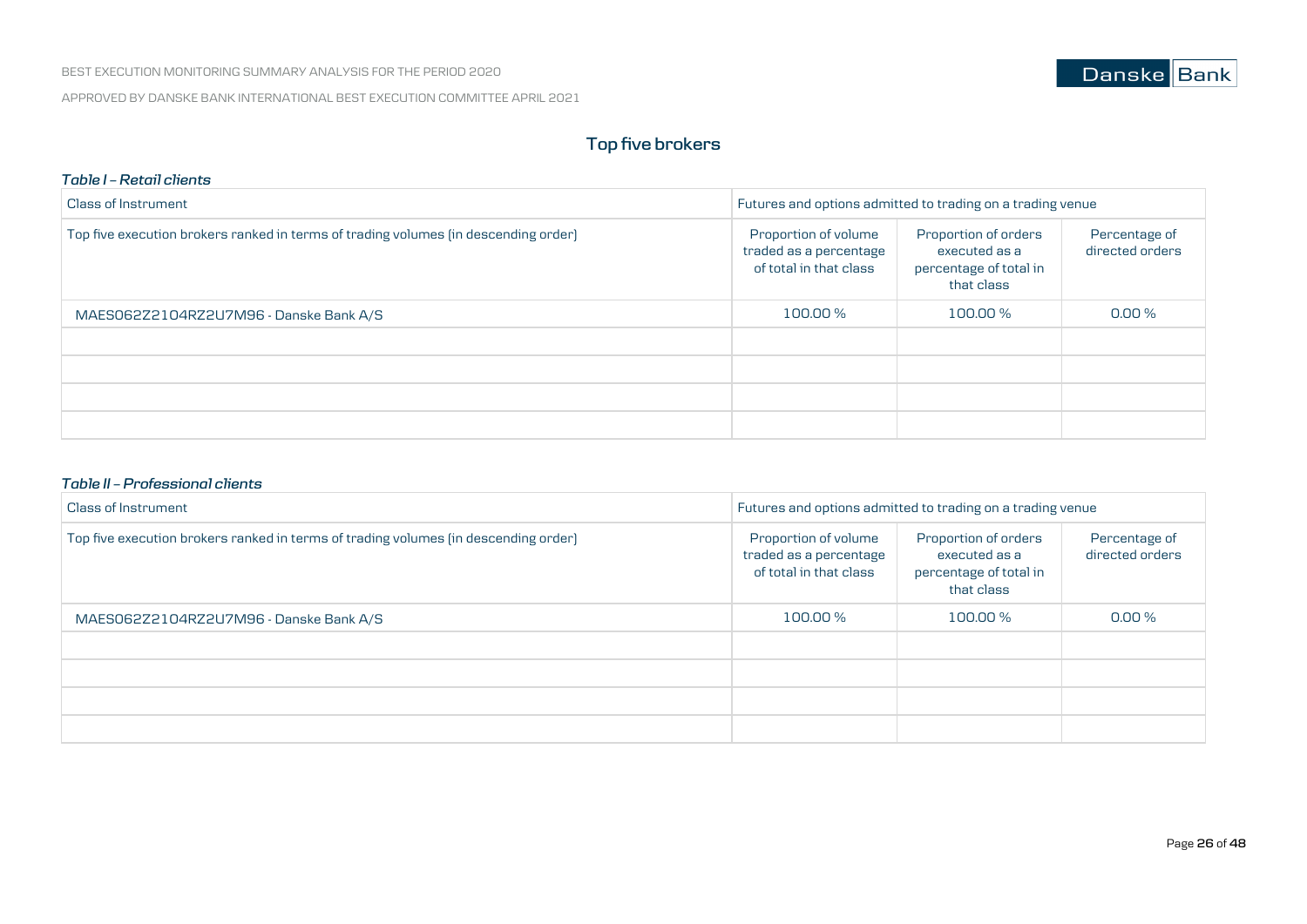#### *Table I – Retail clients*

| Class of Instrument                                                                 | Swaps, forwards, and other currency derivatives                          |                                                                               |                                  |
|-------------------------------------------------------------------------------------|--------------------------------------------------------------------------|-------------------------------------------------------------------------------|----------------------------------|
| Top five execution brokers ranked in terms of trading volumes (in descending order) | Proportion of volume<br>traded as a percentage<br>of total in that class | Proportion of orders<br>executed as a<br>percentage of total in<br>that class | Percentage of<br>directed orders |
| MAES062Z2104RZ2U7M96 - Danske Bank A/S                                              | 100.00%                                                                  | 100.00%                                                                       | 0.00%                            |
|                                                                                     |                                                                          |                                                                               |                                  |
|                                                                                     |                                                                          |                                                                               |                                  |
|                                                                                     |                                                                          |                                                                               |                                  |
|                                                                                     |                                                                          |                                                                               |                                  |

| Class of Instrument                                                                 | Swaps, forwards, and other currency derivatives                          |                                                                               |                                  |  |
|-------------------------------------------------------------------------------------|--------------------------------------------------------------------------|-------------------------------------------------------------------------------|----------------------------------|--|
| Top five execution brokers ranked in terms of trading volumes (in descending order) | Proportion of volume<br>traded as a percentage<br>of total in that class | Proportion of orders<br>executed as a<br>percentage of total in<br>that class | Percentage of<br>directed orders |  |
| MAESO62Z2104RZ2U7M96 - Danske Bank A/S                                              | 100.00%                                                                  | 100.00%                                                                       | $0.00\%$                         |  |
|                                                                                     |                                                                          |                                                                               |                                  |  |
|                                                                                     |                                                                          |                                                                               |                                  |  |
|                                                                                     |                                                                          |                                                                               |                                  |  |
|                                                                                     |                                                                          |                                                                               |                                  |  |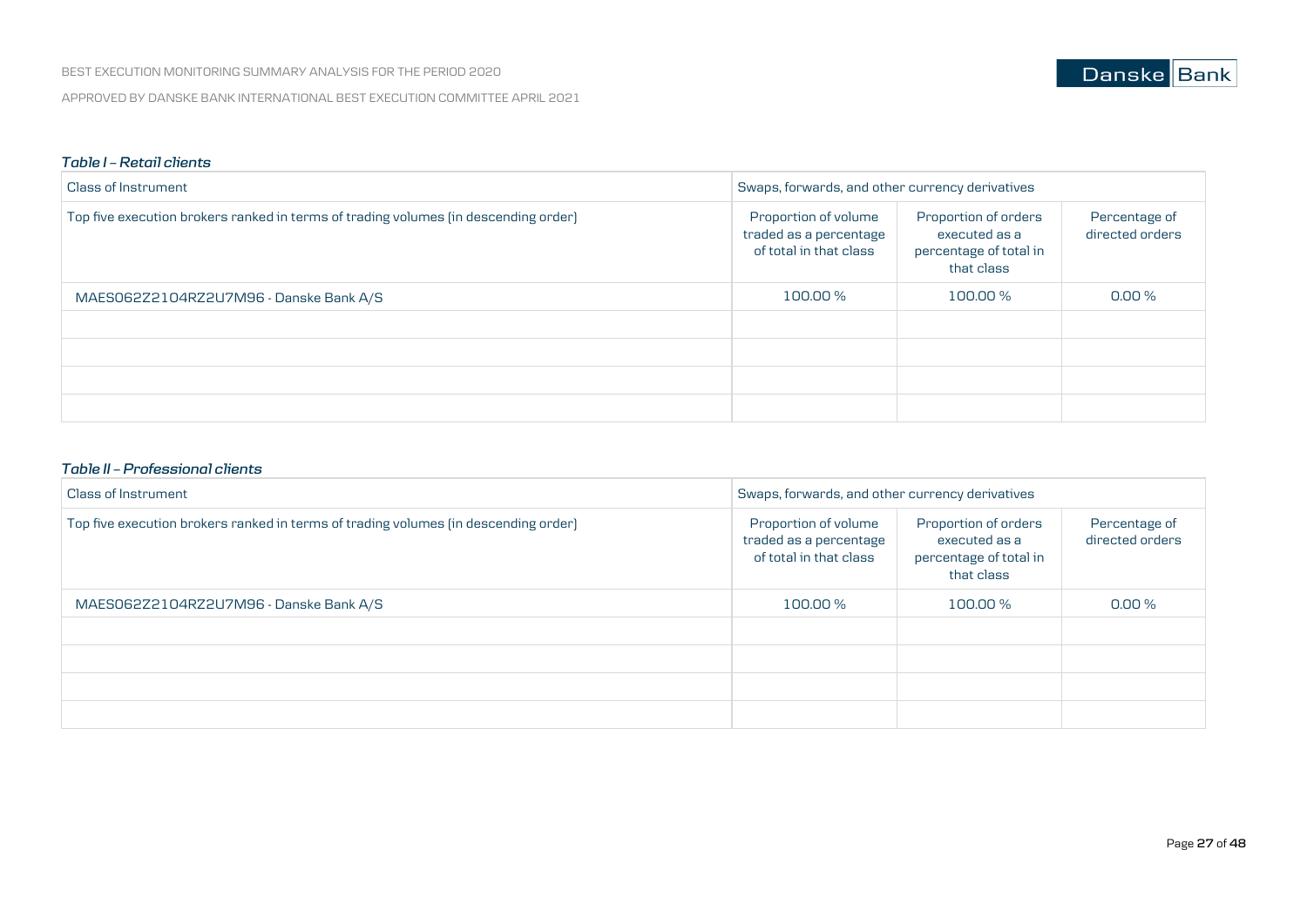

# *RTS 28 Summary Analysis - Structured finance instruments*

#### **Explanation of the relative importance we gave to the execution factors of price, costs, speed, likelihood of execution or any other consideration including qualitative factors when assessing the quality of execution;**

When you place an order with us in structured finance instruments, and for our portfolio management services when we take decision to deal on your behalf, we may execute the order on an execution venue (including being an execution venue ourselves) or by sending the order to an external broker for execution.

When we assess the quality of execution for structured finance instruments, the main execution factor we consider is execution price.

Secondary execution factors we take into account when assessing the quality of execution are costs, speed, likelihood of execution, type & size of the order, and settlement.

In the assessment and selection of execution venues and brokers where we believe we consistently can obtain best execution in structured finance instruments for our clients, we consider qualitative factors, such as market access, market share, market liquidity, market knowledge & product specialization, reliable quoting, observable price spreads and yields, order handling process and trading costs.

To ensure that we are consistently able to deliver best execution to our clients, we monitor on an ongoing basis the quality of execution obtained from the execution venues and brokers used to execute client orders in structured finance instruments. Our monitoring consist both of trade by trade monitoring and overall trend monitoring of the performance of the execution factors.

For a detailed description of how we carry out client orders, application of execution factors and how we prioritise the factors, please refer to our Order Execution Policy.

#### **Description of any close links, conflicts of interests, and common ownerships with respect to any execution venues used to execute orders;**

The Bank is a subsidiary of Danske Bank A/S and Danske Bank A/S acts as the Bank's sole broker for structured finance instruments.

The Bank does not have any close links, conflicts of interests, or common ownerships with respect to any external execution venues or brokers used to execute client orders in structured finance instruments.

Any dealing or relationship between the Bank and units within Danske Bank A/S is conducted in accordance with the Bank 's Conflict of Interest Policy. For further information please see our Order Execution Policy including the Portfolio Management Addendum.

#### **Description of any specific arrangements with any execution venues regarding payments made or received, discounts, rebates or non-monetary benefits received;**

The Bank does not have any specific arrangements with any external execution venues or brokers used to execute client orders in structured finance instruments regarding payments made or received, discounts, rebates or nonmonetary benefits received.

Any dealing or relationship between the Bank and units within Danske Bank A/S is conducted in accordance with the Bank 's Conflict of Interest Policy. For further information please see our Order Execution Policy including the Portfolio Management Addendum.

#### **Explanation of the factors that led to a change in the list of execution venues listed in our execution policy, if such a change occurred;**

Since publication of our previous RTS 28 Summary Analysis for 2019, we have not made any changes to the list of execution venues and brokers listed in our Order Execution Policy used for execution of structured finance instruments.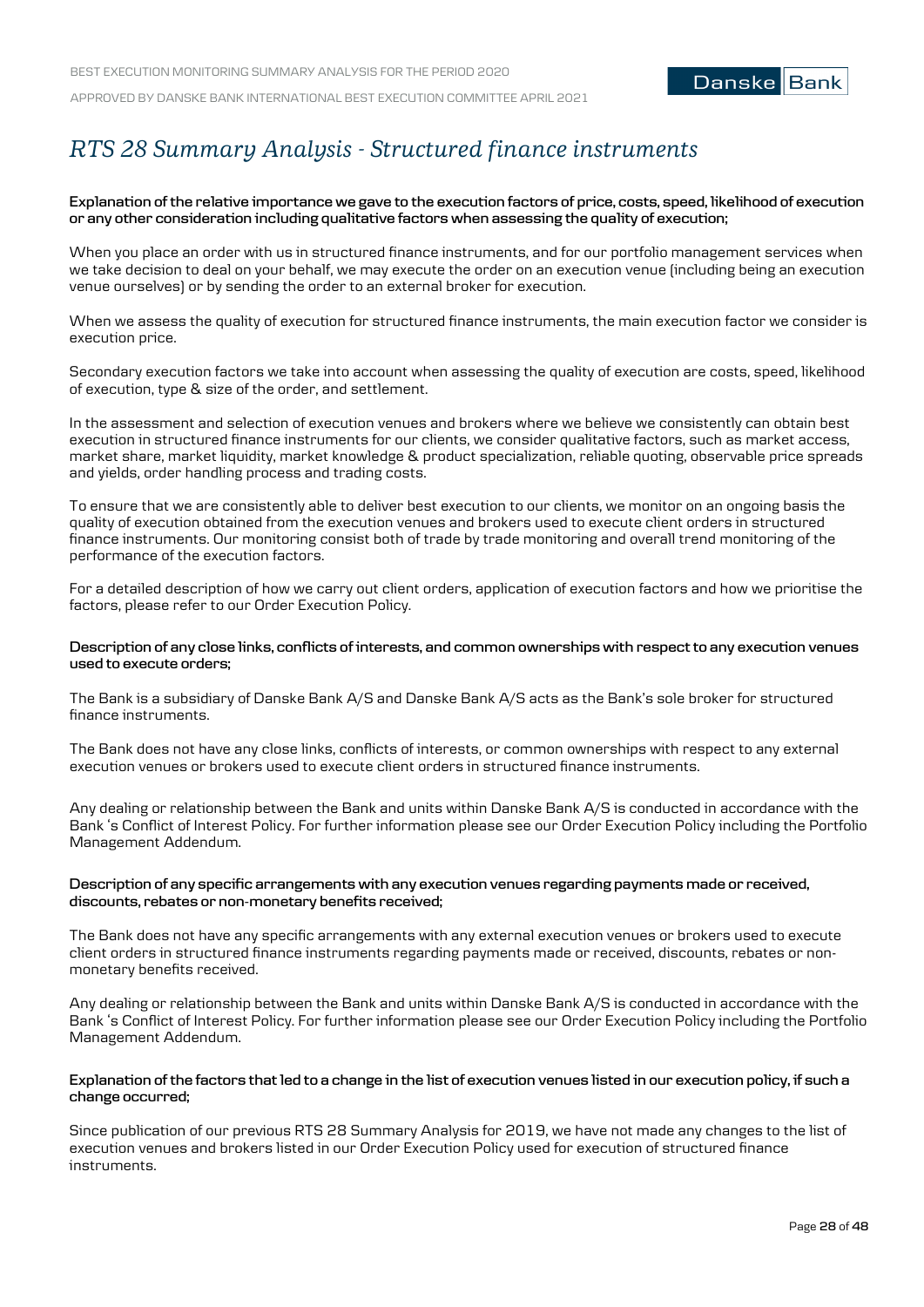### **Explanation of how our order execution differs according to client categorisation, where we treat categories of clients differently and where it may affect our order execution arrangements;**

**Danske** 

**Bank** 

In general we treat categories of clients in scope of best execution equally in terms of order execution.

For retail clients, the best possible result will be determined in terms of the total consideration. Total consideration means the price of the financial instrument together with the costs related to execution, including all expenses incurred by the client that are directly related to the execution of the order.

For professional clients, the best possible result will usually be determined by price and cost, but may be dependent on other execution factors, such as size and type, specific to the order given.

For a detailed description of how we carry out client orders in structured finance instruments, please refer to our Order Execution Policy.

#### **Explanation of whether we have given other criteria precedence over immediate price and cost when executing retail client orders and how these other criteria were instrumental in delivering the best possible result in terms of the total consideration to the client;**

For retail clients, the best possible result will always be determined in terms of the total consideration, being the price of the financial instrument together with the costs related to execution, including all expenses incurred by the client that are directly related to the execution of the order.

However, if you as a retail client provide us with instructions regarding an order or any aspect of an order, we will execute the order in accordance with such instructions to the extent reasonably possible, which may prevent us from taking the steps to execute at the best prices and/or costs.

#### **Explanation of how we have used any data or tools relating to the quality of execution, including any data published under Commission Delegated Regulation (EU) 2017/575 of 8 June 2016 [RTS 27];**

We monitor the quality of execution provided by the execution venues and brokers used to execute client orders in structured finance instruments on a consistent basis, using automatic monitoring tools. In such monitoring we always strive to use external and independent market data against which to compare our execution quality, e.g. the use of order and quote data from third party venues and brokers to assess our execution prices. If no observable market price is available for a specific instrument, we check the fairness of the price by using relevant market data and, where possible, by making a comparison with similar or comparable products.

Our monitoring also includes exception-based controls, with results reviewed by a specialist team together with front office staff.

For information on our best execution monitoring, please refer to our Order Execution Policy.

#### **Where applicable, an explanation of how we have used output of a consolidated tape provider established under Article 65 of Directive 2014/65/EU;**

Currently not applicable as no such data have yet been published in accordance with Article 65 of Directive 2014/65/EU (MiFID II Directive).

#### **Summary of the analysis and conclusions drawn from our monitoring of structured finance instruments;**

We believe that the analysis and conclusions drawn from our monitoring of the quality of execution confirm that the execution venues and brokers used to execute client orders in structured finance instruments meet our standards in delivering best execution to our clients on a consistent basis.

A list of our top five execution venues and brokers used to execute retail and professional client orders can be found below together with detailed information on the volume and number of orders executed by each execution venue and broker. A list of all major execution venues and brokers used to execute client orders in structured finance instruments can be found on our website: https://danskebank.lu/bestexecution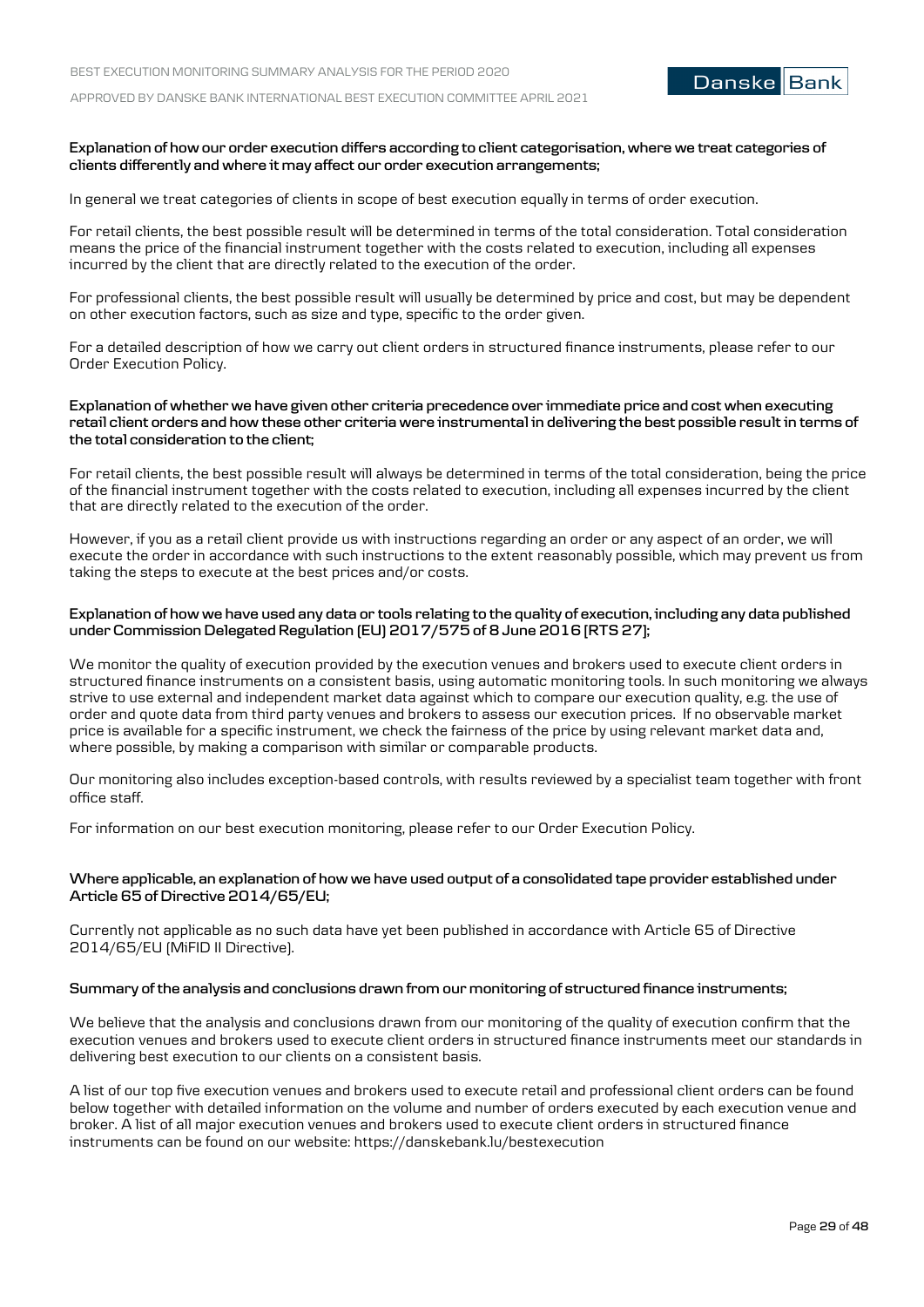# *Top five venues and brokers – Structured finance instruments*

### <span id="page-29-2"></span><span id="page-29-1"></span><span id="page-29-0"></span>**Top five venues**

#### *Table I – Retail clients*

| Class of Instrument                                                                   | Structured finance instruments                                           |                                                                               |                                         |                                            |                                          |
|---------------------------------------------------------------------------------------|--------------------------------------------------------------------------|-------------------------------------------------------------------------------|-----------------------------------------|--------------------------------------------|------------------------------------------|
| Top five execution venues ranked in terms of trading<br>volumes (in descending order) | Proportion of volume<br>traded as a percentage<br>of total in that class | Proportion of orders<br>executed as a<br>percentage of total in<br>that class | Percentage of passive<br>orders $^{13}$ | Percentage of<br>aggressive orders $^{14}$ | Percentage of directed<br>orders $^{15}$ |
|                                                                                       |                                                                          |                                                                               |                                         |                                            |                                          |
|                                                                                       |                                                                          |                                                                               |                                         |                                            |                                          |
|                                                                                       |                                                                          |                                                                               |                                         |                                            |                                          |
|                                                                                       |                                                                          |                                                                               |                                         |                                            |                                          |
|                                                                                       |                                                                          |                                                                               |                                         |                                            |                                          |

#### *Table II – Professional clients*

 $\overline{a}$ 

| Class of Instrument                                                                   | Structured finance instruments                                           |                                                                               |                                 |                                    |                                  |
|---------------------------------------------------------------------------------------|--------------------------------------------------------------------------|-------------------------------------------------------------------------------|---------------------------------|------------------------------------|----------------------------------|
| Top five execution venues ranked in terms of trading<br>volumes (in descending order) | Proportion of volume<br>traded as a percentage<br>of total in that class | Proportion of orders<br>executed as a<br>percentage of total in<br>that class | Percentage of passive<br>orders | Percentage of<br>aggressive orders | Percentage of directed<br>orders |
|                                                                                       |                                                                          |                                                                               |                                 |                                    |                                  |
|                                                                                       |                                                                          |                                                                               |                                 |                                    |                                  |
|                                                                                       |                                                                          |                                                                               |                                 |                                    |                                  |
|                                                                                       |                                                                          |                                                                               |                                 |                                    |                                  |
|                                                                                       |                                                                          |                                                                               |                                 |                                    |                                  |

 $13$  Orders entered into the order book that provided liquidity

 $^{14}$  Orders entered into the order book that took liquidity – where Danske Bank A/S is the execution venue, all orders are defined as taking liquidity

 $^{\rm 15}$  Orders where a specific execution venue was specified by the client prior to execution of the order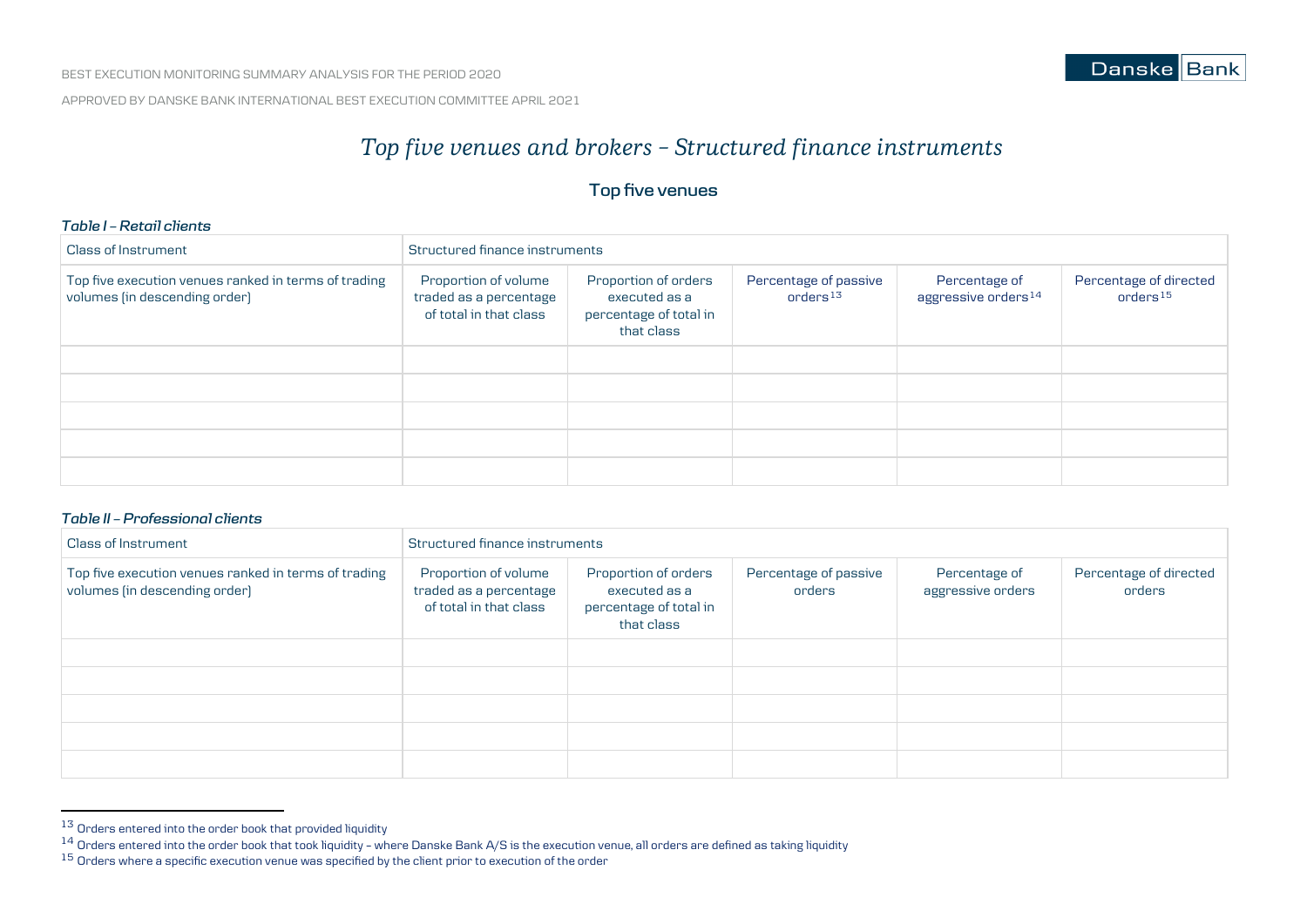### **Top five brokers**

#### *Table I – Retail clients*

| Class of Instrument                                                                 | Structured finance instruments                                           |                                                                               |                                  |  |
|-------------------------------------------------------------------------------------|--------------------------------------------------------------------------|-------------------------------------------------------------------------------|----------------------------------|--|
| Top five execution brokers ranked in terms of trading volumes (in descending order) | Proportion of volume<br>traded as a percentage<br>of total in that class | Proportion of orders<br>executed as a<br>percentage of total in<br>that class | Percentage of<br>directed orders |  |
| MAES062Z2104RZ2U7M96 - Danske Bank A/S                                              | 100.00%                                                                  | 100.00%                                                                       | $0.00\%$                         |  |
|                                                                                     |                                                                          |                                                                               |                                  |  |
|                                                                                     |                                                                          |                                                                               |                                  |  |
|                                                                                     |                                                                          |                                                                               |                                  |  |
|                                                                                     |                                                                          |                                                                               |                                  |  |

| Class of Instrument                                                                 | Structured finance instruments                                           |                                                                               |                                  |  |
|-------------------------------------------------------------------------------------|--------------------------------------------------------------------------|-------------------------------------------------------------------------------|----------------------------------|--|
| Top five execution brokers ranked in terms of trading volumes (in descending order) | Proportion of volume<br>traded as a percentage<br>of total in that class | Proportion of orders<br>executed as a<br>percentage of total in<br>that class | Percentage of<br>directed orders |  |
| MAES062Z2104RZ2U7M96 - Danske Bank A/S                                              | 100.00%                                                                  | 100.00%                                                                       | $0.00\%$                         |  |
|                                                                                     |                                                                          |                                                                               |                                  |  |
|                                                                                     |                                                                          |                                                                               |                                  |  |
|                                                                                     |                                                                          |                                                                               |                                  |  |
|                                                                                     |                                                                          |                                                                               |                                  |  |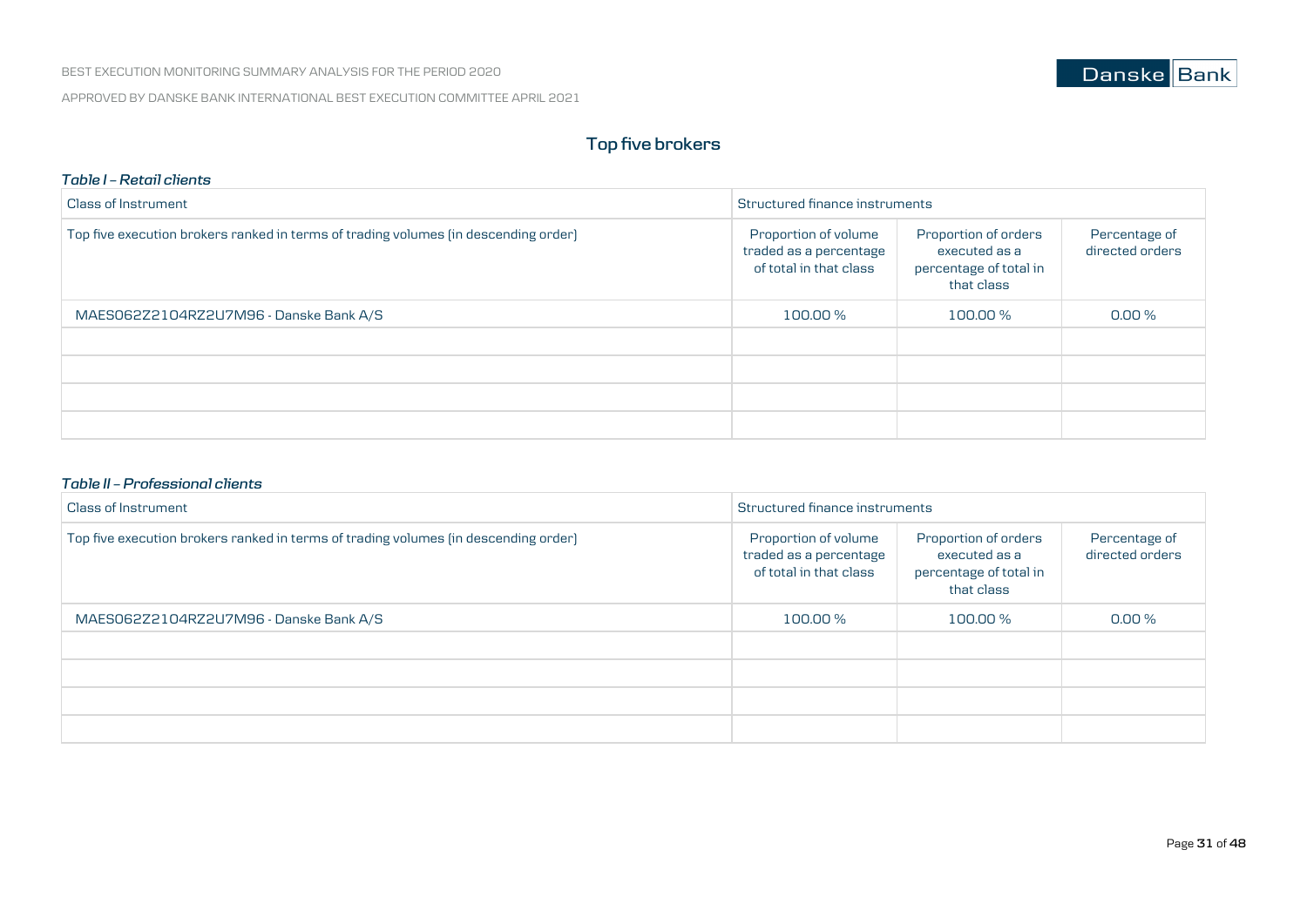

# *RTS 28 Summary Analysis - Equity Derivatives*

- Options and Futures admitted to trading on a trading venue
- Swaps and other equity derivatives

#### **Explanation of the relative importance we gave to the execution factors of price, costs, speed, likelihood of execution or any other consideration including qualitative factors when assessing the quality of execution;**

When you place an order with us in equity derivatives, and for our portfolio management services when we take decision to deal on your behalf, we may execute your order on an execution venue (including being an execution venue ourselves) or by sending your order to an external broker for execution.

When we assess the quality of execution for equity derivatives, the main execution factors we consider are execution price and costs.

Secondary execution factors we take into account when assessing the quality of execution are speed, likelihood of execution, type & size of the order, and settlement.

In the assessment and selection of execution venues and brokers where we believe we can consistently obtain best execution in equity derivatives for our clients, we consider qualitative factors, such as market access, market share, liquidity, market knowledge & product specialization, market price transparency, order handling process, ratings and trading costs.

To ensure that we are consistently able to deliver best execution to our clients, we monitor on an ongoing basis the quality of execution obtained from the execution venues and brokers used to execute client orders in equity derivatives. Our monitoring consist both of trade by trade monitoring and overall trend monitoring of the performance of the execution factors.

For a detailed description of how we carry out client orders, application of execution factors and how we prioritise the factors, please refer to our Order Execution Policy.

#### **Description of any close links, conflicts of interests, and common ownerships with respect to any execution venues used to execute orders;**

The Bank is a subsidiary of Danske Bank A/S and Danske Bank A/S acts as the Bank's sole broker for equity derivatives.

The Bank does not have any close links, conflicts of interests, or common ownerships with respect to any external execution venues or brokers used to execute client orders in equity derivatives.

Any dealing or relationship between the Bank and units within Danske Bank A/S is conducted in accordance with the Bank's Conflict of Interest Policy. For further information please see our Order Execution Policy including the Portfolio Management Addendum.

#### **Description of any specific arrangements with any execution venues regarding payments made or received, discounts, rebates or non-monetary benefits received;**

The Bank does not have any specific arrangements with any external execution venues or brokers used to execute client orders in equity derivatives regarding payments made or received, discounts, rebates or non-monetary benefits received.

Any dealing or relationship between the Bank and units within Danske Bank A/S is conducted in accordance with the Bank's Conflict of Interest Policy. For further information please see our Order Execution Policy including the Portfolio Management Addendum.

#### **Explanation of the factors that led to a change in the list of execution venues listed in our execution policy, if such a change occurred;**

Since publication of our previous RTS 28 Summary Analysis for 2019, we have not made any changes to the list of execution venues and brokers listed in our Order Execution Policy used for execution of equity derivatives.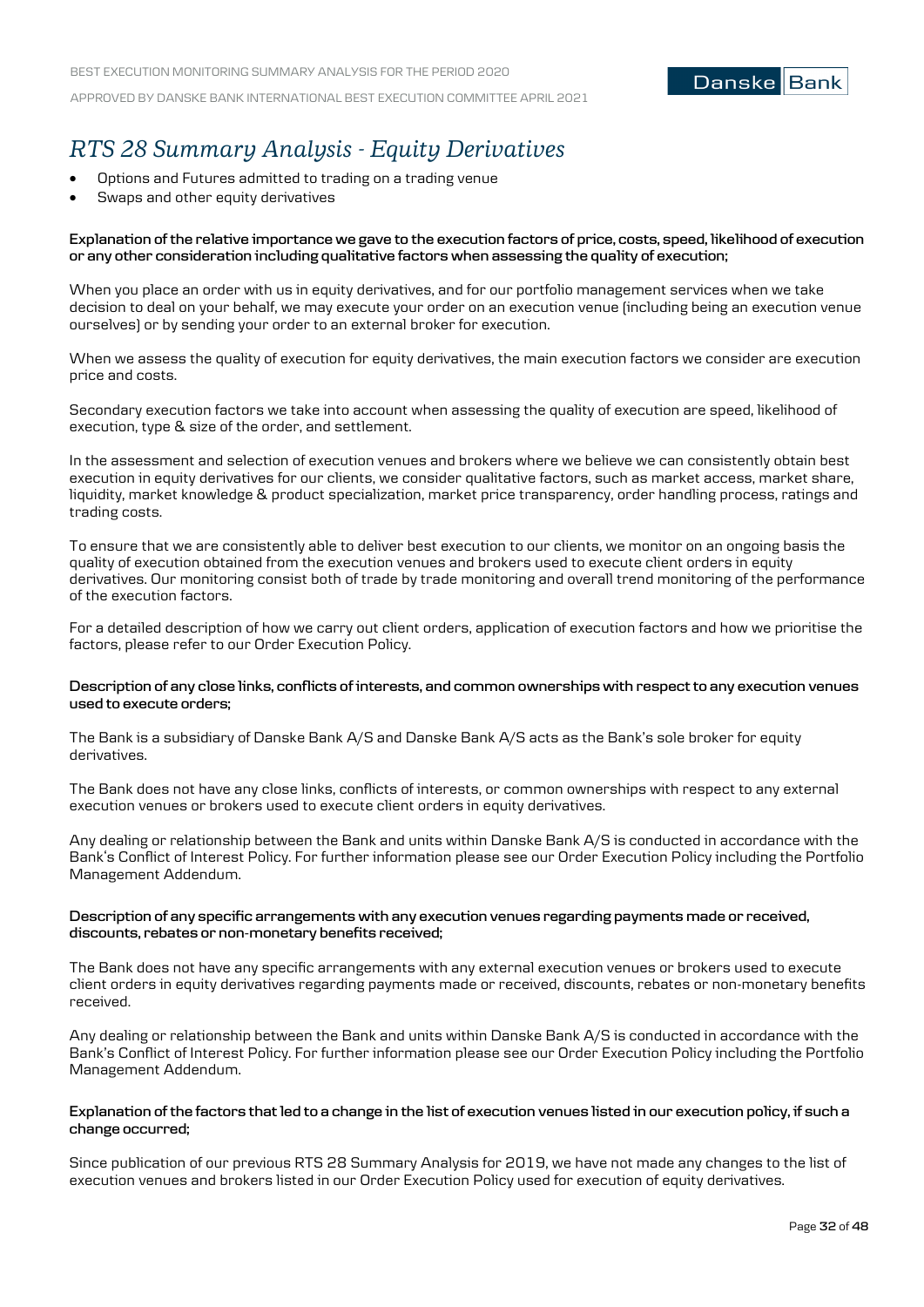#### **Explanation of how our order execution differs according to client categorisation, where we treat categories of clients differently and where it may affect our order execution arrangements;**

**Danske** 

**Bank** 

In general, we treat categories of clients in scope of best execution equally in terms of order execution.

For retail clients, the best possible result will be determined in terms of the total consideration. Total consideration means the price of the financial instrument together with the costs related to execution, including all expenses incurred by the client that are directly related to the execution of the order.

For professional clients, the best possible result will usually be determined by price and cost, but may be dependent on other execution factors, such as size and type, specific to the order given.

For a detailed description of how we carry out client orders in equity derivatives, please refer to our Order Execution Policy.

#### **Explanation of whether we have given other criteria precedence over immediate price and cost when executing retail client orders and how these other criteria were instrumental in delivering the best possible result in terms of the total consideration to the client;**

For retail clients, the best possible result will always be determined in terms of the total consideration, being the price of the financial instrument together with the costs related to execution, including all expenses incurred by the client that are directly related to the execution of the order.

However, if you as a retail client provide us with instructions regarding an order or any aspect of an order, we will execute the order in accordance with such instructions to the extent reasonably possible, which may prevent us from taking the steps to execute at the best prices and/or costs.

#### **Explanation of how we have used any data or tools relating to the quality of execution, including any data published under Commission Delegated Regulation (EU) 2017/575 of 8 June 2016 [RTS 27];**

We monitor the quality of execution provided by the execution venues and brokers used to execute client orders in equity derivatives on a consistent basis, using automatic monitoring tools. In such monitoring we always strive to use external and independent market data against which to compare our execution quality, e.g. the use of order and quote data from third party venues and brokers to assess our execution prices.

Our monitoring also includes exception-based controls, with results reviewed by a specialist team together with front office staff.

For information on our best execution monitoring, please refer to our Order Execution Policy.

#### **Where applicable, an explanation of how we have used output of a consolidated tape provider established under Article 65 of Directive 2014/65/EU;**

Currently not applicable as no such data have yet been published in accordance with Article 65 of Directive 2014/65/EU (MiFID II Directive).

#### **Summary of the analysis and conclusions drawn from our monitoring of equity derivatives;**

We believe that the analysis and conclusions drawn from our monitoring of the quality of execution confirm that the execution venues and brokers used to execute client orders in equity derivatives meet our standards in delivering best execution to our clients on a consistent basis.

A list of our top five execution venues and brokers used to execute retail and professional client orders can be found below together with detailed information on the volume and number of orders executed by each execution venue and broker. A list of all major execution venues and brokers used to execute client orders in equity derivatives can be found on our website:

<https://danskebank.lu/bestexecution>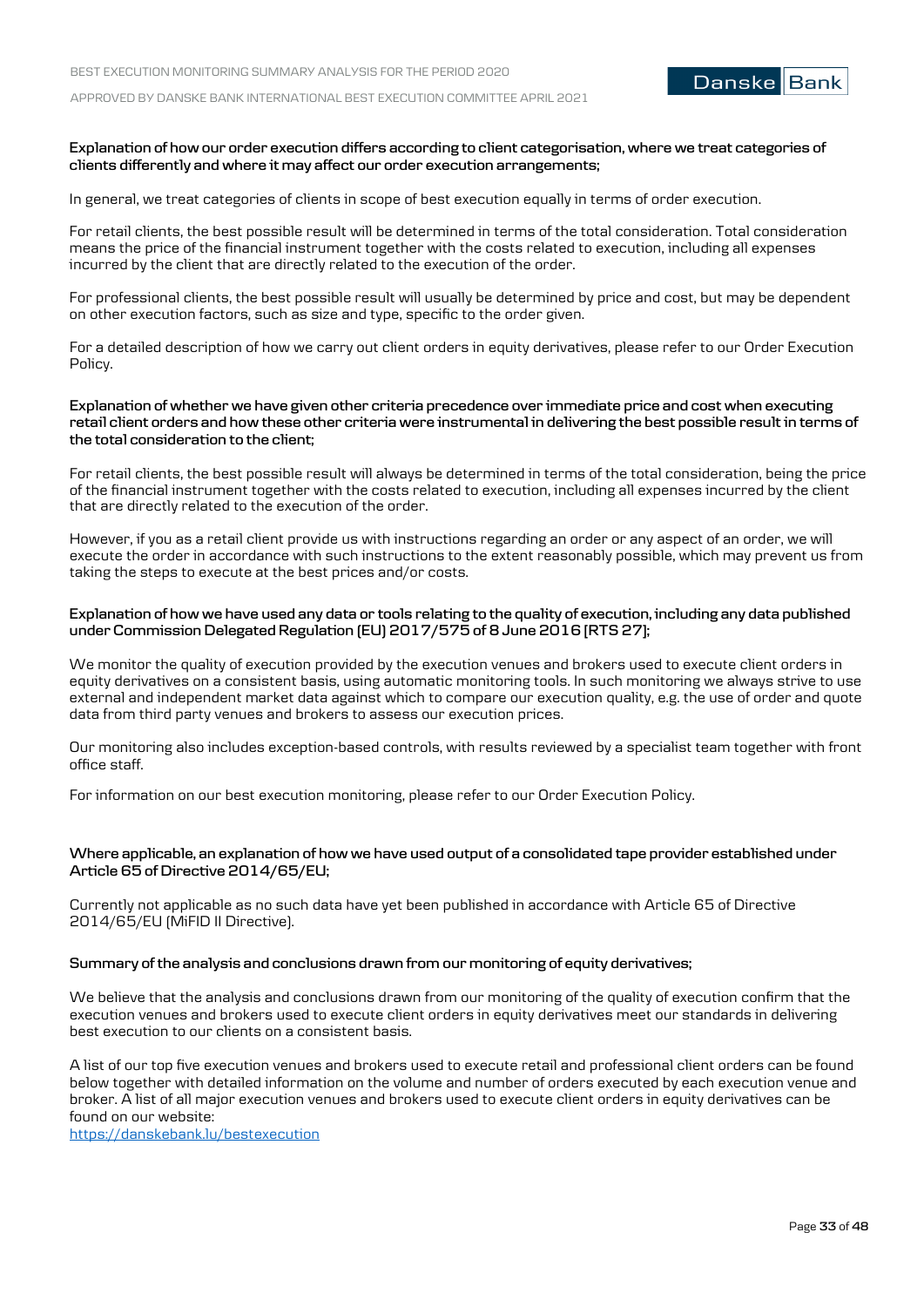# *Top five venues and brokers – Equity derivatives*

# <span id="page-33-2"></span><span id="page-33-1"></span><span id="page-33-0"></span>**Top five venues**

#### *Table I – Retail clients*

| Class of Instrument                                                                   | Options and Futures admitted to trading on a trading venue               |                                                                               |                                      |                                                  |                                          |
|---------------------------------------------------------------------------------------|--------------------------------------------------------------------------|-------------------------------------------------------------------------------|--------------------------------------|--------------------------------------------------|------------------------------------------|
| Top five execution venues ranked in terms of trading<br>volumes (in descending order) | Proportion of volume<br>traded as a percentage<br>of total in that class | Proportion of orders<br>executed as a<br>percentage of total in<br>that class | Percentage of passive<br>orders $16$ | Percentage of<br>aggressive orders <sup>17</sup> | Percentage of directed<br>orders $^{18}$ |
|                                                                                       |                                                                          |                                                                               |                                      |                                                  |                                          |
|                                                                                       |                                                                          |                                                                               |                                      |                                                  |                                          |
|                                                                                       |                                                                          |                                                                               |                                      |                                                  |                                          |
|                                                                                       |                                                                          |                                                                               |                                      |                                                  |                                          |
|                                                                                       |                                                                          |                                                                               |                                      |                                                  |                                          |

#### *Table II – Professional clients*

 $\overline{a}$ 

| Class of Instrument                                                                   | Options and Futures admitted to trading on a trading venue               |                                                                               |                                 |                                    |                                  |
|---------------------------------------------------------------------------------------|--------------------------------------------------------------------------|-------------------------------------------------------------------------------|---------------------------------|------------------------------------|----------------------------------|
| Top five execution venues ranked in terms of trading<br>volumes (in descending order) | Proportion of volume<br>traded as a percentage<br>of total in that class | Proportion of orders<br>executed as a<br>percentage of total in<br>that class | Percentage of passive<br>orders | Percentage of<br>aggressive orders | Percentage of directed<br>orders |
|                                                                                       |                                                                          |                                                                               |                                 |                                    |                                  |
|                                                                                       |                                                                          |                                                                               |                                 |                                    |                                  |
|                                                                                       |                                                                          |                                                                               |                                 |                                    |                                  |
|                                                                                       |                                                                          |                                                                               |                                 |                                    |                                  |
|                                                                                       |                                                                          |                                                                               |                                 |                                    |                                  |

 $^{16}$  Orders entered into the order book that provided liquidity

 $^{17}$  Orders entered into the order book that took liquidity – where Danske Bank A/S is the execution venue, all orders are defined as taking liquidity

<sup>18</sup> Orders where a specific execution venue was specified by the client prior to execution of the order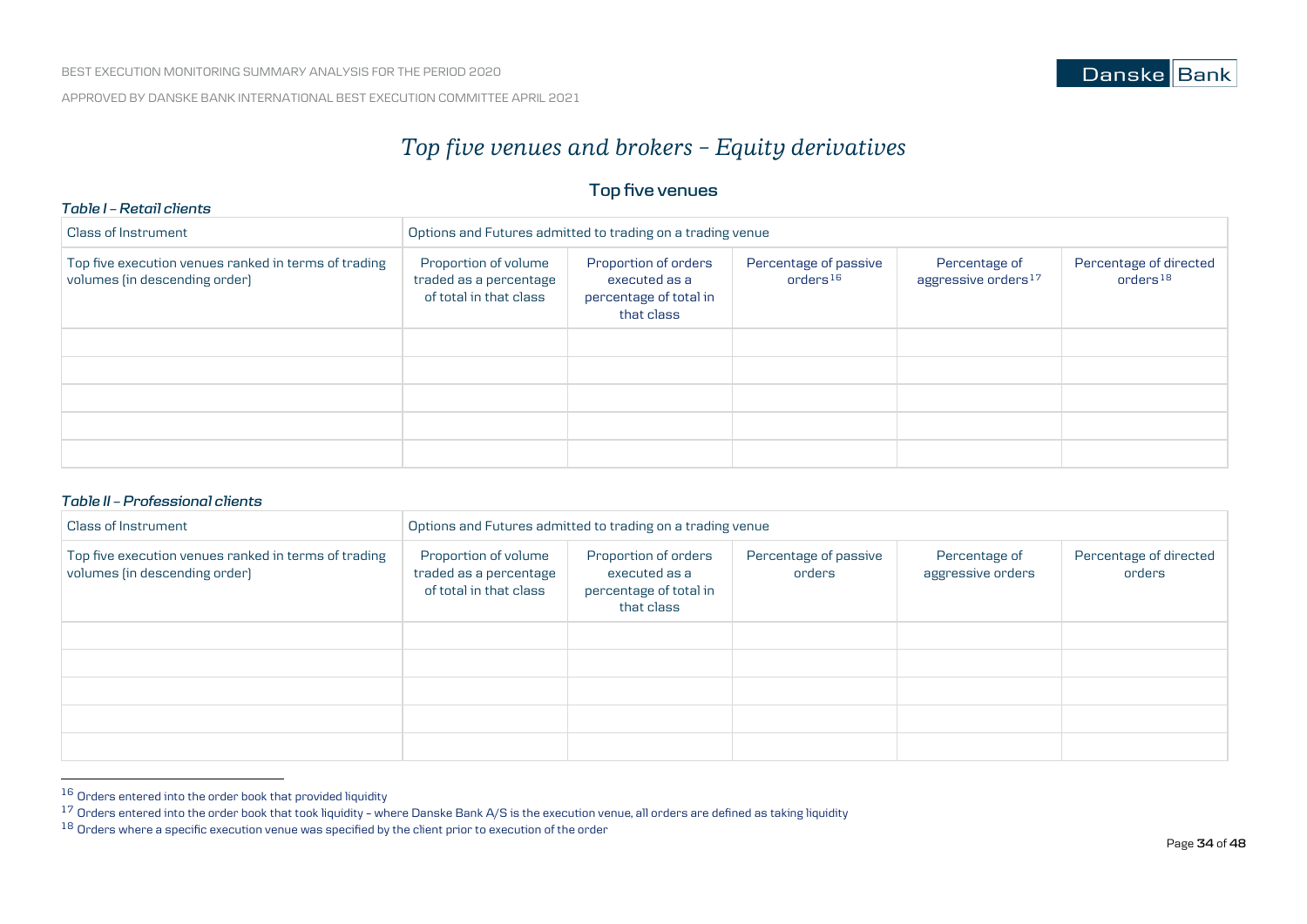### *Table I – Retail clients*

| Class of Instrument                                                                   | Swaps and other equity derivatives                                       |                                                                               |                                 |                                    |                                  |
|---------------------------------------------------------------------------------------|--------------------------------------------------------------------------|-------------------------------------------------------------------------------|---------------------------------|------------------------------------|----------------------------------|
| Top five execution venues ranked in terms of trading<br>volumes (in descending order) | Proportion of volume<br>traded as a percentage<br>of total in that class | Proportion of orders<br>executed as a<br>percentage of total in<br>that class | Percentage of passive<br>orders | Percentage of<br>aggressive orders | Percentage of directed<br>orders |
|                                                                                       |                                                                          |                                                                               |                                 |                                    |                                  |
|                                                                                       |                                                                          |                                                                               |                                 |                                    |                                  |
|                                                                                       |                                                                          |                                                                               |                                 |                                    |                                  |
|                                                                                       |                                                                          |                                                                               |                                 |                                    |                                  |
|                                                                                       |                                                                          |                                                                               |                                 |                                    |                                  |

| Class of Instrument                                                                   | Swaps and other equity derivatives                                       |                                                                               |                                 |                                    |                                  |
|---------------------------------------------------------------------------------------|--------------------------------------------------------------------------|-------------------------------------------------------------------------------|---------------------------------|------------------------------------|----------------------------------|
| Top five execution venues ranked in terms of trading<br>volumes (in descending order) | Proportion of volume<br>traded as a percentage<br>of total in that class | Proportion of orders<br>executed as a<br>percentage of total in<br>that class | Percentage of passive<br>orders | Percentage of<br>aggressive orders | Percentage of directed<br>orders |
|                                                                                       |                                                                          |                                                                               |                                 |                                    |                                  |
|                                                                                       |                                                                          |                                                                               |                                 |                                    |                                  |
|                                                                                       |                                                                          |                                                                               |                                 |                                    |                                  |
|                                                                                       |                                                                          |                                                                               |                                 |                                    |                                  |
|                                                                                       |                                                                          |                                                                               |                                 |                                    |                                  |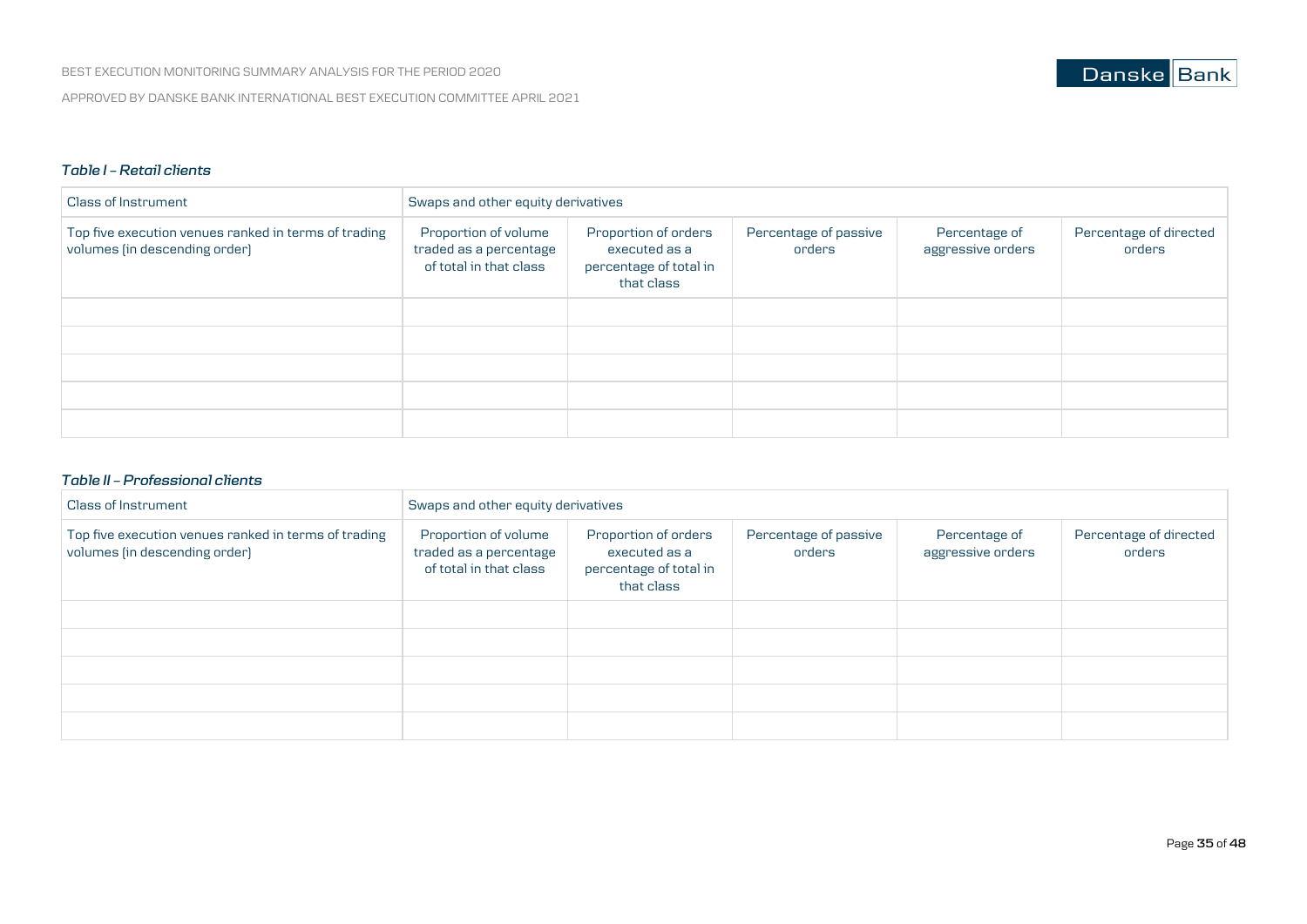### **Top five brokers**

#### *Table I – Retail clients*

| Class of Instrument                                                                 | Options and Futures admitted to trading on a trading venue               |                                                                               |                                  |  |
|-------------------------------------------------------------------------------------|--------------------------------------------------------------------------|-------------------------------------------------------------------------------|----------------------------------|--|
| Top five execution brokers ranked in terms of trading volumes (in descending order) | Proportion of volume<br>traded as a percentage<br>of total in that class | Proportion of orders<br>executed as a<br>percentage of total in<br>that class | Percentage of<br>directed orders |  |
| MAESO62Z2104RZ2U7M96 - Danske Bank A/S                                              | 100.00%                                                                  | 100.00%                                                                       | $0.00\%$                         |  |
|                                                                                     |                                                                          |                                                                               |                                  |  |
|                                                                                     |                                                                          |                                                                               |                                  |  |
|                                                                                     |                                                                          |                                                                               |                                  |  |
|                                                                                     |                                                                          |                                                                               |                                  |  |

| Class of Instrument                                                                 | Options and Futures admitted to trading on a trading venue               |                                                                               |                                  |  |
|-------------------------------------------------------------------------------------|--------------------------------------------------------------------------|-------------------------------------------------------------------------------|----------------------------------|--|
| Top five execution brokers ranked in terms of trading volumes (in descending order) | Proportion of volume<br>traded as a percentage<br>of total in that class | Proportion of orders<br>executed as a<br>percentage of total in<br>that class | Percentage of<br>directed orders |  |
| MAESO62Z2104RZ2U7M96 - Danske Bank A/S                                              | 100.00%                                                                  | 100.00%                                                                       | $0.00\%$                         |  |
|                                                                                     |                                                                          |                                                                               |                                  |  |
|                                                                                     |                                                                          |                                                                               |                                  |  |
|                                                                                     |                                                                          |                                                                               |                                  |  |
|                                                                                     |                                                                          |                                                                               |                                  |  |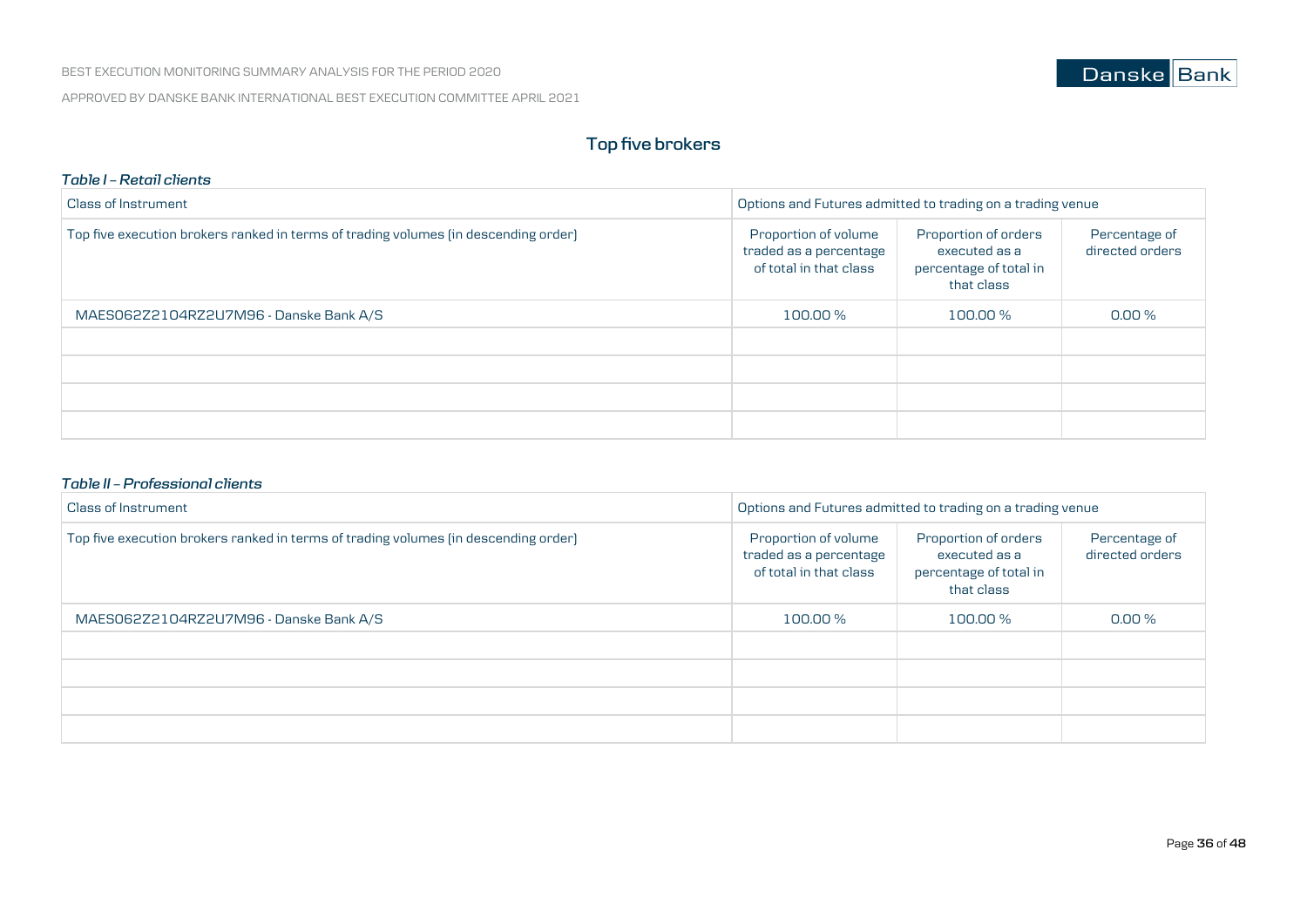#### *Table I – Retail clients*

| Class of Instrument                                                                 | Swaps and other equity derivatives                                       |                                                                               |                                  |  |
|-------------------------------------------------------------------------------------|--------------------------------------------------------------------------|-------------------------------------------------------------------------------|----------------------------------|--|
| Top five execution brokers ranked in terms of trading volumes (in descending order) | Proportion of volume<br>traded as a percentage<br>of total in that class | Proportion of orders<br>executed as a<br>percentage of total in<br>that class | Percentage of<br>directed orders |  |
| MAES062Z2104RZ2U7M96 - Danske Bank A/S                                              | 100.00%                                                                  | 100.00%                                                                       | 0.00%                            |  |
|                                                                                     |                                                                          |                                                                               |                                  |  |
|                                                                                     |                                                                          |                                                                               |                                  |  |
|                                                                                     |                                                                          |                                                                               |                                  |  |
|                                                                                     |                                                                          |                                                                               |                                  |  |

| Class of Instrument                                                                 | Swaps and other equity derivatives                                       |                                                                               |                                  |  |
|-------------------------------------------------------------------------------------|--------------------------------------------------------------------------|-------------------------------------------------------------------------------|----------------------------------|--|
| Top five execution brokers ranked in terms of trading volumes (in descending order) | Proportion of volume<br>traded as a percentage<br>of total in that class | Proportion of orders<br>executed as a<br>percentage of total in<br>that class | Percentage of<br>directed orders |  |
| MAESO62Z2104RZ2U7M96 - Danske Bank A/S                                              | 100.00%                                                                  | 100.00%                                                                       | $0.00\%$                         |  |
|                                                                                     |                                                                          |                                                                               |                                  |  |
|                                                                                     |                                                                          |                                                                               |                                  |  |
|                                                                                     |                                                                          |                                                                               |                                  |  |
|                                                                                     |                                                                          |                                                                               |                                  |  |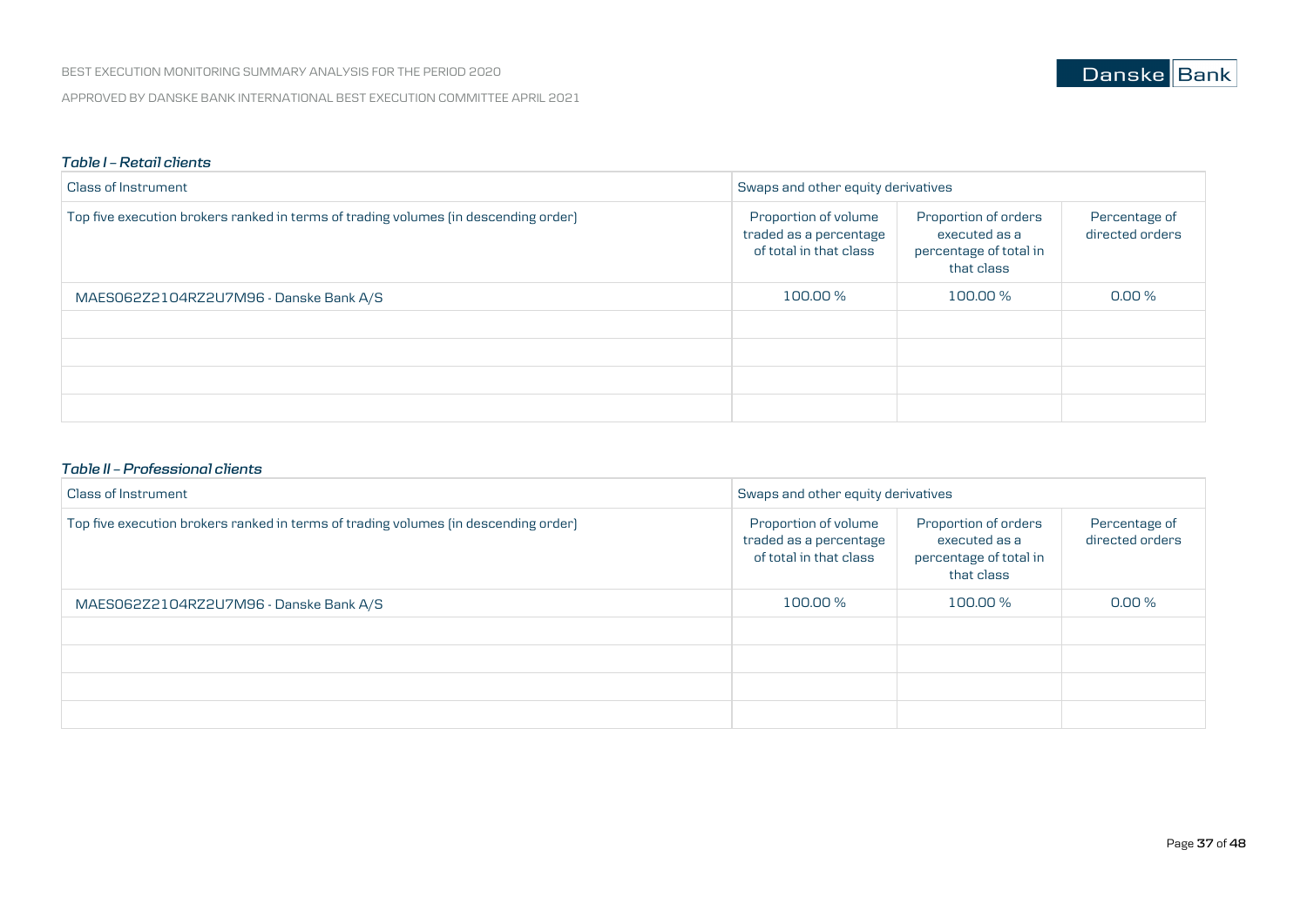

# *RTS 28 Summary Analysis - Securitized derivatives*

- Warrants and Certificate Derivatives
- Other securitized derivatives

#### **Explanation of the relative importance we gave to the execution factors of price, costs, speed, likelihood of execution or any other consideration including qualitative factors when assessing the quality of execution;**

When you place an order with us in securitized derivatives, and for our portfolio management services when we take decision to deal on your behalf, we may execute your order on an execution venue or by sending your order to an external broker for execution.

When we assess the quality of execution for securitized derivatives, the main execution factors we consider are execution price and costs.

Secondary execution factors we take into account when assessing the quality of execution are speed, likelihood of execution, type & size of the order, and settlement.

In the assessment and selection of execution venues and brokers where we believe we can consistently obtain best execution in securitized derivatives for our clients, we consider qualitative factors, such as market access, market share, liquidity, market knowledge & product specialization, market price transparency, order handling process, ratings and trading costs.

To ensure that we are consistently able to deliver best execution to our clients, we monitor on an ongoing basis the quality of execution obtained from the execution venues and brokers used to execute client orders in securitized derivatives. Our monitoring consist both of trade by trade monitoring and overall trend monitoring of the performance of the execution factors.

For a detailed description of how we carry out client orders, application of execution factors and how we prioritise the factors, please refer to our Order Execution Policy.

#### **Description of any close links, conflicts of interests, and common ownerships with respect to any execution venues used to execute orders;**

The Bank is a subsidiary of Danske Bank A/S and Danske Bank A/S acts as the Bank's sole broker for securitized derivatives.

The Bank does not have any close links, conflicts of interests, or common ownerships with respect to any external execution venues or brokers used to execute client orders in securitized derivatives.

Any dealing or relationship between the Bank and units within Danske Bank A/S is conducted in accordance with the Bank's Conflict of Interest Policy. For further information please see our Order Execution Policy including the Portfolio Management Addendum.

#### **Description of any specific arrangements with any execution venues regarding payments made or received, discounts, rebates or non-monetary benefits received;**

The Bank does not have any specific arrangements with any external execution venues or brokers used to execute client orders in securitized derivatives regarding payments made or received, discounts, rebates or non-monetary benefits received.

Any dealing or relationship between the Bank and units within Danske Bank A/S is conducted in accordance with The Bank 's Conflict of Interest Policy. For further information please see our Order Execution Policy including the Portfolio Management Addendum.

#### **Explanation of the factors that led to a change in the list of execution venues listed in our execution policy, if such a change occurred;**

Since publication of our previous RTS 28 Summary Analysis for 2019, we have not made any changes to the list of execution venues and brokers listed in our Order Execution Policy used for execution of securitized derivatives.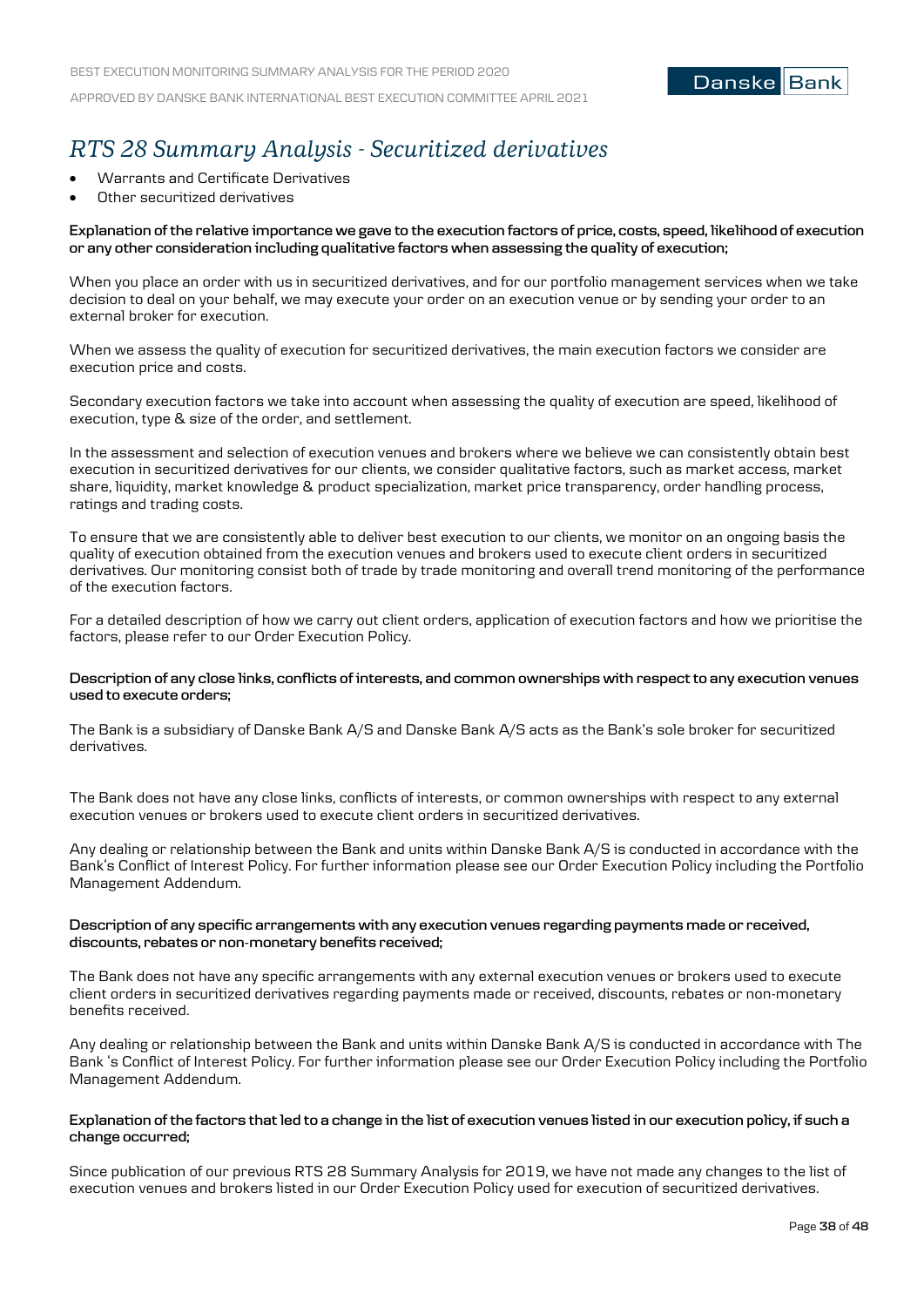



#### **Explanation of how our order execution differs according to client categorisation, where we treat categories of clients differently and where it may affect our order execution arrangements;**

In general, we treat categories of clients in scope of best execution equally in terms of order execution. For retail clients, the best possible result will be determined in terms of the total consideration. Total consideration means the price of the financial instrument together with the costs related to execution, including all expenses incurred by the client that are directly related to the execution of the order.

For professional clients, the best possible result will usually be determined by price and cost, but may be dependent on other execution factors, such as size and type, specific to the order given.

For a detailed description of how we carry out client orders in securitized derivatives, please refer to our Order Execution Policy.

#### **Explanation of whether we have given other criteria precedence over immediate price and cost when executing retail client orders and how these other criteria were instrumental in delivering the best possible result in terms of the total consideration to the client;**

For retail clients, the best possible result will always be determined in terms of the total consideration, being the price of the financial instrument together with the costs related to execution, including all expenses incurred by the client that are directly related to the execution of the order.

However, if you as a retail client provide us with instructions regarding an order or any aspect of an order, we will execute the order in accordance with such instructions to the extent reasonably possible, which may prevent us from taking the steps to execute at the best prices and/or costs.

#### **Explanation of how we have used any data or tools relating to the quality of execution, including any data published under Commission Delegated Regulation (EU) 2017/575 of 8 June 2016 [RTS 27];**

We monitor the quality of execution provided by the execution venues and brokers used to execute client orders in securitized derivatives on a consistent basis, using automatic monitoring tools. In such monitoring we always strive to use external and independent market data against which to compare our execution quality, e.g. the use of order and quote data from third party venues and brokers to assess our execution prices.

Our monitoring also includes exception-based controls, with results reviewed by a specialist team together with front office staff.

For information on our best execution monitoring, please refer to our Order Execution Policy.

#### **Where applicable, an explanation of how we have used output of a consolidated tape provider established under Article 65 of Directive 2014/65/EU;**

Currently not applicable as no such data have yet been published in accordance with Article 65 of Directive 2014/65/EU (MiFID II Directive).

#### **Summary of the analysis and conclusions drawn from our monitoring of securitized derivatives;**

We believe that the analysis and conclusions drawn from our monitoring of the quality of execution confirm that the execution venues and brokers used to execute client orders in securitized derivatives meet our standards in delivering best execution to our clients on a consistent basis.

A list of our top five execution venues and brokers used to execute retail and professional client orders can be found below together with detailed information on the volume and number of orders executed by each execution venue and broker. A list of all major execution venues and brokers used to execute client orders in securitized derivatives can be found on our website: https://danskebank.lu/bestexecution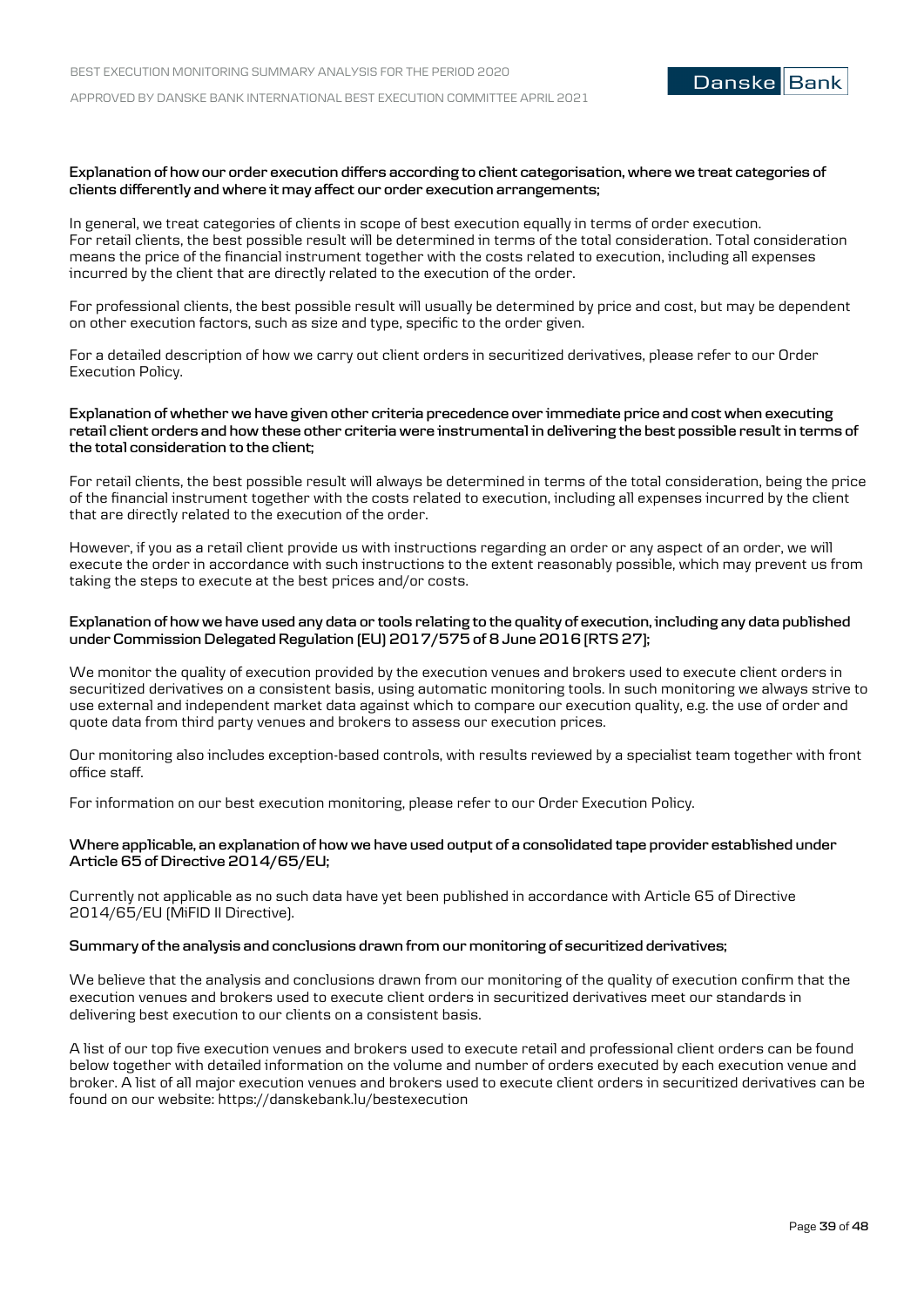# *Top five venues and brokers – Securitized derivatives*

# <span id="page-39-2"></span><span id="page-39-1"></span><span id="page-39-0"></span>**Top five venues**

#### *Table I – Retail clients*

| Class of Instrument                                                                   | <b>Warrants and Certificate Derivatives</b>                              |                                                                               |                                               |                                                  |                                                |
|---------------------------------------------------------------------------------------|--------------------------------------------------------------------------|-------------------------------------------------------------------------------|-----------------------------------------------|--------------------------------------------------|------------------------------------------------|
| Top five execution venues ranked in terms of trading<br>volumes (in descending order) | Proportion of volume<br>traded as a percentage<br>of total in that class | Proportion of orders<br>executed as a<br>percentage of total in<br>that class | Percentage of passive<br>orders <sup>19</sup> | Percentage of<br>aggressive orders <sup>20</sup> | Percentage of directed<br>orders <sup>21</sup> |
|                                                                                       |                                                                          |                                                                               |                                               |                                                  |                                                |
|                                                                                       |                                                                          |                                                                               |                                               |                                                  |                                                |
|                                                                                       |                                                                          |                                                                               |                                               |                                                  |                                                |
|                                                                                       |                                                                          |                                                                               |                                               |                                                  |                                                |
|                                                                                       |                                                                          |                                                                               |                                               |                                                  |                                                |

#### *Table II – Professional clients*

 $\overline{a}$ 

| Class of Instrument                                                                   | <b>Warrants and Certificate Derivatives</b>                              |                                                                               |                                 |                                    |                                  |
|---------------------------------------------------------------------------------------|--------------------------------------------------------------------------|-------------------------------------------------------------------------------|---------------------------------|------------------------------------|----------------------------------|
| Top five execution venues ranked in terms of trading<br>volumes (in descending order) | Proportion of volume<br>traded as a percentage<br>of total in that class | Proportion of orders<br>executed as a<br>percentage of total in<br>that class | Percentage of passive<br>orders | Percentage of<br>aggressive orders | Percentage of directed<br>orders |
|                                                                                       |                                                                          |                                                                               |                                 |                                    |                                  |
|                                                                                       |                                                                          |                                                                               |                                 |                                    |                                  |
|                                                                                       |                                                                          |                                                                               |                                 |                                    |                                  |
|                                                                                       |                                                                          |                                                                               |                                 |                                    |                                  |
|                                                                                       |                                                                          |                                                                               |                                 |                                    |                                  |

 $^{19}$  Orders entered into the order book that provided liquidity

<sup>20</sup> Orders entered into the order book that took liquidity – where Danske Bank A/S is the execution venue, all orders are defined as taking liquidity

<sup>&</sup>lt;sup>21</sup> Orders where a specific execution venue was specified by the client prior to execution of the order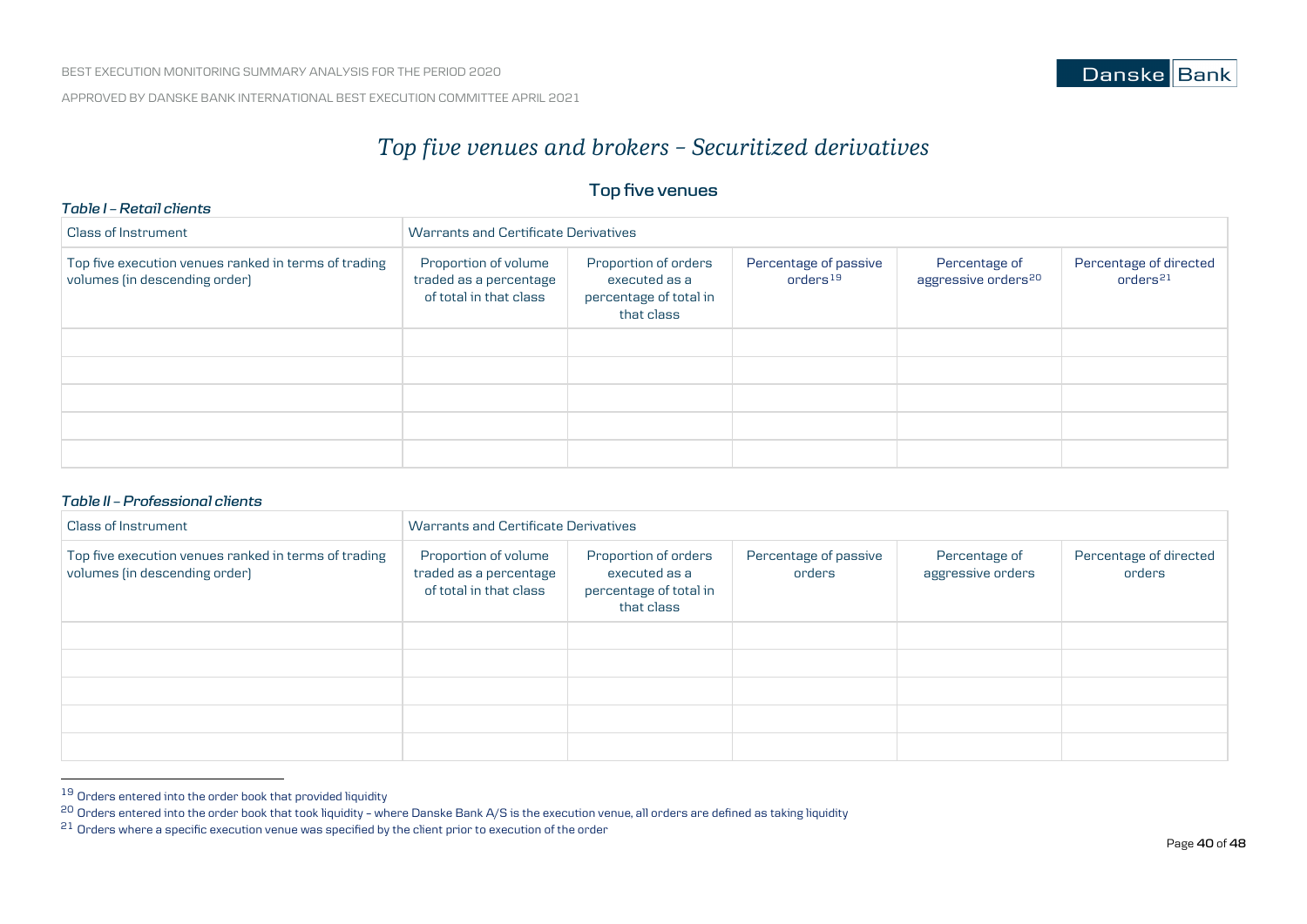### *Table I – Retail clients*

| Class of Instrument                                                                   | Other securitized derivatives                                            |                                                                               |                                 |                                    |                                  |
|---------------------------------------------------------------------------------------|--------------------------------------------------------------------------|-------------------------------------------------------------------------------|---------------------------------|------------------------------------|----------------------------------|
| Top five execution venues ranked in terms of trading<br>volumes (in descending order) | Proportion of volume<br>traded as a percentage<br>of total in that class | Proportion of orders<br>executed as a<br>percentage of total in<br>that class | Percentage of passive<br>orders | Percentage of<br>aggressive orders | Percentage of directed<br>orders |
|                                                                                       |                                                                          |                                                                               |                                 |                                    |                                  |
|                                                                                       |                                                                          |                                                                               |                                 |                                    |                                  |
|                                                                                       |                                                                          |                                                                               |                                 |                                    |                                  |
|                                                                                       |                                                                          |                                                                               |                                 |                                    |                                  |
|                                                                                       |                                                                          |                                                                               |                                 |                                    |                                  |

| Class of Instrument                                                                   | Other securitized derivatives                                            |                                                                               |                                 |                                    |                                  |
|---------------------------------------------------------------------------------------|--------------------------------------------------------------------------|-------------------------------------------------------------------------------|---------------------------------|------------------------------------|----------------------------------|
| Top five execution venues ranked in terms of trading<br>volumes (in descending order) | Proportion of volume<br>traded as a percentage<br>of total in that class | Proportion of orders<br>executed as a<br>percentage of total in<br>that class | Percentage of passive<br>orders | Percentage of<br>aggressive orders | Percentage of directed<br>orders |
|                                                                                       |                                                                          |                                                                               |                                 |                                    |                                  |
|                                                                                       |                                                                          |                                                                               |                                 |                                    |                                  |
|                                                                                       |                                                                          |                                                                               |                                 |                                    |                                  |
|                                                                                       |                                                                          |                                                                               |                                 |                                    |                                  |
|                                                                                       |                                                                          |                                                                               |                                 |                                    |                                  |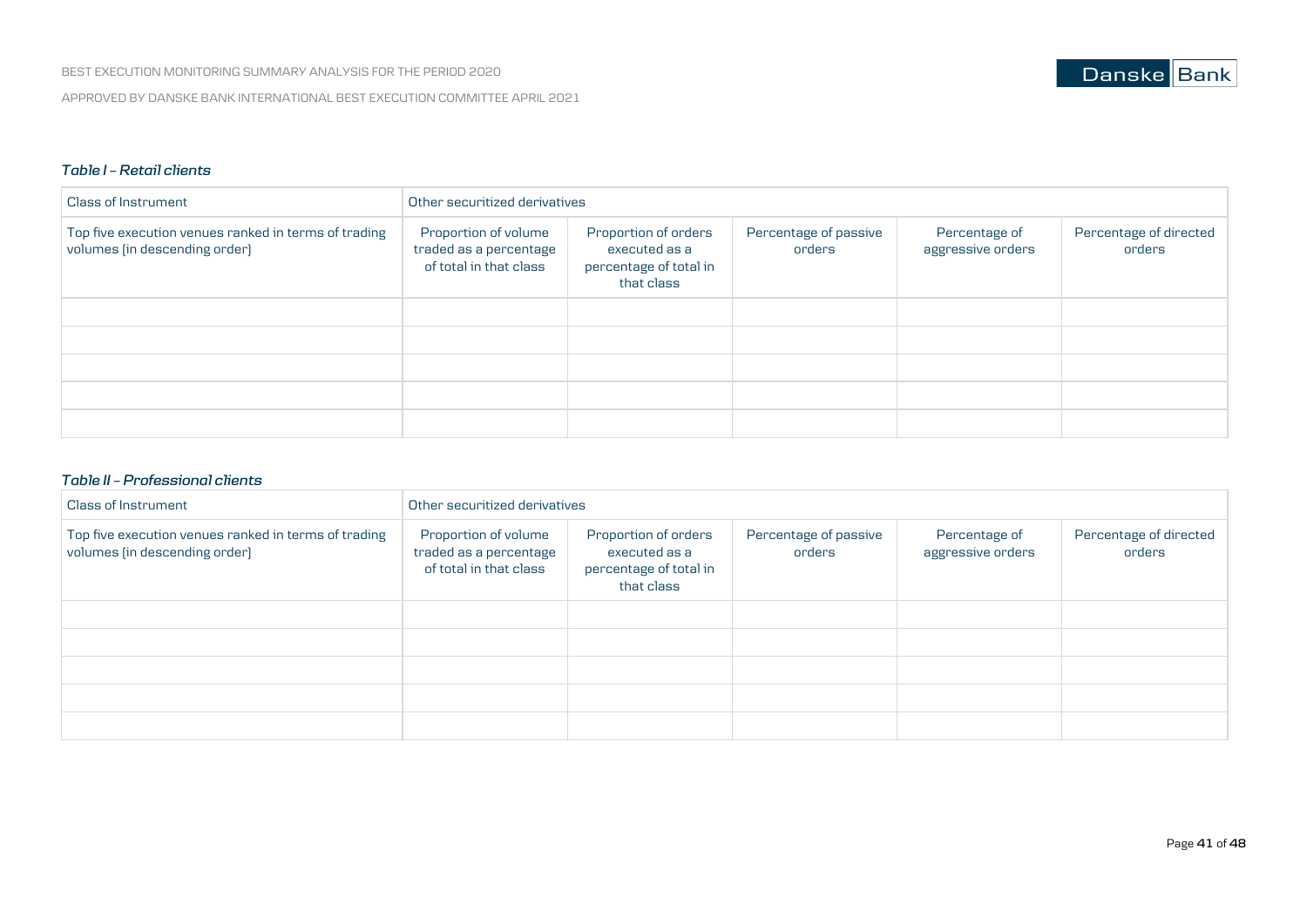### **Top five brokers**

#### *Table I – Retail clients*

| Class of Instrument                                                                 | Warrants and Certificate Derivatives                                     |                                                                               |                                  |
|-------------------------------------------------------------------------------------|--------------------------------------------------------------------------|-------------------------------------------------------------------------------|----------------------------------|
| Top five execution brokers ranked in terms of trading volumes (in descending order) | Proportion of volume<br>traded as a percentage<br>of total in that class | Proportion of orders<br>executed as a<br>percentage of total in<br>that class | Percentage of<br>directed orders |
|                                                                                     |                                                                          |                                                                               |                                  |
|                                                                                     |                                                                          |                                                                               |                                  |
|                                                                                     |                                                                          |                                                                               |                                  |
|                                                                                     |                                                                          |                                                                               |                                  |
|                                                                                     |                                                                          |                                                                               |                                  |

| Class of Instrument                                                                 | <b>Warrants and Certificate Derivatives</b>                              |                                                                                      |                                  |  |
|-------------------------------------------------------------------------------------|--------------------------------------------------------------------------|--------------------------------------------------------------------------------------|----------------------------------|--|
| Top five execution brokers ranked in terms of trading volumes (in descending order) | Proportion of volume<br>traded as a percentage<br>of total in that class | <b>Proportion of orders</b><br>executed as a<br>percentage of total in<br>that class | Percentage of<br>directed orders |  |
|                                                                                     |                                                                          |                                                                                      |                                  |  |
|                                                                                     |                                                                          |                                                                                      |                                  |  |
|                                                                                     |                                                                          |                                                                                      |                                  |  |
|                                                                                     |                                                                          |                                                                                      |                                  |  |
|                                                                                     |                                                                          |                                                                                      |                                  |  |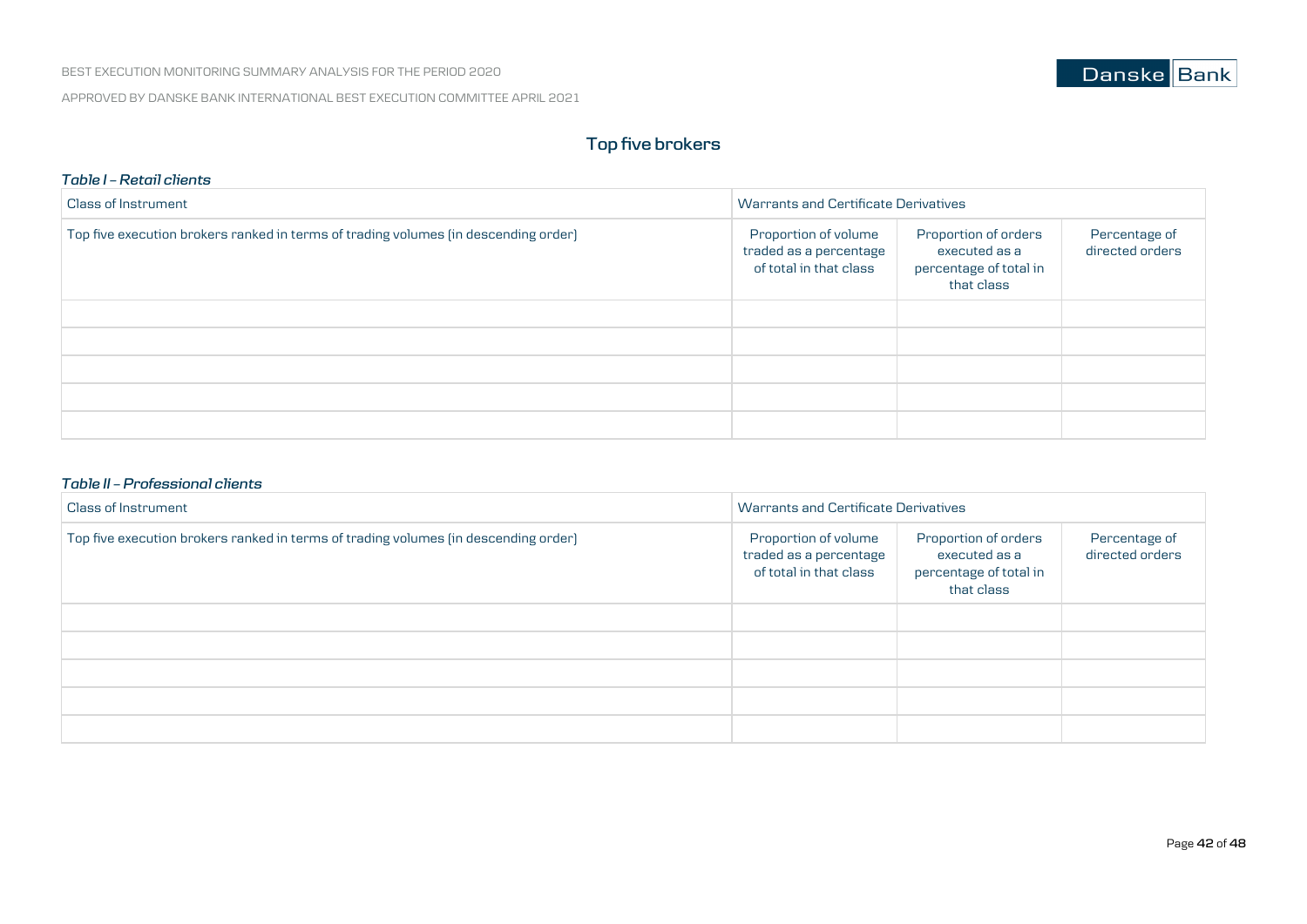| Class of Instrument                                                                 | Other securitized derivatives                                            |                                                                               |                                  |  |
|-------------------------------------------------------------------------------------|--------------------------------------------------------------------------|-------------------------------------------------------------------------------|----------------------------------|--|
| Top five execution brokers ranked in terms of trading volumes (in descending order) | Proportion of volume<br>traded as a percentage<br>of total in that class | Proportion of orders<br>executed as a<br>percentage of total in<br>that class | Percentage of<br>directed orders |  |
|                                                                                     |                                                                          |                                                                               |                                  |  |
|                                                                                     |                                                                          |                                                                               |                                  |  |
|                                                                                     |                                                                          |                                                                               |                                  |  |
|                                                                                     |                                                                          |                                                                               |                                  |  |
|                                                                                     |                                                                          |                                                                               |                                  |  |

| Class of Instrument                                                                 | Other securitized derivatives                                            |                                                                               |                                  |  |
|-------------------------------------------------------------------------------------|--------------------------------------------------------------------------|-------------------------------------------------------------------------------|----------------------------------|--|
| Top five execution brokers ranked in terms of trading volumes (in descending order) | Proportion of volume<br>traded as a percentage<br>of total in that class | Proportion of orders<br>executed as a<br>percentage of total in<br>that class | Percentage of<br>directed orders |  |
|                                                                                     |                                                                          |                                                                               |                                  |  |
|                                                                                     |                                                                          |                                                                               |                                  |  |
|                                                                                     |                                                                          |                                                                               |                                  |  |
|                                                                                     |                                                                          |                                                                               |                                  |  |
|                                                                                     |                                                                          |                                                                               |                                  |  |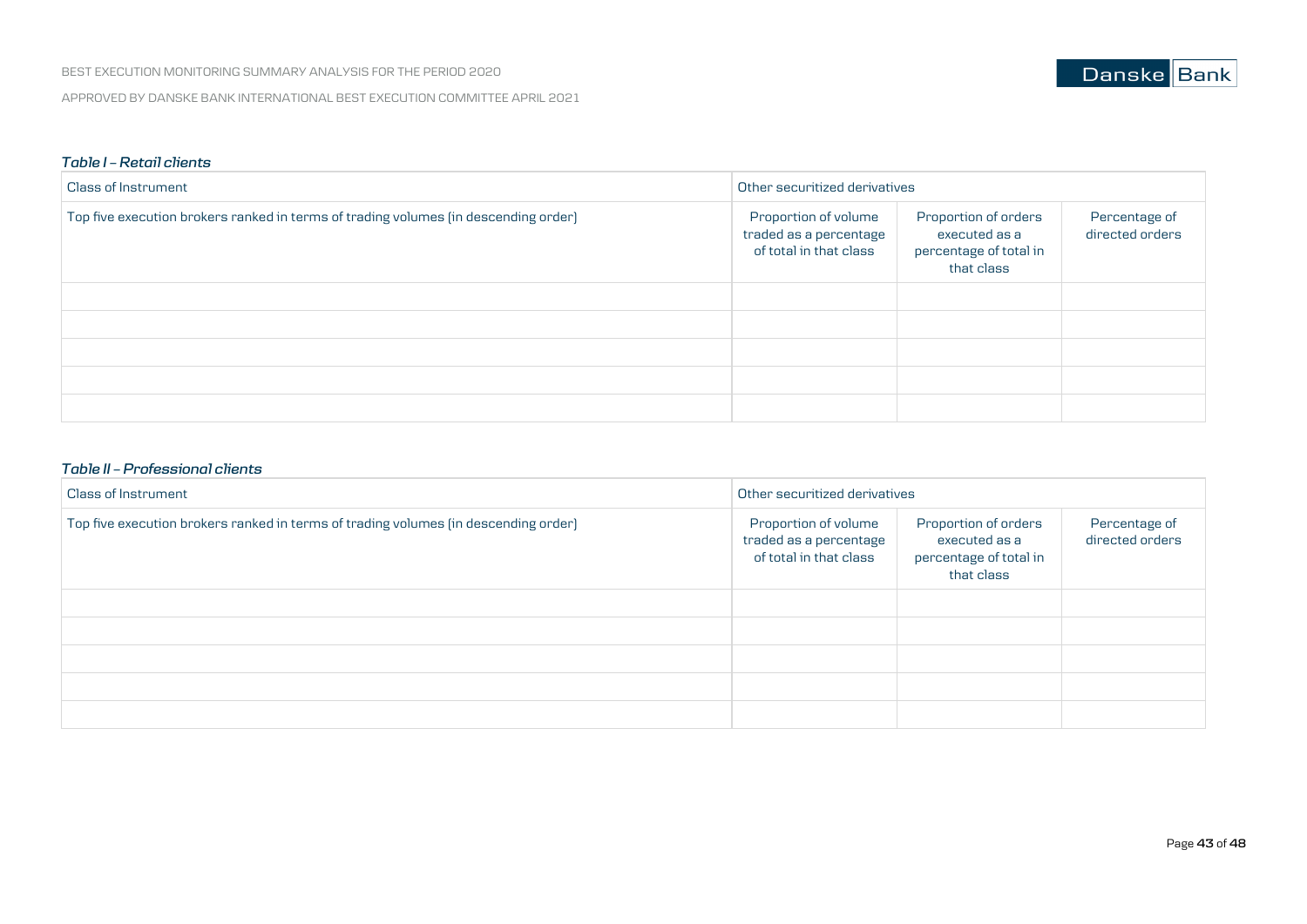#### BEST EXECUTION MONITORING SUMMARY ANALYSIS FOR THE PERIOD 2020

APPROVED BY DANSKE BANK INTERNATIONAL BEST EXECUTION COMMITTEE APRIL 2021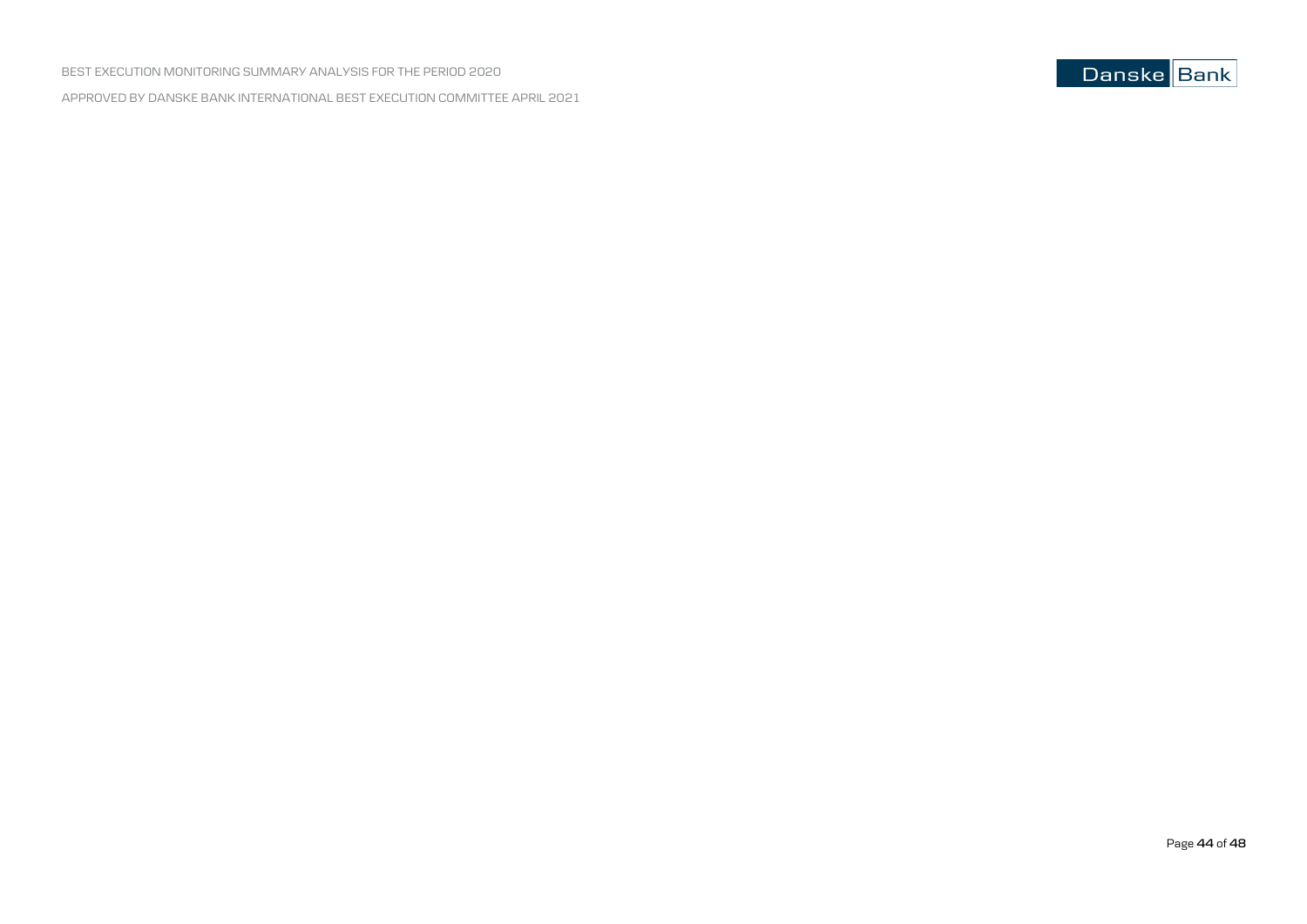

# *RTS 28 Summary Analysis - Exchange traded products*

• Exchange traded funds, exchange traded notes and exchange traded commodities

#### **Explanation of the relative importance we gave to the execution factors of price, costs, speed, likelihood of execution or any other consideration including qualitative factors when assessing the quality of execution;**

When you place an order with us in exchange traded products, and for our portfolio management services when we take decision to deal on your behalf, we may execute your order on an execution venue or by sending your order to an external broker for execution.

When we assess the quality of execution for exchange traded products, the main execution factors we consider are execution price and costs.

Secondary execution factors we take into account when assessing the quality of execution are speed, likelihood of execution, type & size of the order, and settlement.

In the assessment and selection of execution venues and brokers where we believe we can consistently obtain best execution in exchange traded products for our clients, we consider qualitative factors, such as market access, market share, liquidity, market knowledge & product specialization, market price transparency, order handling process, ratings and trading costs.

To ensure that we are consistently able to deliver best execution to our clients, we monitor on an ongoing basis the quality of execution obtained from the execution venues and brokers used to execute client orders in exchange traded products. Our monitoring consists both of trade by trade monitoring and overall trend monitoring of the performance of the execution factors.

For a detailed description of how we carry out client orders, application of execution factors and how we prioritise the factors, please refer to our Order Execution Policy.

#### **Description of any close links, conflicts of interests, and common ownerships with respect to any execution venues used to execute orders;**

The Bank is a subsidiary of Danske Bank A/S and Danske Bank A/S acts as the Bank's sole broker for exchange traded products.

The Bank does not have any close links, conflicts of interests, or common ownerships with respect to any external execution venues or brokers used to execute client orders in exchange traded products.

Any dealing or relationship between the Bank and units within Danske Bank A/S is conducted in accordance with the Bank's Conflict of Interest Policy. For further information please see our Order Execution Policy including the Portfolio Management Addendum.

#### **Description of any specific arrangements with any execution venues regarding payments made or received, discounts, rebates or non-monetary benefits received;**

The Bank does not have any specific arrangements with any external execution venues or brokers used to execute client orders in exchange traded products regarding payments made or received, discounts, rebates or non-monetary benefits received.

Any dealing or relationship between the Bank and units within Danske Bank A/S is conducted in accordance with the Bank 's Conflict of Interest Policy. For further information please see our Order Execution Policy including the Portfolio Management Addendum.

#### **Explanation of the factors that led to a change in the list of execution venues listed in our execution policy, if such a change occurred;**

Since publication of our previous RTS 28 Summary Analysis for 2019, we have not made any changes to the list of execution venues and brokers listed in our Order Execution Policy used for execution of exchange traded products..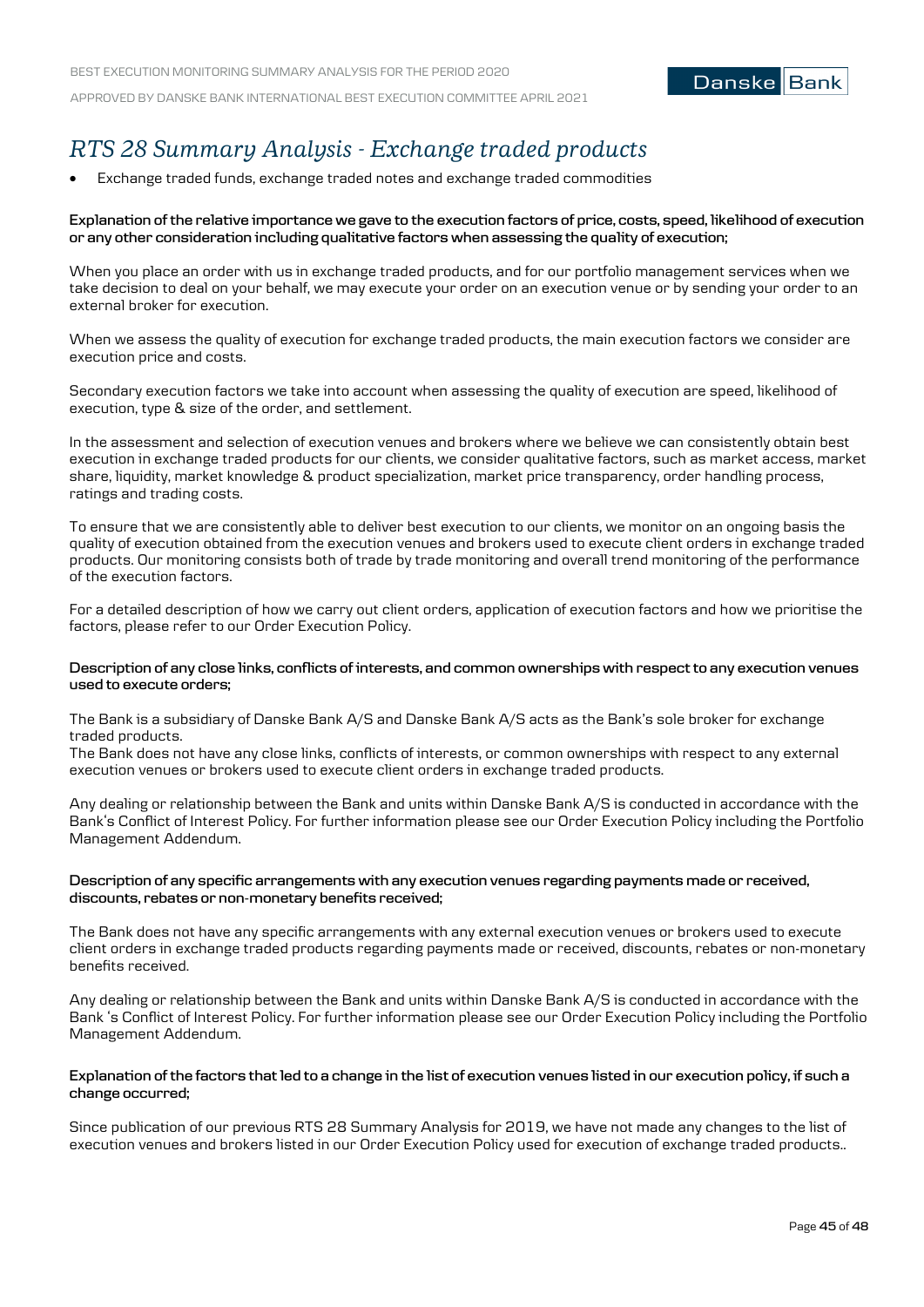#### **Explanation of how our order execution differs according to client categorisation, where we treat categories of clients differently and where it may affect our order execution arrangements;**

**Danske** 

**Bank** 

In general, we treat categories of clients in scope of best execution equally in terms of order execution.

For retail clients, the best possible result will be determined in terms of the total consideration. Total consideration means the price of the financial instrument together with the costs related to execution, including all expenses incurred by the client that are directly related to the execution of the order.

For professional clients, the best possible result will usually be determined by price and cost, but may be dependent on other execution factors, such as size and type, specific to the order given.

For a detailed description of how we carry out client orders in exchange traded products, please refer to our Order Execution Policy.

#### **Explanation of whether we have given other criteria precedence over immediate price and cost when executing retail client orders and how these other criteria were instrumental in delivering the best possible result in terms of the total consideration to the client;**

For retail clients, the best possible result will always be determined in terms of the total consideration, being the price of the financial instrument together with the costs related to execution, including all expenses incurred by the client that are directly related to the execution of the order.

However, if you as a retail client provide us with instructions regarding an order or any aspect of an order, we will execute the order in accordance with such instructions to the extent reasonably possible, which may prevent us from taking the steps to execute at the best prices and/or costs.

#### **Explanation of how we have used any data or tools relating to the quality of execution, including any data published under Commission Delegated Regulation (EU) 2017/575 of 8 June 2016 [RTS 27];**

We monitor the quality of execution provided by the execution venues and brokers used to execute client orders in exchange traded products on a consistent basis, using automatic monitoring tools. In such monitoring we always strive to use external and independent market data against which to compare our execution quality, e.g. the use of order and quote data from third party venues and brokers to assess our execution prices.

Our monitoring also includes exception-based controls, with results reviewed by a specialist team together with front office staff.

For information on our best execution monitoring, please refer to our Order Execution Policy.

#### **Where applicable, an explanation of how we have used output of a consolidated tape provider established under Article 65 of Directive 2014/65/EU;**

Currently not applicable as no such data have yet been published in accordance with Article 65 of Directive 2014/65/EU (MiFID II Directive).

#### **Summary of the analysis and conclusions drawn from our monitoring of exchange traded products;**

We believe that the analysis and conclusions drawn from our monitoring of the quality of execution confirm that the execution venues and brokers used to execute client orders in exchange traded products meet our standards in delivering best execution to our clients on a consistent basis.

A list of our top five execution venues and brokers used to execute retail and professional client orders can be found below together with detailed information on the volume and number of orders executed by each execution venue and broker. A list of all major execution venues and brokers used to execute client orders in exchange traded products can be found on our website: https://danskebank.lu/bestexecution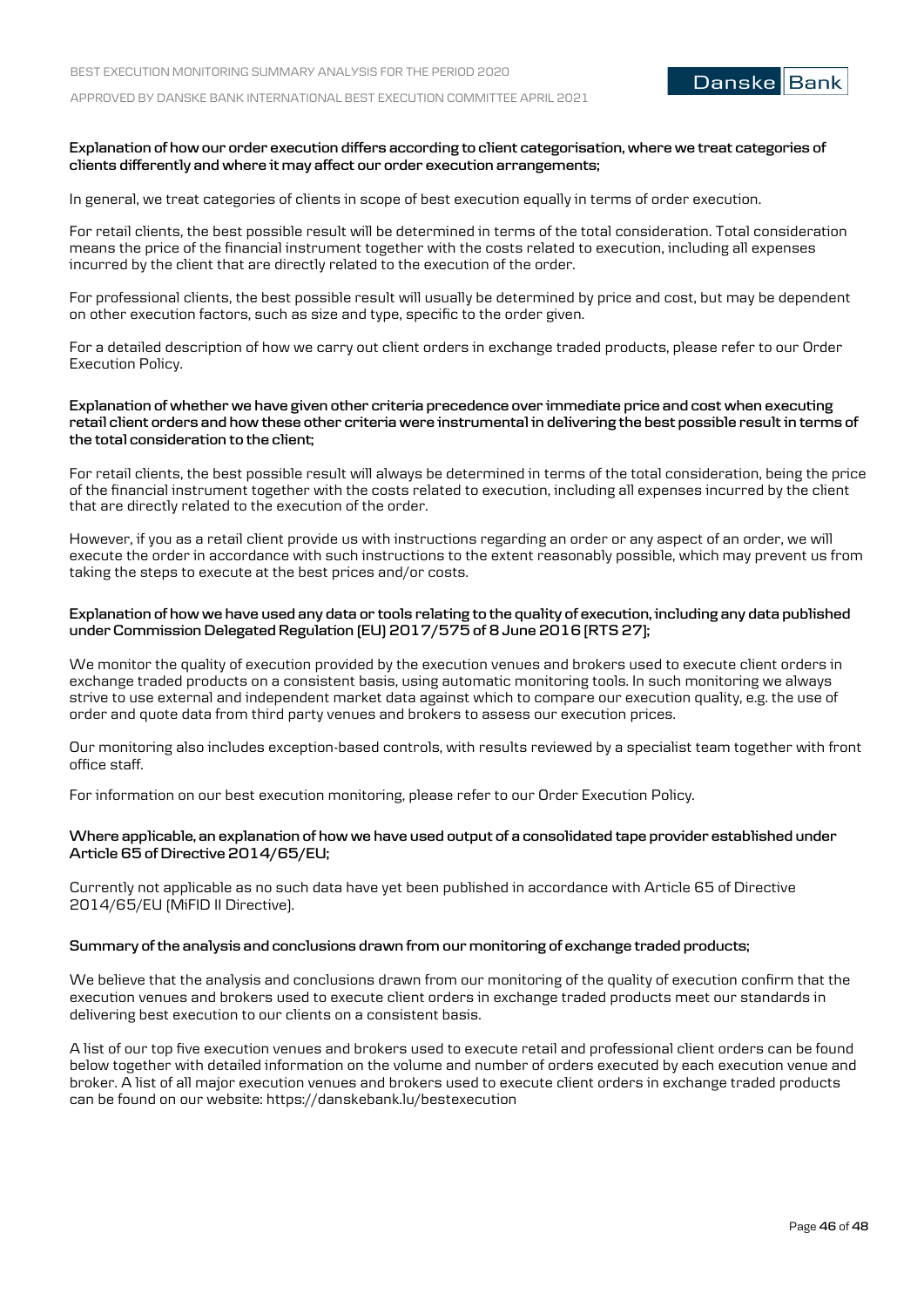# *Top five venues and brokers – Exchange traded products*

## <span id="page-46-2"></span><span id="page-46-1"></span><span id="page-46-0"></span>**Top five venues**

#### *Table I – Retail clients*

| Class of Instrument                                                                   | Exchange traded products (Exchange traded funds exchange traded notes and exchange traded commodities) |                                                                               |                                               |                                                  |                                                |
|---------------------------------------------------------------------------------------|--------------------------------------------------------------------------------------------------------|-------------------------------------------------------------------------------|-----------------------------------------------|--------------------------------------------------|------------------------------------------------|
| Top five execution venues ranked in terms of trading<br>volumes (in descending order) | Proportion of volume<br>traded as a percentage<br>of total in that class                               | Proportion of orders<br>executed as a<br>percentage of total in<br>that class | Percentage of passive<br>orders <sup>22</sup> | Percentage of<br>aggressive orders <sup>23</sup> | Percentage of directed<br>orders <sup>24</sup> |
|                                                                                       |                                                                                                        |                                                                               |                                               |                                                  |                                                |
|                                                                                       |                                                                                                        |                                                                               |                                               |                                                  |                                                |
|                                                                                       |                                                                                                        |                                                                               |                                               |                                                  |                                                |
|                                                                                       |                                                                                                        |                                                                               |                                               |                                                  |                                                |
|                                                                                       |                                                                                                        |                                                                               |                                               |                                                  |                                                |

#### *Table II – Professional clients*

 $\overline{a}$ 

| Class of Instrument                                                                   | Exchange traded products (Exchange traded funds exchange traded notes and exchange traded commodities) |                                                                               |                                 |                                    |                                  |
|---------------------------------------------------------------------------------------|--------------------------------------------------------------------------------------------------------|-------------------------------------------------------------------------------|---------------------------------|------------------------------------|----------------------------------|
| Top five execution venues ranked in terms of trading<br>volumes (in descending order) | Proportion of volume<br>traded as a percentage<br>of total in that class                               | Proportion of orders<br>executed as a<br>percentage of total in<br>that class | Percentage of passive<br>orders | Percentage of<br>aggressive orders | Percentage of directed<br>orders |
|                                                                                       |                                                                                                        |                                                                               |                                 |                                    |                                  |
|                                                                                       |                                                                                                        |                                                                               |                                 |                                    |                                  |
|                                                                                       |                                                                                                        |                                                                               |                                 |                                    |                                  |
|                                                                                       |                                                                                                        |                                                                               |                                 |                                    |                                  |
|                                                                                       |                                                                                                        |                                                                               |                                 |                                    |                                  |

<sup>22</sup> Orders entered into the order book that provided liquidity

<sup>23</sup> Orders entered into the order book that took liquidity – where Danske Bank A/S is the execution venue, all orders are defined as taking liquidity

<sup>&</sup>lt;sup>24</sup> Orders where a specific execution venue was specified by the client prior to execution of the order